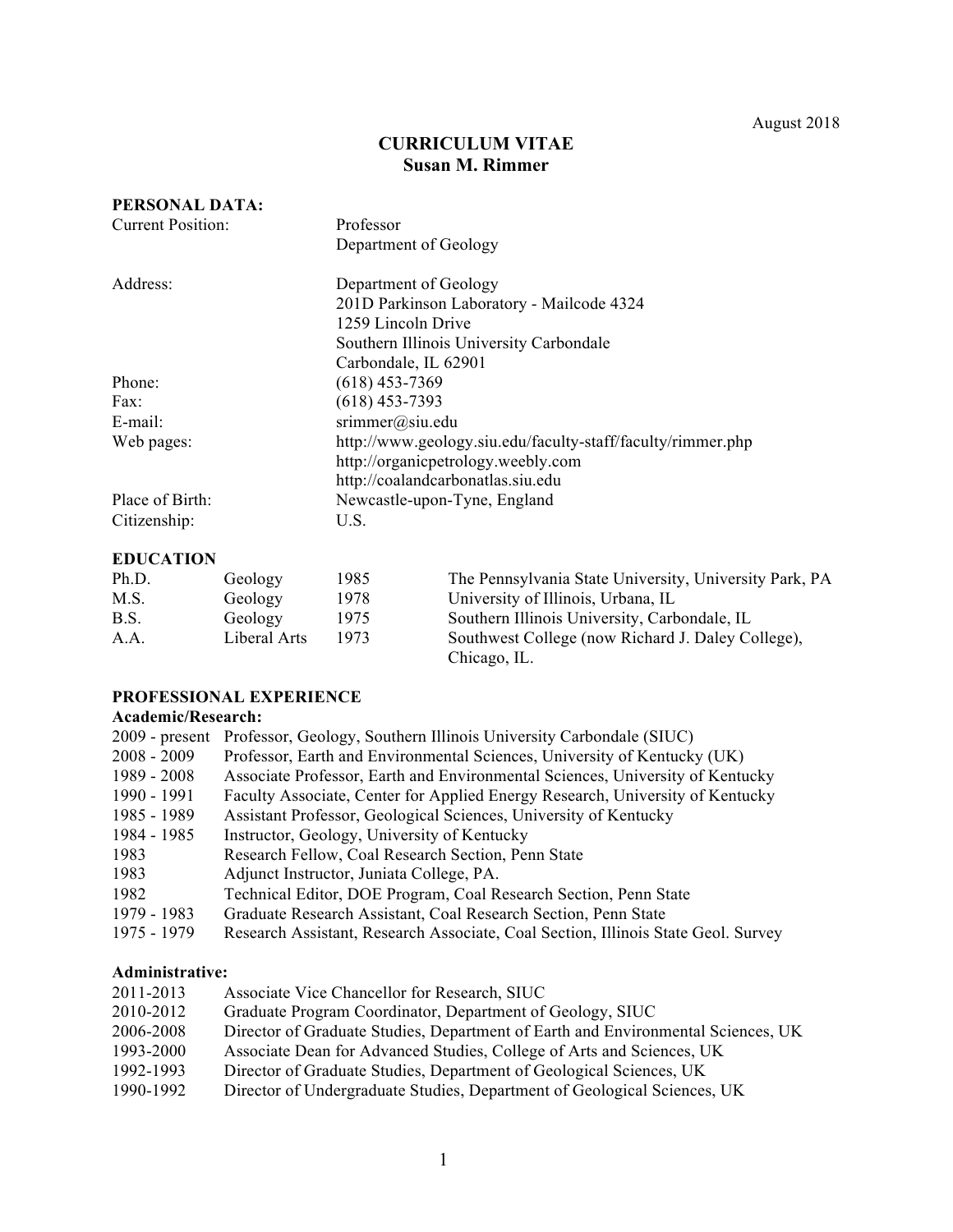# **AWARDS AND HONORS**

| 2007 | Outstanding Educator Award, Association of Women Geoscientists (AWG)             |
|------|----------------------------------------------------------------------------------|
| 2002 | Certificate of Appreciation (for Service), The Society for Organic Petrology     |
| 1983 | Phillips Petroleum Research Fellow, Coal Research Section, Penn State University |
| 1978 | Sigma Xi, Department of Geology, University of Illinois                          |
| 1975 | Outstanding Senior Award, Geology Department, Southern Illinois University       |
| 1974 | National Association of Geology Teachers (NAGT) Summer Field Camp Scholarship    |
| 1973 | Alpha Mu Gamma (National Collegiate Language Honor Society)                      |

# **RESEARCH INTERESTS**

My research currently focuses on five main areas: 1) biogeochemical cycles in organic-rich sediments; 2) controls on stable isotope composition of organic matter (OM) and interpretation of C and N isotope records in organic-rich sediments and coals; 3) linkages between OM and past atmospheric composition; 4) coal maturation and the role of heating rate (contact metamorphism vs. burial maturation); and 5) maceral separation and geochemistry.

## **1) Biogeochemical cycles in organic-rich sediments.**

My students and I have been examining controls on organic carbon accumulation in Devonian-Mississippian and Ordovician black shales in the Appalachian and Illinois basins, USA. We have been evaluating redox conditions, productivity, and productivity-anoxia feedback mechanisms using tracemetal geochemistry (redox and productivity indicators) and C/P ratios, the role of clay minerals in the accumulation of OM in marine basins, C and N contents and stable isotope compositions, organic geochemistry, Rock-Eval pyrolysis data, and organic petrology. The inclusion of organic petrology in these studies adds an important, yet generally overlooked, dimension and allows us to evaluate the relative importance of different types of marine OM and, in Devonian and younger sediments, the significance of input of terrestrial OM.

## **2) Stable isotopic composition of OM and interpretation of C, N isotopic records.**

Most published stable carbon and nitrogen isotope studies have focused on interpreting either bulk isotopic composition or compound-specific (CSIA) results. Unlike the solvent extractable organic fractions that can be studied using CSIA, most of the OM in fine-grained rocks is composed of dispersed macromolecular components that are insoluble in solvents (kerogen) and represent the major reservoir of organic carbon. Our lab has been developing a novel approach to isotopic analysis: the maceral-specific approach. By separating individual maceral components from a kerogen using density-gradient centrifugation (DGC), we are able to determine the isotopic composition of relatively pure (>95%) endmembers.

## **3) Linkages between OM and past atmospheric compositions.**

The evolution of marine and terrestrial organisms has had significant impact on atmospheric composition throughout Earth history. One of my interests focuses on using the presence and properties of inertinite (mostly fossil charcoal) that provides critical data to ground-truth  $O_2$  models. Following the earliest, scant occurrence of fossil charcoal (late Silurian) there is a general paucity of inertinite in the rock record until the Late Devonian by which time the first forests had evolved, along with what were likely the first true peats, and the first evidence of relatively widespread charcoal occurs, both in the terrestrial and marine record. Recent work in my lab has been focusing on both the terrestrial and marine record of these Late Devonian charcoals.

A second thrust of work relating organic petrology and atmospheric composition considers the role of intrusion of coals and organic-rich sediments. Intruded coals from the Karoo Basin (South Africa), the Illinois Basin (USA), the Raton Basin (USA), and Antarctica are being examined using isotopic, petrographic, and geochemical analyses to evaluate the role of such intrusions in a) the generation of coal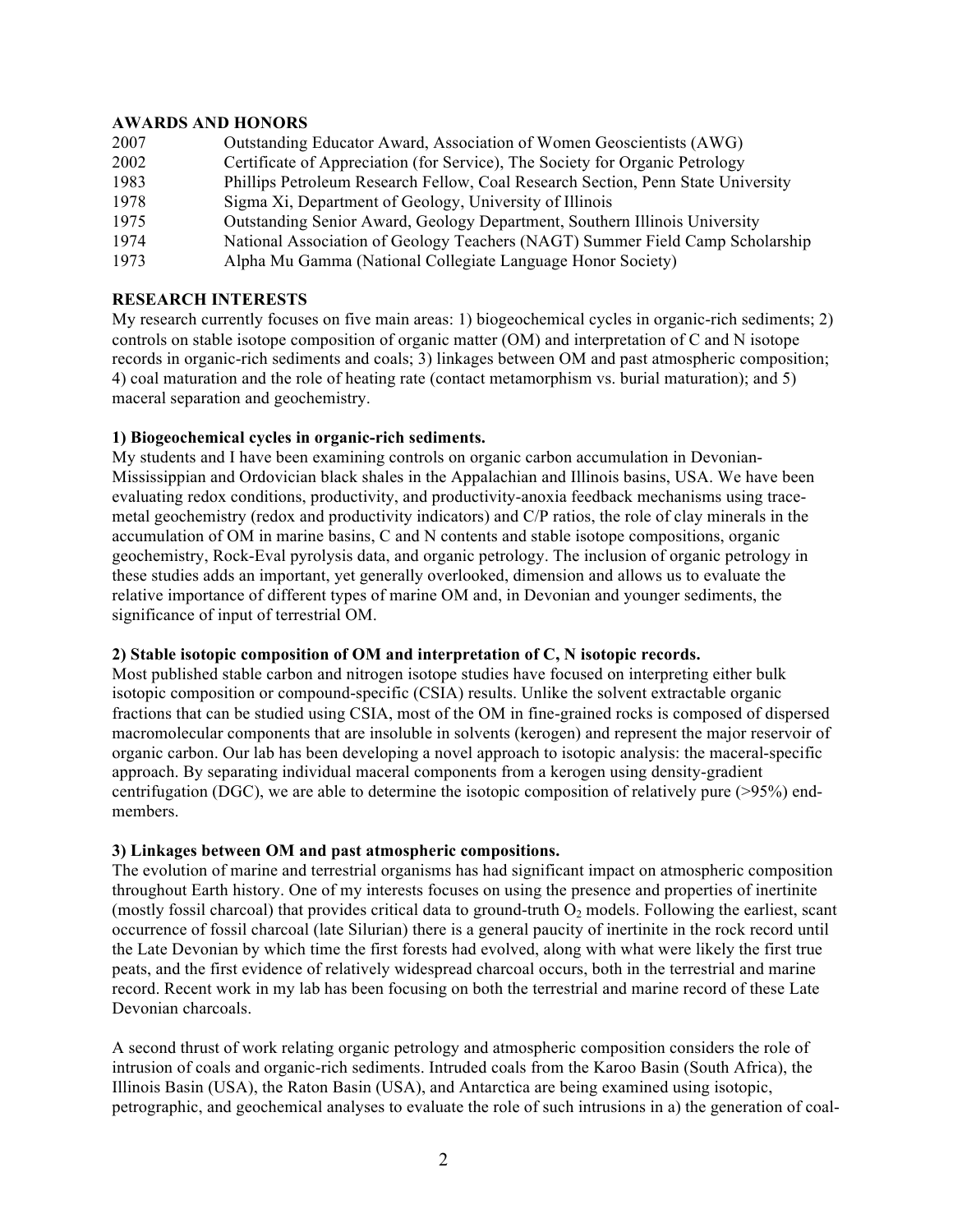bed methane, and b) the possible introduction of large quantities of depleted volatiles into the atmosphere that may have altered atmospheric  $\delta^{13}C$ .

## **4) Coal maturation and the role of heating rate: Contact metamorphism vs. burial maturation.**

Our work on intruded coals also allows us to examine the role of rapid heating (contact metamorphism) on the maturation pathways of coal and to compare this with the effects of more gradual heating associated with burial metamorphism. Our results suggest that rapid heating associated with intrusions may force coal to follow a different maturation pathway than is seen under normal coalification conditions.

## **5) Maceral separation and geochemistry.**

As coal consists of many different organic components (macerals) and inorganic components (minerals), it is important to understand the contribution of each to the coal's bulk composition. This is important in both basic and applied research. Here at SIU, we have the only density-gradient centrifugation lab in the country dedicated to separating out individual macerals from coals and source rocks. These density separates are then used to better understand maceral geochemistry (including isotopic composition), as well as how organic materials respond to various processes (e.g., gasification, oxidative hydrothermal dissolution, or OHD).

# **SUCCESSFUL GRANTS AND CONTRACTS (\$1,675,135)**

- Illinois Clean Coal Institute (ICCI): *In-situ* Investigation of Maceral Response to OHD. PI: S. Rimmer (SIUC), Co-PI: K. Anderson (SIUC), 2014-2015, \$119,998.
- Illinois Clean Coal Institute (ICCI): The Effect of Maceral and Mineral Composition on OHD Processing of Illinois Coal. PI: S. Rimmer (SIUC), Co-PIs: K. Anderson (SIUC), J. Crelling (SIUC), 2012- 2014, \$149,991.
- Illinois Clean Coal Institute (ICCI): The Effect of Mineral Content and Maceral Composition on Illinois Coal Gasification. PI: T. Wiltowski (SIUC); Co-PIs: S. Rimmer (SIUC), M. Mohanty (SIUC), 2011-2012, \$141,004.
- Illinois Clean Coal Institute (ICCI): Characterization of Product Streams from the OHD Coal Conversion Process. PI: K. Anderson (SIUC); Co-PIs: J. Crelling (SIUC); S. Rimmer (SIUC), 2009-2011, \$310,586.
- National Science Foundation (NSF, ANT-0636771, ANT-1039365): Collaborative Research: The Permian-Triassic Transition in Antarctica: Evaluating the Rates and Variability of Carbon Isotope Fluctuations in Terrestrial Organic Matter. PI: S. Rimmer, in collaboration with M. Saltzman, D. Elliot (Ohio State), 2007-2012, (OSU share: \$291,634; UK share: \$104, 638; \$41,015 transferred to SIUC).
- National Science Foundation (NSF, EAR-0521405): Acquisition of an X-Ray Diffractometer for a Shared-Use Facility Serving the University and the Region, PI: H. Rowe (UK); Co-PIs: M. Arthur (UK), T. Li (UK), S. Rankin (UK), S. Rimmer (UK), 2005-2006, \$289,487.
- KY NSF EPSCoR: Organic Carbon Accumulation in Paleozoic Black Shales: An Opportunity for Mentoring Teams in Biogeochemical Systems Research. PI: S. Rimmer (UK); Co-PI: H. Rowe (UK), Summer Research Program, 2005, \$2405.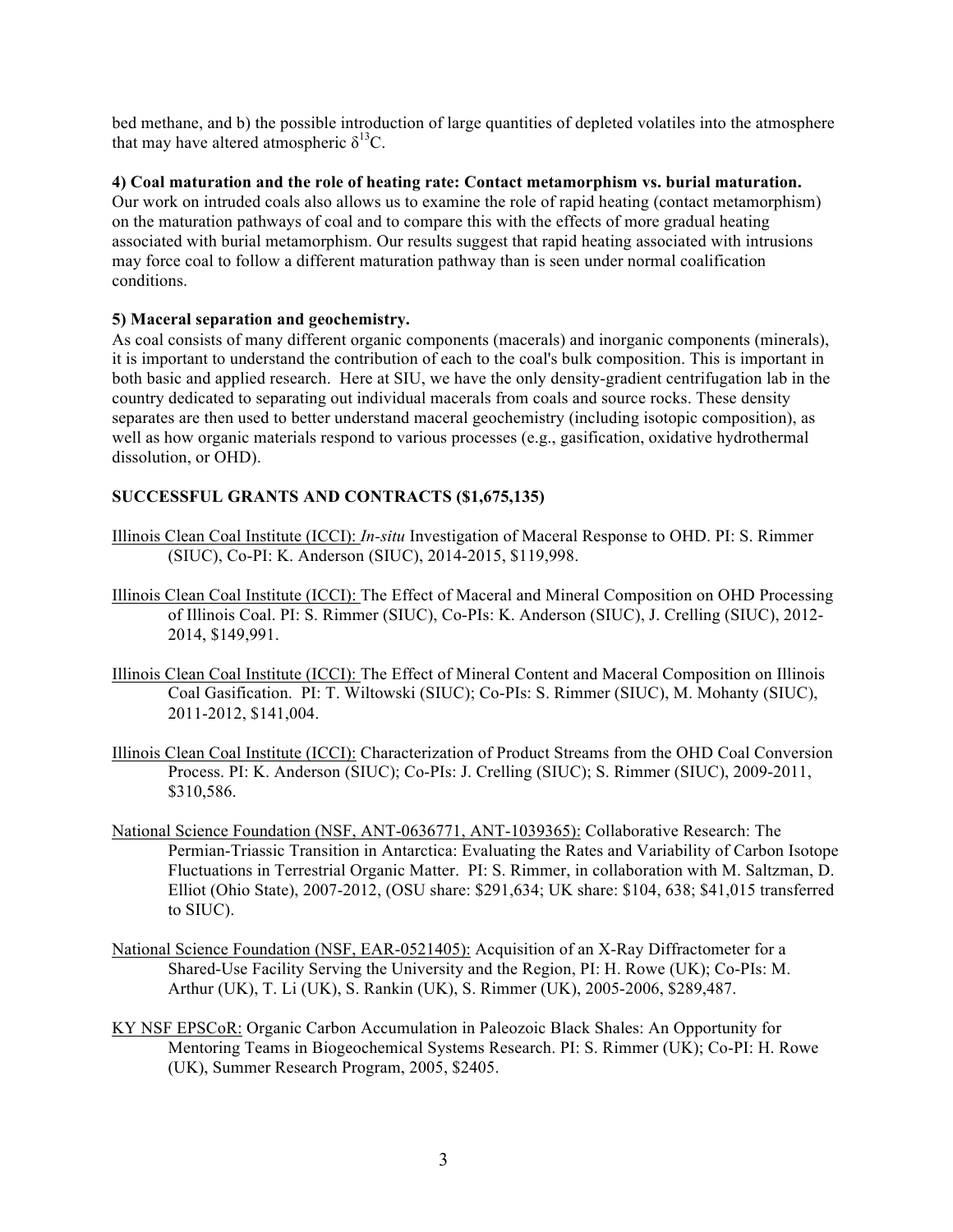- National Science Foundation (NSF, EAR-0450898): Acquisition of a DGC Maceral Separation Laboratory: The Key to Maceral-specific Isotopic and Geochemical Analysis. PI: S. Rimmer (UK); Co-PIs: A. Carmo (UK), H. Rowe (UK), 2005-2007, \$82,661.
- KY NSF EPSCoR: Collaborative Research in Biogeochemical Systems: Creating Research Mentorship Teams, PI: S. Rimmer (UK); Co-PIs: A. Carmo (UK), J. Bartog (NKU), Summer Research Program, 2004, \$11,800.
- National Science Foundation (NSF, EAR-0310072): Terrestrial Carbon Sequestration in Devonian-Mississippian Anoxic Basins: Determining the Relative Importance of Higher Plants to Organic Accumulation in Black Shales, PI: S. Rimmer (UK); Co-PIs: A. Carmo (UK), H. Rowe (UK), T. Algeo (U. Cincinnati), 2003-2007, \$169,979.
- KY NSF EPSCoR: Building Research Mentorship Ladders: Linking Female Undergraduates, Graduates and Faculty in the Geological Sciences, PI: S. Rimmer (UK), Undergraduate Summer Research Proposal, 2003, \$4800.
- American Chemical Society Petroleum Research Fund (ACS-PRF): Mushwad (Ductile Duplexes) in Thrust Belts: Thermal and Structural Constraints, PI: W. Thomas (UK); Co-PIs: S. Rimmer (UK), K. O'Hara (UK), 2003-2007, \$80,000.
- KY NSF EPSCoR: Pyrite Framboid Size: A Paleoredox Indicator in Devonian-Mississippian Black Shales. PI: S. Rimmer (UK), Undergraduate Summer Research Proposal, 2002, \$2,000.
- KY NSF EPSCoR: Undergraduate Research Opportunities in the Geological Sciences: A Focus on Future Women Geoscientists, PI: S. Rimmer (UK), Undergraduate Summer Research Proposal, 2001- 2002, \$11,307.
- University of Kentucky: Evaluation of Vitrinite Suppression in Devonian-Mississippian Shales; Application of Electron-microprobe Methods, PI: S. Rimmer (UK), Research Committee Grant, 2001-2003, \$4898.
- National Science Foundation (NSF, EAR-0074840):  $\delta^{13}$ C Heterogeneity in Devonian-Mississippian Marine Shales: Integration of Density-Gradient Centrifugation (DGC) and Organic Petrography into Isotopic Studies (NSF-POWRE), PI: S. Rimmer (UK), 2000-2003, \$74,678.
- KY DOE EPSCoR: Activated Carbons from Coal, PI: S. Rimmer (UK), Clean Uses of Fossil Fuels Traineeship, 1993-1994, \$25,000.
- KY DOE EPSCoR: Activated Carbons from Coal, PI: S. Rimmer (UK), Clean Uses of Fossil Fuels Traineeship, 1992-1993, \$25,000.

Amoco Production Company: Organic Maturation Studies, PI: S. Rimmer (UK), 1992, \$13,743.

- Potomac Mining Co: Clay Mineralogy of Underclays, PI: S. Rimmer (UK), 1991, \$2,500.
- Shell Development Company: Effects of Overpressure on Organic Maturation Parameters, PI: S. Rimmer (UK), 1991, \$5,000.
- University of Windsor: Clay Mineral Analysis of Bottom Sediments, Gulf of St. Lawrence, PI: S. Rimmer (UK), 1990-1991, \$1,500.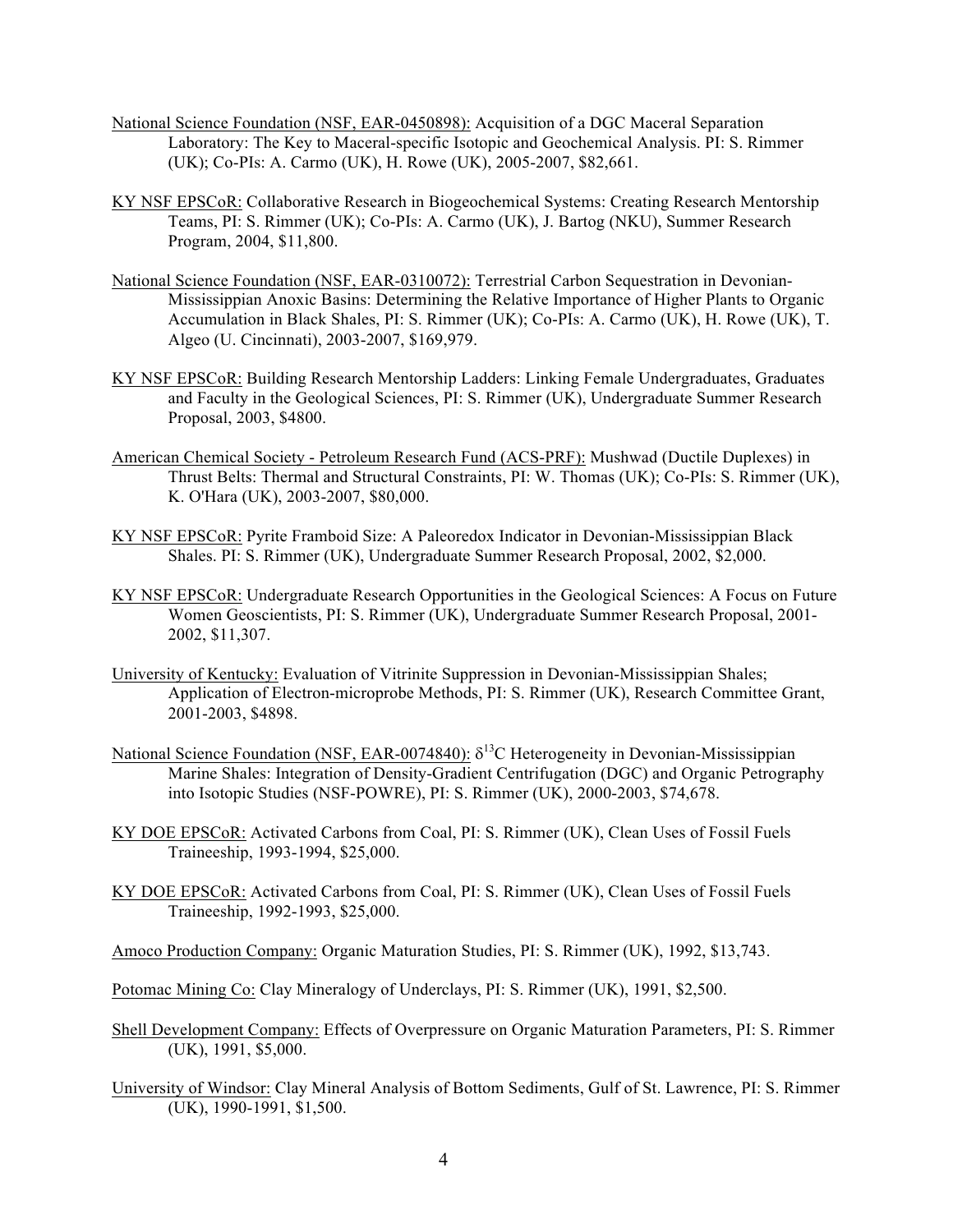- U.S. Bureau of Mines: Modes of Occurrence of Trace Elements in Macerals and Minerals from the Blue Gem Coal Bed: Application of Density Gradient Centrifugation and Electron Microprobe Techniques, PI: S. Rimmer (UK), 1989-1990, \$10,000.
- U.S. Bureau of Mines: Ash-Fusion Characteristics of Kentucky Coals, PI: S. Rimmer (UK), 1989, \$8,160 (includes contributions from IMMR and Kentucky Geological Survey).
- U.S. Bureau of Mines: Ash-Fusion Characteristics of Kentucky Coals, PI: S. Rimmer (UK), 1987-1988, \$10,000.
- U.S. Bureau of Mines: The Occurrence and Distribution of Marcasite and Pyrite in Selected Kentucky Coals, PI: S. Rimmer (UK), 1984, \$10,000.
- IMMR (Institute for Mining and Minerals Research): Pyrite in Selected Kentucky Coals, PI: S. Rimmer (UK), Development Grant, 1984, \$4,000.

## **PUBLICATIONS**

# **(\* peer reviewed; † current or former student)**

- 71. \*Hower, J.C., **Rimmer, S.M.,** Mastalerz, M., and Wagner, N.J., *in review,* Notes on the mechanisms of coal metamorphism in the Pennsylvania Anthracite Fields. *International Journal of Coal Geology.*
- 70. \*Li, K.**†** , **Rimmer, S.M**., Lui, Q., and Zhang, Y., *in review,* Micro-Raman spectroscopy of microscopically distinguishable components of natural graphitized coals from Hunan, China. *International Journal of Coal Geology*.
- 69. \*Li, K.**†** , **Rimmer, S.M**., and Lui, Q., 2018, Geochemical and petrographic analysis of graphitized coals from central Hunan, China. *International Journal of Coal Geology,* v. 195, p. 267-279.
- 68. \*Hower, J.C., Berti, D., Hochella, M.F., **Rimmer, S.M.,** and Taulbee, D.N., 2018, Submicron-scale mineralogy of lithotypes and the implications for trace element associations: Blue Gem coal, Knox County, Kentucky. *International Journal of Coal Geology,* v. 192, p. 73-82.
- 67. \*Ocubalidet, S.G.**†** , **Rimmer, S.M.**, and Conder, J., 2018, Redox conditions associated with organic carbon accumulation in the Late Devonian New Albany Shale, west-central Kentucky, Illinois Basin. *International Journal of Coal Geology*, v. 190, p. 42-55.
- 66. \*Rahman, M.W.**†** , **Rimmer, S.M.,** and Rowe, H.D., 2018*,* The impact of rapid heating by intrusion on the geochemistry and petrography of coals and organic-rich shales in the Illinois Basin. *International Journal of Coal Geology,* v. 187, p. 45-53.
- 65. \*Wei, Q.**†** , **Rimmer, S.M.,** and Dai, S., 2017, Distribution of trace elements in fractions after micronization and density-gradient centrifugation of high-Ge coals from the Wulantuga and Lincang Ge ore deposits, China. *Energy and Fuels,* v. 31, No. 11, p. 11818-11837.
- 64. \*Wei, Q.**†** , and **Rimmer, S.M.,** 2017, Acid solubility and affinities of trace elements in the high-Ge coals from Wulantuga (Inner Mongolia) and Lincang (Yunnan Province), China. *International Journal of Coal Geology,* v. 178, p. 39-55.
- 63. \*Rahman, M.W.**†** , **Rimmer, S.M.,** Rowe, H.D., and Huggett, W.W., 2017, Carbon isotope analysis of whole-coal samples and vitrinite fractions from intruded coals from the Illinois Basin: no isotopic evidence for thermogenic methane generation. *Chemical Geology*, v. 453, p. 1-11.
- 62. \*Presswood, S.**†** , **Rimmer, S.M**., Anderson, K.B., and Filiberto, J., 2016, Geochemical and petrographic alteration of rapidly heated coals from the Herrin (No. 6) Coal seam, Illinois Basin. *International Journal of Coal Geology,* v. 165, p. 243-256.
- 61. \*Yoksoulian, L.E.**†** , **Rimmer, S.M.**, and Rowe, H.D., 2016*,* Anatomy of an Intruded Coal, II: Effect of contact metamorphism on  $\delta^{13}$ C and implications for the release of thermogenic methane,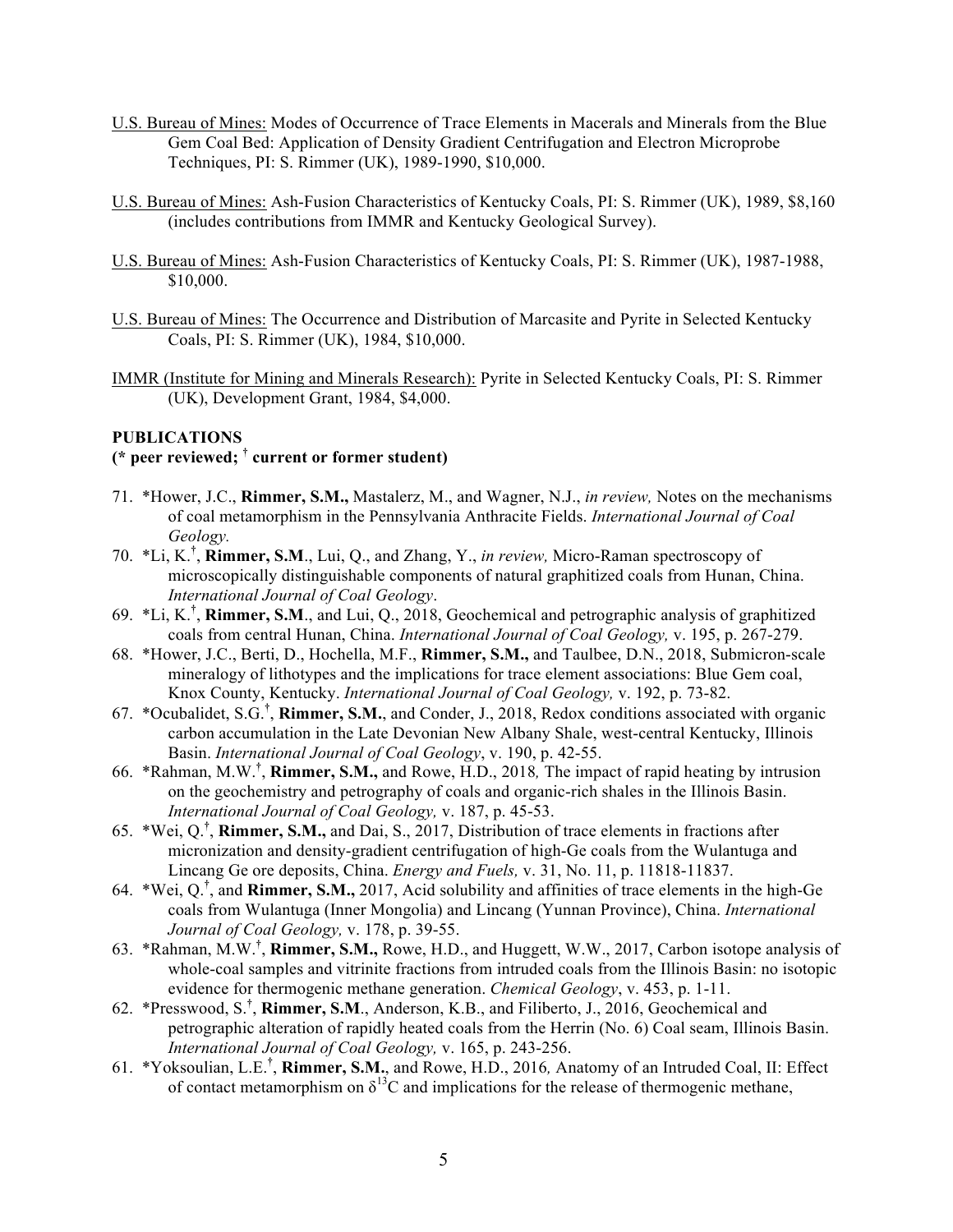Springfield (No. 5) Coal, Illinois Basin. *International Journal of Coal Geology,* v. 158. p. 129- 136.

- 60. \***Rimmer, S.M.**, Hawkins, S.J.**†** , Scott, A.C., and Cressler, W.L., III, 2015, The rise of fire: Fossil charcoal in Late Devonian marine shales as an indicator of expanding terrestrial ecosystems, fire, and atmospheric change. *American Journal of Science,* v. 315, p. 713-733.
- 59. \*Hudspith, V.A., **Rimmer, S.M.,** and Belcher, C.M., 2015, Latest Permian chars may derive from wildfires not coal combustion: Reply: *Geology*, v. 43, p. e363.
- 58. \***Rimmer, S.M.,** Crelling, J.C., and Yoksoulian, L.E.**†** , 2015, An occurrence of coked bitumen, Raton Formation, Purgatoire River Valley, Colorado, U.S.A. *International Journal of Coal Geology*, v. 141-142, p. 63-73.
- 57. \*Hudspith, V.A., **Rimmer, S.M.,** and Belcher, C.M., 2014, Latest Permian chars may derive from wildfires not coal combustion. *Geology*, v. 42, p. 879-882.
- 56. \*Rahman, M.W.**†** , and **Rimmer, S.M.,** 2014, Effects of rapid thermal alteration on coal: Geochemical and petrographic signatures in the Springfield (No. 5) Coal, Illinois Basin. *International Journal of Coal Geology*, v. 131, p. 214-226.
- 55. Crelling, J.C., and **Rimmer, S.M.,** 2011, An occurrence of natural pitch coke, Raton Formation, Purgatoire River Valley, Colorado. *Outcrop, Rocky Mountain Association of Geologists*, v. 60, no. 6, p. 5-6, 9.
- 54. \***Rimmer, S.M.,** Rowe, H.D., Hawkins, S.J. **†** , and Francis, H., 2010, Geochemistry of the Cleveland Member of the Ohio Shale, Appalachian Basin: Indicators of depositional environment during sediment accumulation. *Kirtlandia*, no. 57, p. 3-12.
- 53. \*Rowe, H., Ruppel, S., **Rimmer, S.,** and Loucks, R., 2009, Core-based chemostratigraphy of the Barnett Shale, Permian Basin, Texas. *Gulf Coast Association of Geological Societies Transactions*, v. 59, p. 675-686.
- 52. \***Rimmer, S.M.,** Yoksoulian, L. E.**†** , and Hower, J.C., 2009, Anatomy of an intruded coal, I: Effect of contact metamorphism on whole-coal geochemistry, Springfield (No. 5) (Pennsylvanian) coal, Illinois Basin. *International Journal of Coal Geology*, v. 79, p. 74-82.
- 51. \*Gröcke, D.R., **Rimmer, S.M.,** Yoksoulian, L.E.† , Cairncross, B., Tsikos, H., and van Hunen, J., 2009, No evidence for thermogenic methane release in coal from the Karoo-Ferrar large igneous province. *Earth and Planetary Science Letters*, v. 277, p. 204-212.
- 50. \*Rowe, H.D., Loucks, R.G., Ruppel, S.C., and **Rimmer, S.M.**, 2008, Mississippian Barnett Formation, Fort Worth Basin, Texas: Bulk geochemical inferences and Mo-TOC constraints on the severity of hydrographic restriction. *Chemical Geology*, v. 257, p. 16-25.
- 49. \*O'Keefe, J.M.K.† , Shultz, M.G.† , **Rimmer, S.M.,** Hower, J.C., and Popp, J.T., 2008, Paradise (and Herrin) lost: Marginal depositional settings of the Herrin and Paradise coals, Western Kentucky Coalfield. *International Journal of Coal Geology*, v. 75, p. 144-156.
- 48. \*de la Rue, S.R.† , Rowe, H.D., and **Rimmer, S.M.,** 2007, Palynological and bulk geochemical constraints on the paleoceanographic conditions across the Frasnian-Famennian boundary, New Albany Shale, Indiana. *International Journal of Coal Geology*, v. 71, p. 72-84.
- 47. \*Cooper, J.R.† , Crelling, J.C., **Rimmer, S.M.,** and Whittington, A.G., 2007, Coal metamorphism by igneous intrusion in the Raton Basin, CO and NM: Implications for generation of volatiles. *International Journal of Coal Geology*, v. 71, p. 15-27.
- 46. \*Maharaj, S.† , Barton, C.D., Karathanasis, A.D., Rowe, H.D., and **Rimmer, S.M.,** 2007, Distinguishing and Quantifying "New" Carbon from "Old" Carbon on Reclaimed Coal Mine Sites using Thermogravimetry: Part 2- Field Validation. *Soil Science*, v. 172, No. 4, p. 292-301.
- 45. \*Maharaj, S.† , Barton, C.D., Karathanasis, A.D., Rowe, H.D., and **Rimmer, S.M.,** 2007, Distinguishing and Quantifying "New" Carbon from "Old" Carbon on Reclaimed Coal Mine Sites using Thermogravimetry: Part 1- Method Development. *Soil Science*, v. 172, No. 4, p. 302- 312.
- 44. **Rimmer, S.M.,** Rowe, H.D., Hawkins, S.J.**†** , and Francis, H., 2006, Geochemistry of the Cleveland Member of the Ohio Shale, Appalachian Basin: Indicators of depositional environment during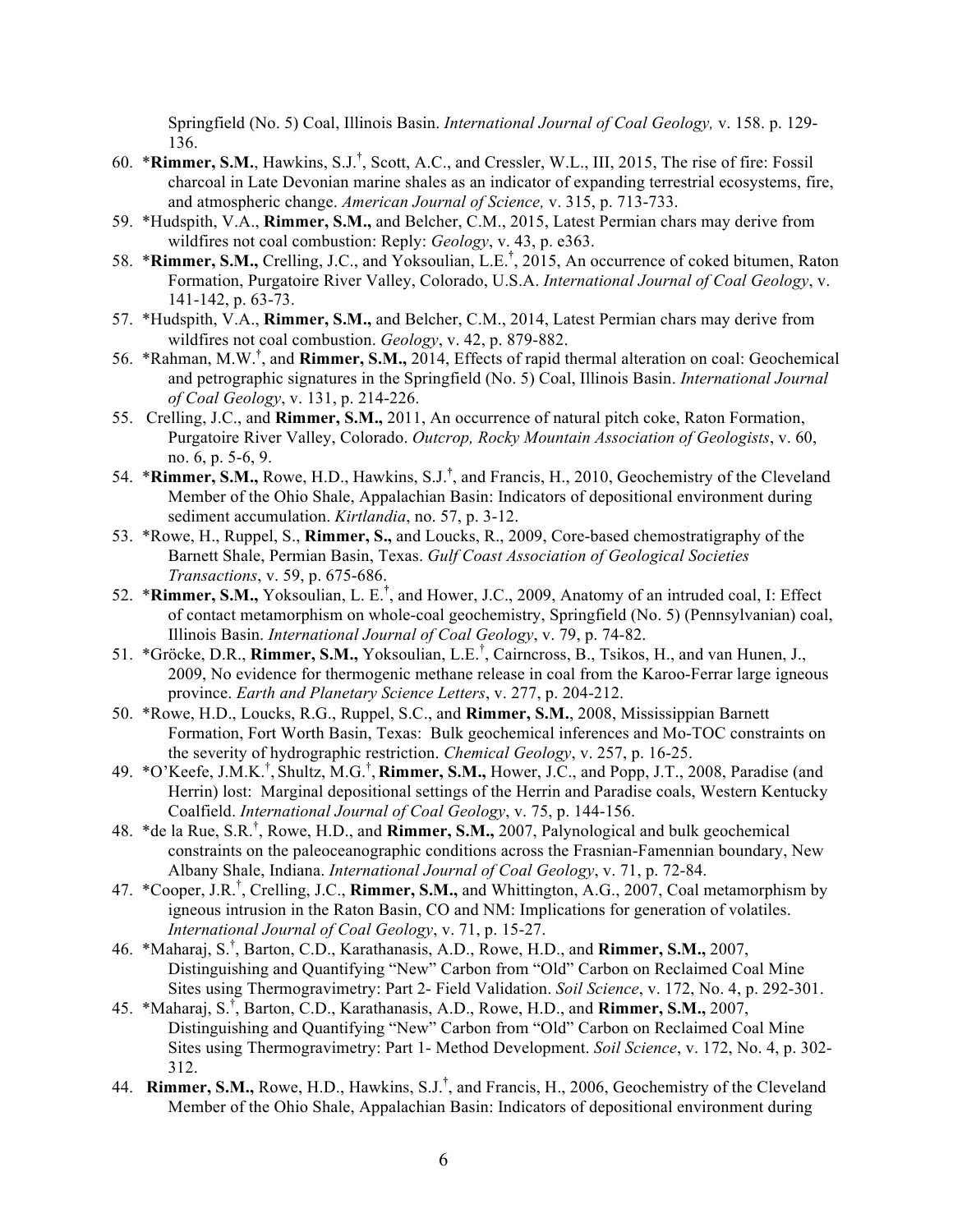sediment accumulation. In: Guide to Classic Cleveland Shale Localities in the Cleveland, Ohio, Area, (Hannibal, J., Rimmer, S.M., Carr, R.K., Banks, P.O., and Dunn, D., Field Trip Leaders), Fieldguide, NC-GSA meeting, Akron OH, pp. 1-22.

- 43. \***Rimmer, S.M.,** Rowe, H.D., Taulbee, D.N., and Hower, J.C., 2006, Influence of maceral content on  $\delta^{13}$ C and  $\delta^{15}$ N in a Middle Pennsylvanian coal. *Chemical Geology*, v. 225, p. 77-90.
- 42. \*Stewart, A.K.**†** , Massey, M.**†** , Padgett, P.L.**†** , **Rimmer, S.M.,** and Hower, J.C., 2005, Influence of a basic intrusion on the vitrinite reflectance and chemistry of the Springfield (No. 5) Coal, Harrisburg, Illinois. *International Journal of Coal Geology*, v. 63, p. 58-67.
- 41. \***Rimmer, S.M.,** Thompson, J.A.**†** , Goodnight, S.A.**†** , and Robl, T., 2004, Multiple controls on the preservation of organic matter in Devonian-Mississippian marine black shales: Geochemical and petrographic evidence. *Palaeogeography, Palaeoclimatology, and Palaeoecology*, v. 215, p. 125- 154.
- 40. \*Schultz, R.B. and **Rimmer, S.M.,** 2004, Geochemistry of organic-rich shales: new perspectives. *Chemical Geology*, v. 206, p. 163-165.
- 39. \***Rimmer, S.M.,** 2004, Geochemical paleoredox indicators in Devonian-Mississippian black shales, central Appalachian Basin (U.S.A.). *Chemical Geology*, v. 206, p. 373-391.
- 38. \***Rimmer, S.M.,** Hower, J.C., Moore, T.A.**†** , Esterle, J.S.**†** , Walton, R.L.**†** , and Helfrich, C.T., 2000, Petrography and palynology of the Blue Gem coal bed (Middle Pennsylvanian), Southeastern Kentucky, USA. *International Journal of Coal Geology*, v. 42, p. 159-184.
- 37. \*Padgett, P.L.**†** , **Rimmer, S.M.,** Ferm, J.C., Hower, J.C., Eble, C.F., and Mastalerz, M., 1999, Sulfur variability and petrology of the Lower Block Coal Member (Pennsylvanian) in southwest Indiana. *International Journal of Coal Geology*, v. 39, p. 97-120.
- 36. \*Toles, C.**†** , **Rimmer, S. M.,** and Hower, J.C., 1996, Production of activated carbons from a Washington lignite using phosphoric acid activation. *Carbon*, v. 34, n. 11, pp. 1419-1426.
- 35. \*Jagtoyen, M.**†** , Derbyshire, F., **Rimmer, S.M.,** and Rathbone, R., 1995, Relationship between reflectance and structure of high surface area carbons. *Fuel*, v. 74, p. 610-614.
- 34. \*Hower, J.C., Taulbee, D.N., **Rimmer, S.M.,** and Morrell, L.G.**†** , 1994, Petrographic and geochemical anatomy of lithotypes from the Blue Gem coal bed, southeastern Kentucky. *Energy and Fuels*, v. 8, p. 719-728.
- 33. \***Rimmer, S.M.,** Cantrell, D.J.**†** , and Gooding, P.J., 1993, Rock-Eval pyrolysis and vitrinite reflectance trends in the Ohio Shale, eastern Kentucky. *Organic Geochemistry*, v. 20, n. 6, p. 735- 746.
- 32. \*Rubel, A.M., **Rimmer, S.M.,** Keogh, R., Robl, T.L., Carter, S.D., and Derbyshire, F.J., 1993, Characteristics of processed shales affecting oil yield loss to coke. *Fuel*, v. 71, p. 1427-1432.
- 31. \*Robl, T.L., **Rimmer, S.M.,** and Barron, L.S., 1992, Organic petrography of Mississippian and Devonian shales in east-central Kentucky. *Fuel*, v. 71, p. 267-271.
- 30. Thompson, J.A. **†** , **Rimmer, S.M.,** and Robl, T.L., 1992, Organic facies in Devonian shales of eastcentral Kentucky: Preliminary results. *Eastern Oil Shale Symposium Proceedings*, IMMR-University of Kentucky, Lexington, KY, p. 405-414.
- 29. Rubel, A.M., **Rimmer, S.M.,** Keogh, R., Robl, T.L., Carter, S.D., and Derbyshire, F.J., 1992, Characteristics of processed shales affecting oil yield loss to coke*. Eastern Oil Shale Symposium Proceedings*, IMMR-University of Kentucky, Lexington, KY, p. 293-298.
- 28. \*Rubel, A.M., **Rimmer, S.M.,** Keogh, R., Robl, T.L., Carter, S.D., and Derbyshire, F.J., 1991, Effect of process solids on secondary reactions during oil shale retorting. *Fuel*, v. 70 (11), p. 1352-1356.
- 27. \***Rimmer, S.M.,** 1991, Distributions and associations of selected trace elements in the Lower Kittanning seam, western Pennsylvania, U.S.A. *International Journal of Coal Geology*, v. 17, p. 189-212.
- 26. \*Hower, J.C. and **Rimmer, S.M.,** 1991, Coal rank trends in the central Appalachian coalfield: Virginia, West Virginia, and Kentucky. *Organic Geochemistry*, v. 17, p. 161-173.
- 25. \*Hower, J.C., **Rimmer, S.M.,** and Bland, A.E., 1991, Geochemistry of the Blue Gem coal bed, Knox County, Kentucky. *International Journal of Coal Geology*, v. 18, p. 211-231.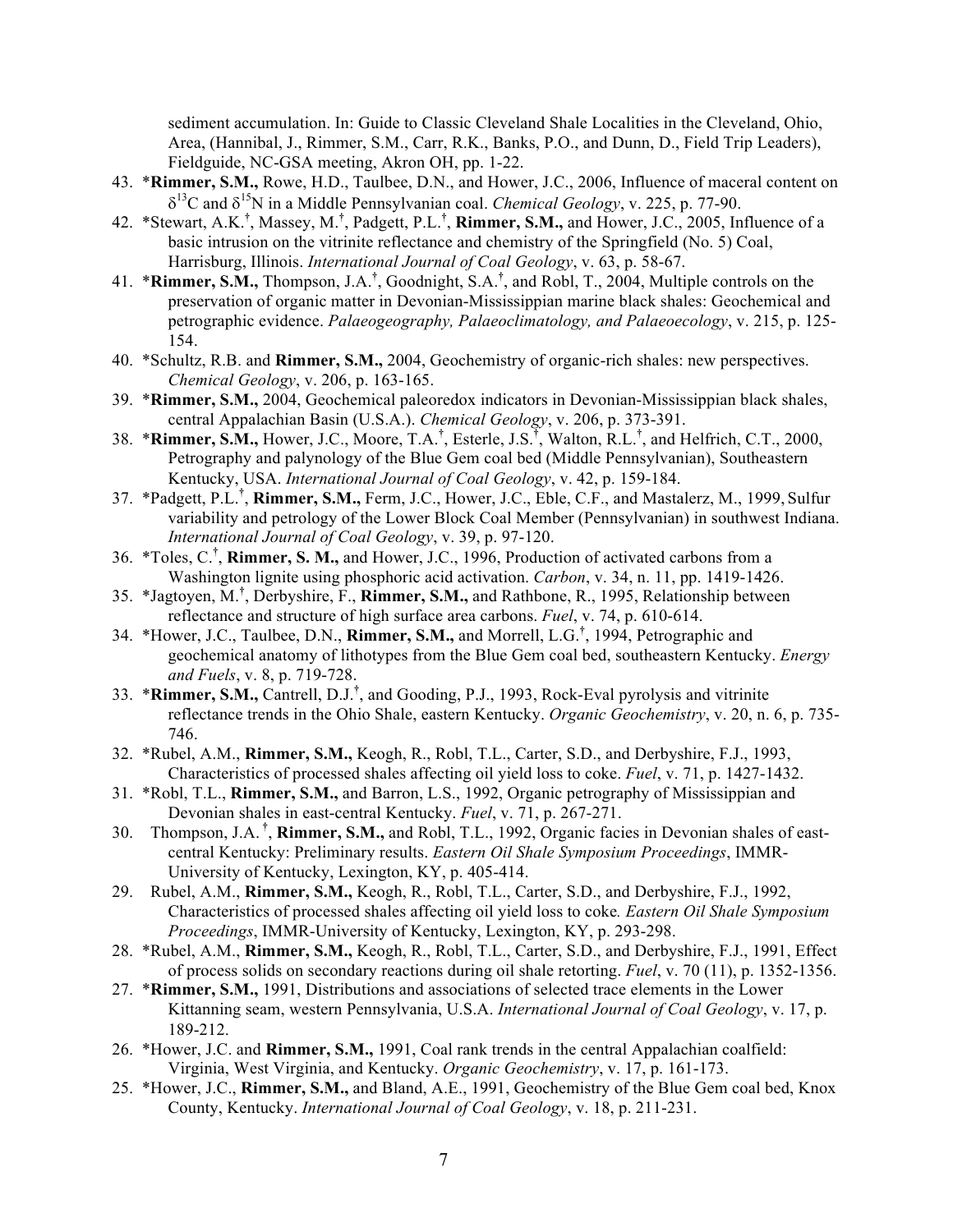- 24. \*de Wet, C.B., Moshier, S.O., Hower, J.C., and **Rimmer, S.M.,** 1991, Deposition and diagenesis of a marine-swamp margin: The Providence Limestone and adjacent coals, western Kentucky. In: Mixed Carbonate-Siliciclastic Sequences (Lomando, T. and Harris, P.M., eds.), *Soc. Econ. Paleontologists and Mineralogists Core Workshop No. 15*, p. 169-204.
- 23. **Rimmer, S.M.,** Hower, J.C., and Taulbee, D.N., 1991, Modes of occurrence of trace elements in the Blue Gem Coal Bed: An application of density gradient centrifugation techniques. *Highlights*, UK-IMMR, v. 10, n. 2, p. 1, 3-4.
- 22. Robl, T.L., **Rimmer, S.M.,** and Barron, L.S., 1991, Organic petrography of Mississippian and Devonian shales in east-central Kentucky. *Eastern Oil Shale Symposium Proceedings*, IMMR-University of Kentucky, Lexington, KY, p. 173-178.
- 21. Rubel, A.M., **Rimmer, S.M.,** Keogh, R., Robl, T.L., Carter, S.D., and Derbyshire, F.J., 1991, Effect of process solids on secondary reactions during oil shale retorting. *Eastern Oil Shale Symposium Proceedings*, IMMR-University of Kentucky, Lexington, KY, p. 283-288.
- 20. \*Hower, J.C., **Rimmer, S.M.,** Williams, D.A., and Beard, J.G., 1990, Coal rank trends in the Western Kentucky coalfield and relationship to hydrocarbon occurrence. In: Applications of Thermal Maturity Studies to Energy Exploration, (Nuchio, V.F. and Barker, C.E., eds.), *SEPM Rocky Mountain Section Special Paper*, p. 127-138.
- 19. \***Rimmer, S.M.** and Davis, A., 1990, Relations between ash-fusion characteristics and depositional environments for an Appalachian Basin coal seam. In: Recent Advances in Coal Geochemistry, (Chyi, L.L. and Chou, C-L., eds.), *Geological Society of America, Special Paper 248*, pp. 63-72.
- 18. \*O'Hara, K., Hower, J.C., and **Rimmer, S.M.,** 1990, Some constraints on the emplacement and uplift history of the Pine Mountain overthrust: Evidence from coal-rank trends, eastern Kentucky. *Journal of Geology*, v. 98, p. 43-51.
- 17. \***Rimmer, S.M.,** Bensley, D.F., and Crelling, J.C., 1989, Fluorescence spectral analysis of sporinite in the Lower Kittanning coal bed. *Organic Geochemistry*, v. 14, n. 3, p. 343-350.
- 16. \*Hatt, R.M.**†** and **Rimmer, S.M.,** 1989, Classification and sampling of deposits from coal-fired boilers. *Journal of Coal Quality*, v. 8, n. 2, p. 40-44.
- 15. Crelling, J.C., Bensley, D.F., Landis, C.R.**†** , and **Rimmer, S.M.,** 1989, Fluorescence microscopy Workshop lecture notes. Workshop sponsored by The Society for Organic Petrology, November 1-2, 1989, Carbondale, IL, *TSOP Special Publication No. 2*, 143 pp.
- 14. **Rimmer, S.M.** and Cantrell, D.J.**†** , 1989, Organic maturation of the Cleveland Member of the Ohio Shale (eastern Kentucky). *Eastern Oil Shale Symposium Proceedings*, IMMR-University of Kentucky, Lexington, KY, p. 401-410.
- 13. Kruge, M.A., Crelling, J.C., and **Rimmer, S.M.,** 1989, Organic geochemical and petrographic analysis of macerals from the Ohio Shale. *Eastern Oil Shale Symposium Proceedings*, IMMR-University of Kentucky, Lexington, KY, p. 411-417.
- 12. **Rimmer, S.M.,** 1989, Ash-fusion characteristics of Kentucky coals. *Highlights*, UK-IMMR, v. 8, n. 2, p. 1, 3-4.
- 11. \***Rimmer, S.M.** and Davis, A., 1988, The influence of depositional environments on coal petrographic composition of the Lower Kittanning seam, western Pennsylvania. *Organic Geochemistry*, v. 12, no. 4, p. 375-387.
- 10. \***Rimmer, S.M.** and Davis, A., 1986, Geologic controls on the inorganic composition of the Lower Kittanning coal. In: Chemistry of Mineral Matter and Ash in Coal, (Vorres, K., ed.), *American Chemical Society Symposium Series*, Washington, D.C., p. 41-52.
- 9. **Rimmer, S.M.,** 1986, Controls on sulfur content of the Blue Gem coal seam, southeastern Kentucky. *Highlights*, UK-IMMR, v. 5, no. 1, p. 1-2.
- 8. Hower, J.C., Barron, L.S., **Rimmer, S.M.,** Cobb, J.C., Chesnut, D.R. (Trip Leaders), 1986, Eastern Kentucky coals and oil shales: Field excursions in organic petrology. Third Annual Meeting*, The Society for Organic Petrology*, September 25, 1986, Lexington, KY, 101 pp.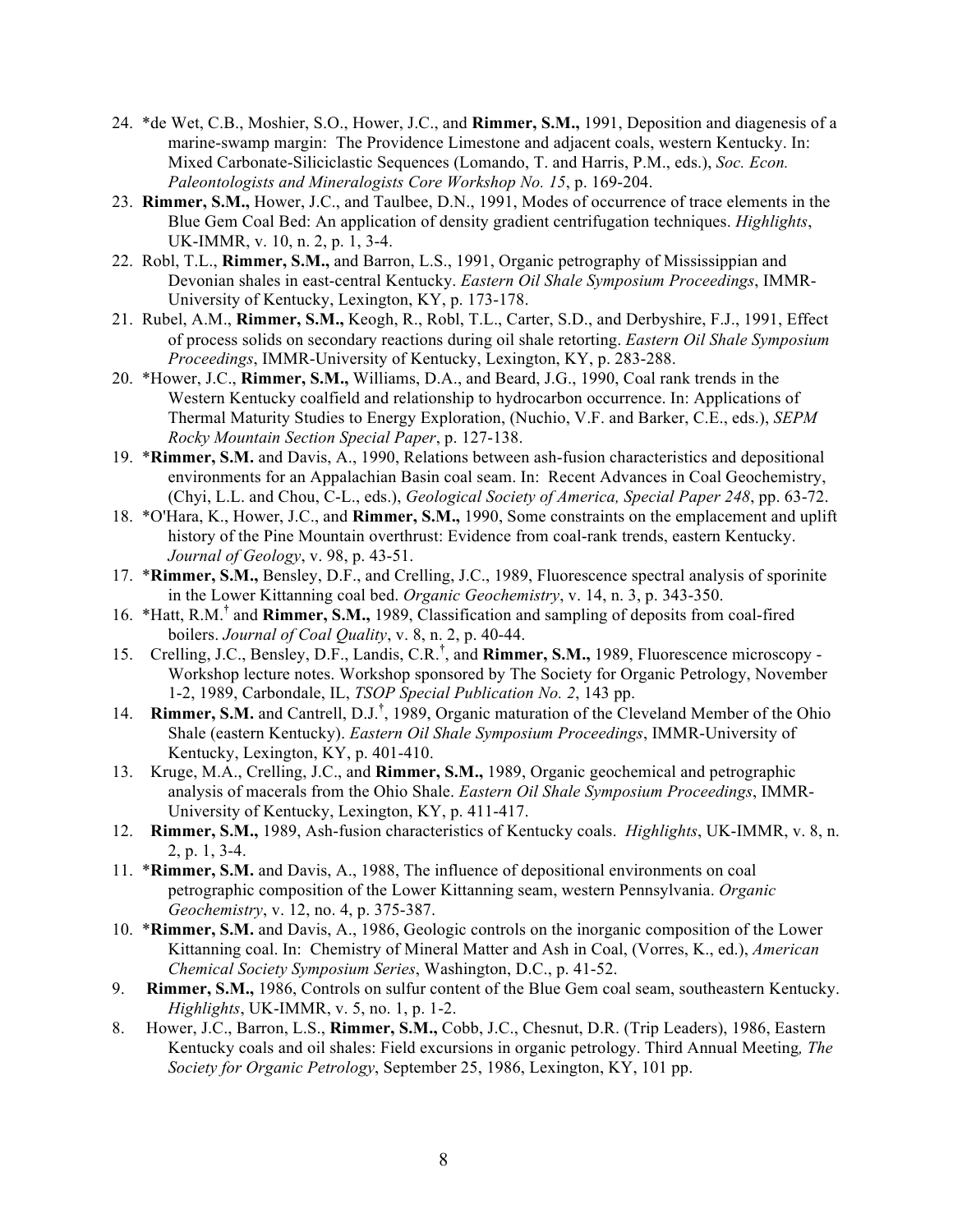- 7. **Rimmer, S.M.,** Moore, T.A.**†** , Esterle, J.S.**†** , and Hower, J.C., 1985, Geologic controls on sulfur content of the Blue Gem seam, southeastern Kentucky. *Appalachian Basin Industrial Associates*, v. 9, p. 212-225.
- 6. **Rimmer, S.M.,** Kuehn, D.W., Allshouse, S.D., and Davis, A., 1985, Environments of deposition of the Lower Kittanning seam in Pennsylvania and Ohio and their influence upon coal petrographic, mineralogic, and chemical composition. *50th. Annual Field Conference of Pennsylvanian Geologists*, October 4-6, 1985, State College, PA, p. 237-254.
- 5. \*Davis, A., Russell, S.J., **Rimmer, S.M.,** and Yeakel, J.D., 1984, Some genetic implications of silica and aluminosilicates in peat and coal. *International Journal of Coal Geology*, v. 3, p. 293-314.
- 4. \*Gize, A.P. and **Rimmer, S.M.,** 1983, Mesophase development in a bitumen from the Nanisivik Mississippi-Valley-Type Deposit. *Carnegie Institute of Washington, Yearbook 82*, p. 414-419.
- 3. \***Rimmer, S.M.** and Eberl, D.D., 1982, Origin of an underclay as revealed by vertical variations in mineralogy and chemistry. *Clays and Clay Minerals*, v. 30, n. 6, p. 422-430.
- 2. \*Painter, P., **Rimmer, S.M.,** Snyder, R.W., and Davis, A., 1981, A fourier transform infrared study of mineral matter in coal: the application of a least squares curve-fitting program. *Applied Spectroscopy*, v. 35, no. 1, p. 102-106.
- 1. \*Russell, S.J. and **Rimmer, S.M.,** 1979, Analysis of mineral matter in coal, coal gasification ash, and coal liquefaction residues by scanning electron microscopy and X-ray diffraction. In: Analytical Methods for Coal and Coal Products, Vol. III, (C. Karr, ed.), Academic Press, New York, p. 133- 161.

## **b). Technical Reports:**

- 10. **Rimmer, S.M.,** Anderson, K.B., and Crelling, J.C., 2015, Influence of maceral and mineral composition on OHD processing of Illinois Coal. *Final Report to ICCI (Illinois Clean Coal Institute)*, January 2015, 47 pp.
- 9. Thompson, J.A.**†** , and **Rimmer, S.M.,** 1992, Source Rock and Maturity Evaluation of Selected Wells and Outcrop Samples, Onshore and Offshore Tunisia, *Final report to Amoco Production Company*, March 1992, 99 pp.
- 8. Derbyshire, F., Stencil, J., McEnaney, B., Thwaites, M.W., Jagtoyen, M.**†** , and **Rimmer, S.M.,** 1991, An investigation of the conversion of Illinois coals to activated carbons: *Final Technical Report, Center for Research on Sulfur in Coal*, Carterville, Illinois, 43 pp.
- 7. **Rimmer, S.M.** and Price, P.J.**†** , 1988, Ash-fusion characteristics of Kentucky coals: *Final Technical Report to U.S. Bureau of Mines and UK-IMMR*, 158 pp.
- 6. **Rimmer, S.M.** and Hower, J.C., 1985, The occurrence and distribution of marcasite and pyrite in selected Kentucky coals: Controls on sulfur variations in the Blue Gem coal seam, southeastern Kentucky: *Final Technical Report to U.S. Bureau of Mines and UK-IMMR*, 88 pp.
- 5. **Rimmer, S.M.** and Davis, A., 1984, Lateral variability in mineralogy and petrology of the Lower Kittanning seam, western Pennsylvania and eastern Ohio*: Final Report to U.S. Department of Energy* under Contract No. DE-AC22-80PC30013, 247 pp.
- 4. Davis, A., Suhr, N.H., Spackman, W., Painter, P.C., Walker, P.L., Given, P.H., and **Rimmer, S.M.,** 1982, A data base for the analysis of compositional characteristics of coal seams and macerals: *U.S. Department of Energy, Quarterly Technical Progress Report*, DOE-30013-10, Contract No. DE-AC22-80PC30013, 71 pp.
- 3. Davis, A., Suhr, N.H., Spackman, W., Painter, P.C., Walker, P.L., Given, P.H., and **Rimmer, S.M.,** 1982, A data base for the analysis of compositional characteristics of coal seams and macerals: *U.S. Department of Energy, Quarterly Technical Progress Report*, DOE-30013-9, Contract No. DE-AC22-80PC30013, 68 pp.
- 2. Davis, A., Suhr, N.H., Spackman, W., Painter, P.C., Walker, P.L., Given, P.H., and **Rimmer, S.M.,** 1982, A data base for the analysis of compositional characteristics of coal seams and macerals: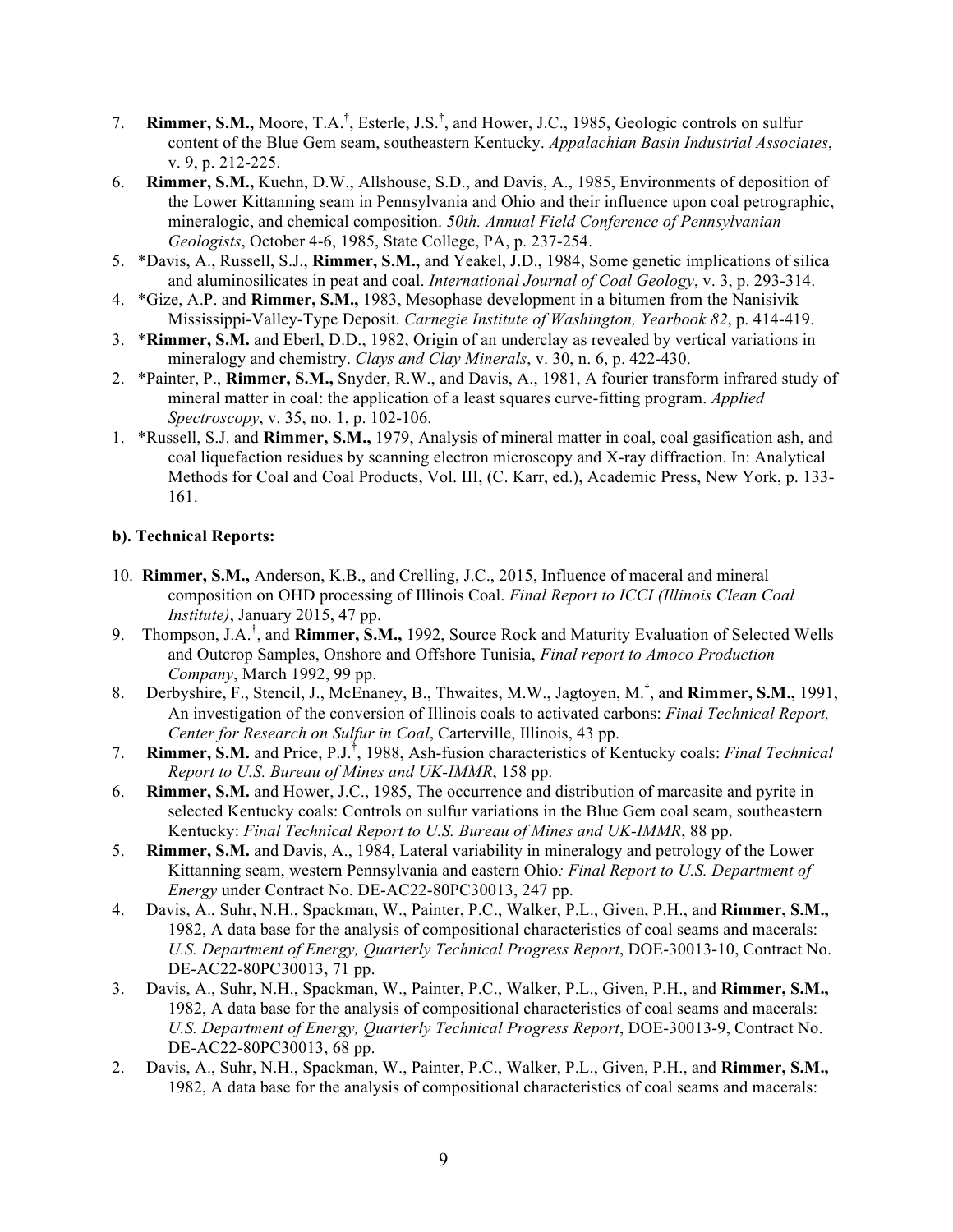*U.S. Department of Energy, Quarterly Technical Progress Report*, DOE-30013-8, Contract No. DE-AC22-80PC30013, 56 pp.

1. Davis, A., Suhr, N.H., Spackman, W., Painter, P.C., Walker, P.L., Given, P.H., and **Rimmer, S.M.,** 1982, A data base for the analysis of compositional characteristics of coal seams and macerals: *U.S. Department of Energy, Quarterly Technical Progress Report*, DOE-30013-7, Contract No. DE-AC22-80PC30013, 44 pp.

#### **c). Dissertation and Thesis:**

- **Rimmer, S.M.,** 1985, Lateral and vertical variability in petrology and mineralogy of the Lower Kittanning seam, western Pennsylvania and eastern Ohio: Unpublished Ph.D. Dissertation, The Pennsylvania State University, University Park, PA, 484 pp.
- **Rimmer (Stepusin), S.M.,** 1978, Vertical variations in the mineralogical and chemical composition of the underclay of the Herrin (No. 6) coal in southwestern Illinois: Unpublished M.S. Thesis, University of Illinois at Urbana-Champaign, IL, 68 pp.

### **d). Abstracts:**

- 124. Dyson, J.<sup>†</sup>, Rimmer, S.M., and Elrick, S.D., 2018, Geochemistry and organic petrology of the Anna Shale (Pennsylvanian) and pyrite "suns" in southwestern Illinois. 2018 Annual Meeting Geological Society of America, November 4-7, 2018, Indianapolis, IN, Abstracts with Programs.
- 123. Li, K.† , Liu, Q., and **Rimmer, S.M.,** 2018, Petrographic characterization of natural microcrystalline graphite from Hunan, China, at various magnification levels. 35th. Annual Meeting, The Society for Organic Petrology, Beijing, China, August 17-21, 2018.
- 122. Lindsey, D.R.† , **Rimmer, S.M.,** and Anderson, K.B., 2018, Are redox-sensitive geochemical proxies valid in mature shales? Unconventional Resources Technology Conference (URTeC), Houston, TX, July 23-25, 2018, (Extended abstract), # 2901011.
- 121. Lindsey, D.R.† , **Rimmer, S.M.,** and Anderson, K., 2018, Geochemistry of artificially matured Anna Shale: Implications for the use of redox-sensitive geochemical proxies in mature black shales. 2018 Southwest Section AAPG Annual Convention, El Paso, TX, April 7-10, p. 83.
- 120. Raji, M.† , **Rimmer, S.M.,** Gröcke, D.R., Greenwell, C., Cornford, C., and Babalola, L.O., 2016, The effect of demineralization on isolated Kimmeridge Clay kerogens, North Sea. 33rd. Annual Meeting, The Society for Organic Petrology (Joint meeting with ICCP and AASP), September 18-23, 2016, Houston, TX, p. 96-97.
- 119. Wei, Q.† , **Rimmer, S.M.,** and Dai, S., 2016, Re-evaluation of the "organic affinity" of trace elements in the high-Ge coals from China. 33rd. Annual Meeting, The Society for Organic Petrology (Joint meeting with ICCP and AASP), September 18-23, 2016, Houston, TX, p. 123- 124.
- 118. Ocubalidet, S.G.† , **Rimmer, S.M.,** and Conder, J.A., 2016, Controls on organic carbon accumulation in the Late Devonian New Albany Shale, West-central Kentucky, Illinois Basin. 33rd. Annual Meeting, The Society for Organic Petrology (Joint meeting with ICCP and AASP), September 18-23, 2016, Houston, TX, p. 89-90.
- 117. **Rimmer, S.M.,** Rahman, M.W.<sup>†</sup>, Yoksoulian, L.E.<sup>†</sup>, Presswood, S.<sup>†</sup>, and Sanders, M.M.<sup>†</sup>, 2016, Rate matters – the effects of rapid heating on organic matter by dikes and sills. 33rd. Annual Meeting, The Society for Organic Petrology (Joint meeting with ICCP and AASP), September 18-23, 2016, Houston, TX, p. 102-103.
- 116. Presswood, S.† , **Rimmer, S.M**., Anderson, K.B., and Filiberto, J., 2015, Geochemical and petrographic alteration of rapidly heated coals from the Herrin (No. 6) Coal seam, Illinois Basin. 2015 Annual Meeting Geological Society of America, November 1-4, 2015, Baltimore, MD, Abstracts with Programs v. 47, No. 7, p. 392.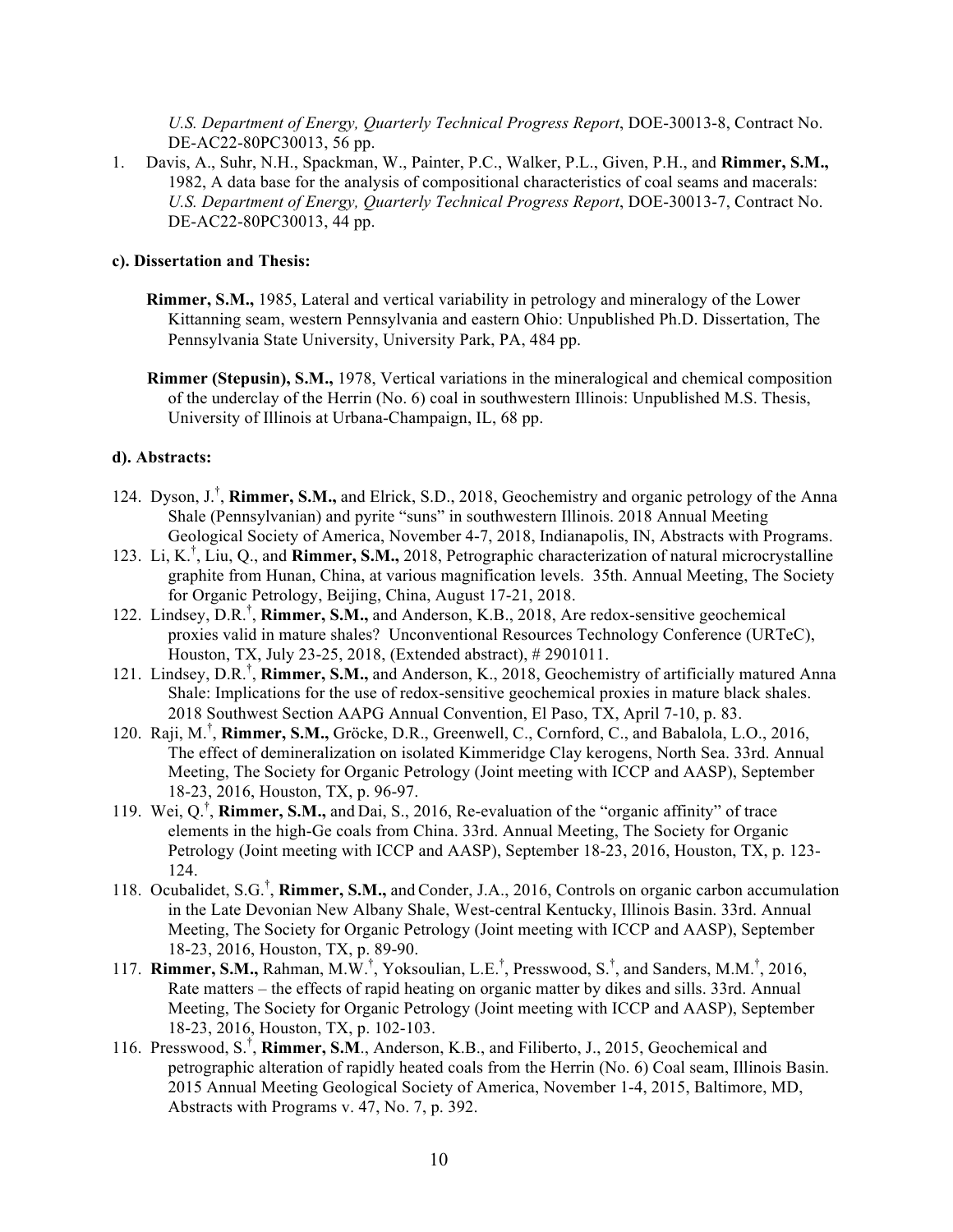- 115. Hudspith, V., **Rimmer, S.M.,** and Belcher, C.M., 2014, Latest Permian chars may derive form wildfires, not coal combustion. 2014 Annual Meeting Geological Society of America, October 19-22, 2014, Vancouver, BC, Canada, Abstracts with Programs v. 46, No. 6, p. 489.
- 114. Rahman, M.W.† , **Rimmer, S.M.,** and Rowe, H., 2014, The impact of rapid heating by intrusion of the geochemistry and petrography of coals and organic-rich shales in the Illinois Basin. 2014 Annual Meeting Geological Society of America, October 19-22, 2014, Vancouver, BC, Canada, Abstracts with Programs v. 46, No. 6, p. 605.
- 113. Srinivasaraghavan, V.† , **Rimmer, S.,** Tobin, A.† , Rahman, M.W.† , and Anderson, K., 2014, Influence of lithotype and maceral composition on the oxidative hydrothermal dissolution (OHD) process. 2014 Annual Meeting Geological Society of America, October 19-22, 2014, Vancouver, BC, Canada, Abstracts with Programs v. 46, No. 6, p. 100.
- 112. Rahman, M.W.† , **Rimmer, S.M.,** and Rowe, H., 2013, Geochemistry and petrology of thermally altered coals: <sup>13</sup>C signatures of whole coal and vitrinite concentrates suggest no evidence of methane generation from the Springfield (No. 5) Coal, Illinois Basin. 2013 Annual Meeting Geological Society of America, October 27-30, 2013, Denver, CO, Abstracts with Programs v. 45, No. 7, p. 239.
- 111. Srinivasaraghavan, V.† , **Rimmer, S.M.,** Tobin, A.† , Rahman, M.W.† , and Anderson, K., 2013, Influence of coal lithotype composition on the oxidative hydrothermal dissolution (OHD) process. 2013 Annual Meeting Geological Society of America, October 27-30, 2013, Denver, CO, Abstracts with Programs v. 45, No. 7, p. 239.
- 110. **Rimmer, S.M.,** Anderson, K.B., Crelling, J.C., Huggett, W.W., Rahman, M.W.† , Srinivasaraghavan, V.<sup>†</sup>, Tobin, A.<sup>†</sup>, and Howard, S.<sup>†</sup>, 2013, The influence of maceral composition on oxidative hydrothermal dissolution (OHD) processing of coal. 38th International Technical Conference on Clean Coal and Fuel Systems, Proceedings, June 2-6, 2013, Clearwater, FL (Extended abstract).
- 109. Rahman, M.W.† , and **Rimmer, S.M.,** 2012, Effects of thermal alteration on coal geochemistry: Implications of geochemical and petrographic signatures from the Springfield (No. 5) Coal, Illinois Basin. 2012 Annual Meeting Geological Society of America, November 4-7, 2012, Charlotte, NC, Abstracts with Programs v. 44, No. 7, p. 569.
- 108. Sanders, M.M.† , **Rimmer, S.M.,** Rowe, H., and Crelling, J.C., 2012, Unique organic petrography of high-rank Antarctic coal and black shale. 2012 Annual Meeting Geological Society of America, November 4-7, 2012, Charlotte, NC, Abstracts with Programs v. 44, No. 7, p. 569.
- 107. Crelling, J.C., **Rimmer, S.M.,** Anderson, K.B., and Huggett, W.W., 2012, Some remarkable textures in secondary resinites in Wasatch Plateau coals, Utah. 2012 Annual Meeting Geological Society of America, November 4-7, 2012, Charlotte, NC, Abstracts with Programs v. 44, No. 7, p. 569.
- 106. Rahman, M.W.† , Moorehead, A.† , Flora, C.† , and **Rimmer, S.M.,** 2011, Geochemistry of thermally altered coals: A case study of the Springfield (No. 5) Coal, Illinois Basin. 2011 Annual Meeting Geological Society of America, October 9-12, 2011, Minneapolis, MN, Abstracts with Programs v. 43, No. 5, p. 575.
- 105. Yoksoulian, L.† , **Rimmer, S.M.,** and Rowe, H., 2011, Effect of contact metamorphism on coal geochemistry and petrography: Implications for the large-scale release of  $^{12}$ C-enriched methane. 2011 Annual Meeting Geological Society of America, October 9-12, 2011, Minneapolis, MN, Abstracts with Programs v. 43, No. 5, 499.
- 104. McPherson, M.† , **Rimmer, S.M.,** and Rowe, H., 2011, Geochemistry and petrography of thermally metamorphosed Antarctic coal: Implications for 13C-depleted methane release. 2011 Annual Meeting Geological Society of America, October 9-12, 2011, Minneapolis, MN, Abstracts with Programs v. 43, No. 5, p. 499.
- 103. Crelling, J.C., and **Rimmer, S.M.,** 2010, Revisiting intruded coals and shales along the Purgatoire River valley, CO: An occurrence of natural pitch coke. 2010 Annual Meeting Geological Society of America, October 31-Nov 3, 2010, Denver, CO, Abstracts with Programs v. 42, No. 5, p. 492.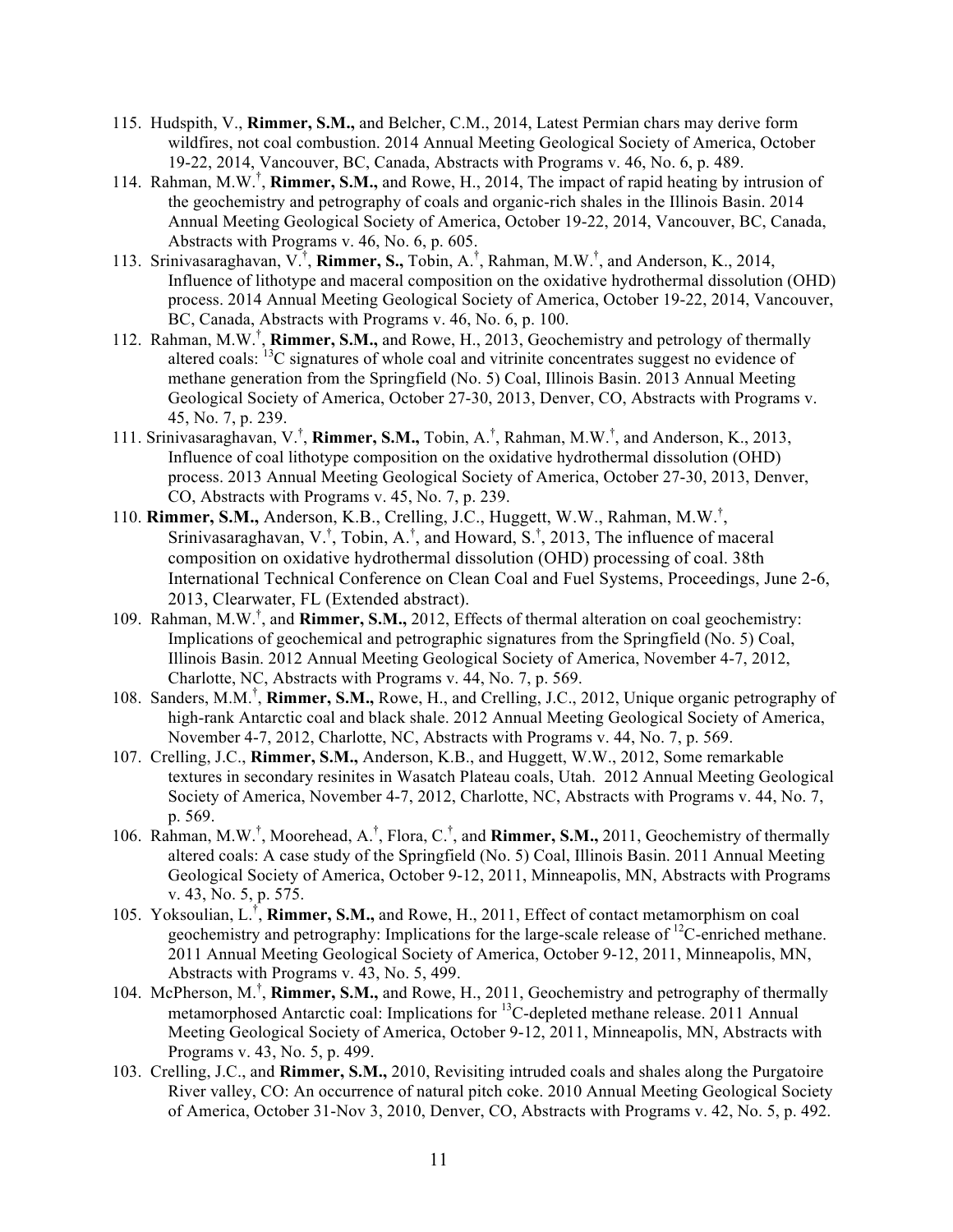- 102. Pollock, F.A.† , Gillum, D.T.† , Hagemann, L.M.† , Linthicum, J.C.† , Stephenson, J.R.† , **Rimmer, S.M.**, and Rowe, H., 2010, Intruded coals of the Raton Basin: Evaluation of metamorphic effects on coal seams. 2010 GSA NC  $(44<sup>th</sup>)$  – SC  $(44<sup>th</sup>)$  Joint Annual Meeting, April 11-13, 2010, Branson, MO, Abstracts with Programs v. 42, no. 2, p. 79.
- 101. McPherson, M.<sup>†</sup>, Sanders, J.<sup>†</sup>, Rimmer, S.M., and Rowe, H., 2010, Geochemical, isotopic and petrographic analysis of Permian coal and carbonaceous shales from Antarctica: Importance of rank and maceral composition. 2010 GSA NC  $(44<sup>th</sup>)$  – SC  $(44<sup>th</sup>)$  Joint Annual Meeting, April 11-13, 2010, Branson, MO, Abstracts with Programs v. 42, no. 2, p. 79.
- 100. **Rimmer, S.M.,** and Yoksoulian, L.E.† , 2009, The effect of heating rate on organic maturation: Contact metamorphism versus burial maturation. 2009 Annual Meeting Geological Society of America, October 18-21, 2009, Portland, OR, Abstracts with Programs v. 41, No. 7, p. 551.
- 99. Yoksoulian, L. E.† , and **Rimmer, S.M.,** 2009, Contact metamorphosed coal and global warming: Is there evidence for a large-scale release of methane? 2009 Annual Meeting Geological Society of America, October 18-21, 2009, Portland, OR, Program with Abstracts v. 41, No. 7, p. 551.
- 98. Rowe, H., Ruppel, S., **Rimmer, S.,** and Loucks, R., 2009, Core-based chemostratigraphy of the Barnett Shale, Permian Basin, Texas. Gulf Coast Association of Geological Societies 59<sup>th</sup> Annual Convention, Shreveport, LA, September 27-19, 2009.
- 97. Stucker, J.D.<sup>†</sup>, Rowe, H., **Rimmer, S.,** Ruppel, S., and Loucks, R., 2008, Geochemical constraints on the depositional environment of the Barnett Formation, Permian Basin, West Texas, USA. 2008 Annual Meeting Geological Society of America, October 5-9, 2008, Houston, TX, Program with Abstracts v. 40, No. 6, p. 434.
- 96. **Rimmer, S.M.,** Yoksoulian, L.E.<sup>†</sup>, and Hower, J.C., 2008, Intrusion Confusion: Does contact metamorphism of coal produce different maturation relationships than burial maturation? International Conference on Coal and Organic Petrology, 25th. Annual Meeting, The Society for Organic Petrology (Joint meeting with ICCP), September 21-27, 2008, Oviedo, Spain, p. 62.
- 95. Yoksoulian, L.E.† , **Rimmer, S.M.,** Rowe, H.D., and Gröcke, D.R., 2008, Contact metamorphosed coal and global warming: No evidence for the release of <sup>13</sup>C-depleted methane. International Conference on Coal and Organic Petrology. 25th. Annual Meeting, The Society for Organic Petrology (Joint meeting with ICCP), September 21-27, 2008, Oviedo, Spain, p. 67.
- 94. Rowe, H.D., Loucks, R.G., Ruppel, S.C., and **Rimmer, S.M.,** 2008, Mississippian Barnett Formation, Fort Worth Basin, Texas: Bulk geochemical constraints on the severity of hydrographic restriction and the biogeochemical cycling and fate of iron. Annual Meeting American Association of Petroleum Geologists, April 20-23, 2008, San Antonio, TX.
- 93. **Rimmer, S.M.,** Gröcke, D.R., Yoksoulian, L.<sup>†</sup>, Cairncross, B., and Tsikos, H., 2007, No evidence for large-scale thermogenic methane release by the Karoo-Ferrar large igneous province. 2007 Annual Meeting Geological Society of America, October 28-31, 2007, Denver, CO, Program with Abstracts, v. 39, no. 6, p. 303.
- 92. Yoksoulian, L.E.† , **Rimmer, S.M.,** Rowe, H.D., and Mastalerz, M., 2007, Contact metamorphism of coal: Implications for the large-scale release of 12C-enriched methane. 2007 Annual Meeting Geological Society of America, October 28-31, 2007, Denver, CO, Program with Abstracts, v. 39, no. 6, p. 304.
- 91. **Rimmer, S.M.,** and Rowe, H.D., 2007, Organic matter preservation in Devonian-Mississippian marine black shales of central Kentucky (U.S.A). Eastern Section AAPG, September 16-18, 2007, Lexington, KY (Invited).
- 90. Yoksoulian, L.**†** , **Rimmer, S.M.,** Rowe, H.D., and Littke, R., 2007, Petrography and geochemistry of contact metamorphosed coals of the Illinois and South Sumatra Basins: Implications for the release of <sup>12</sup>C-enriched methane. 24th. Annual Meeting, The Society for Organic Petrology (Joint meeting with CSCOP and ICCP), August 19-25, 2007, Victoria, BC, Canada.
- 89. Hawkins, S.J.**†** , and **Rimmer, S.M.,** 2007, Fossil charcoal in Devonian-Mississippian shales: Implications for the expansion of land plants, paleoatmospheric oxygen levels and organic-rich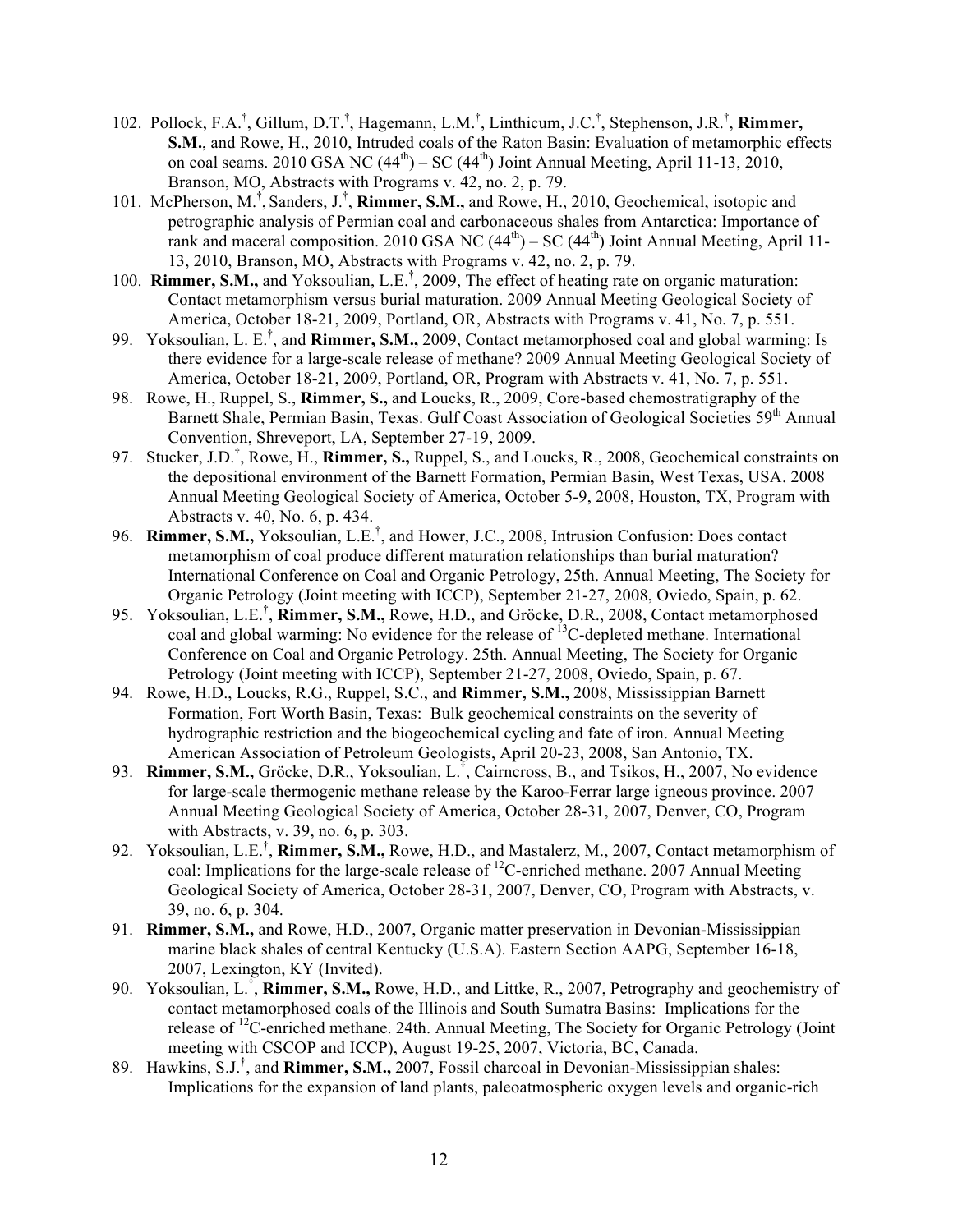black shale accumulation. 24th. Annual Meeting, The Society for Organic Petrology (Joint meeting with CSCOP and ICCP), August 19-25, 2007, Victoria, BC, Canada.

- 88. Von Mann, R.**†** , **Rimmer, S.M.,** Rowe, H.D., Francis, H., and Witzke, B., 2007, Organic matter preservation in the Maquoketa and Decorah formations of eastern Iowa: Inferences from geochemical, petrological, and isotopical analyses. 24th. Annual Meeting, The Society for Organic Petrology (Joint meeting with CSCOP and ICCP), August 19-25, 2007, Victoria, BC, Canada.
- 87. **Rimmer, S.M.,** Rowe, H.D., and Crelling, J.C., 2007, A maceral-specific approach to isotopic analysis: Deciphering bulk  $\delta^{13}C$  and  $\delta^{15}N$  compositions using density-gradient centrifugation. 24th. Annual Meeting, The Society for Organic Petrology (Joint meeting with CSCOP and ICCP), August 19-25, 2007, Victoria, BC, Canada.
- 86. Courty, M-A., Lebel, S., and **Rimmer, S.M.,** 2007, Climate fluctuations during OIS 6-7 reflected in the dynamic of pedogenic carbonates at the Bau de l'Aubesier rockshelter, Monieux, Vaucluse, (France). European Geosciences Union General Assembly, 2007, April 15-20, Vienna, Austria, Geophysical Research Abstracts, v. 9, 10880.
- 85. Rowe, H.D., **Rimmer, S.M.,** and Francis, H., 2006, Intra-basinal paleo-redox variability: A corebased geochemical and isotopic transect of the Cleveland Shale along the western edge of the Appalachian Basin. 2006 Annual Meeting Geological Society of America, October 22-25, 2006, Philadelphia, PA, Program with Abstracts, v. 38, no. 7, p. 492.
- 84. Handke, M.J, **Rimmer, S.M.,** and Rowe, H.D., 2006, Inter-basinal Devonian linkages: A core-based geochemical and isotopic transect across the Cumberland Saddle of the Cincinnati Arch, southcentral Kentucky. 2006 Annual Meeting Geological Society of America, October 22-25, 2006, Philadelphia, PA, Program with Abstracts, v. 38, no. 7, p. 492.
- 83. de la Rue, S.R.**†** , **Rimmer, S.M.,** and Rowe, H.D., 2006, Paleoproductivity and geochemical proxies: Indicators of water-column conditions, Frasnian-Famennian boundary, New Albany Shale, Indiana. 2006 Annual Meeting Geological Society of America, October 22-25, 2006, Philadelphia, PA, Program with Abstracts, v. 38, no. 7, p. 268.
- 82. **Rimmer, S.M.,** Scott, A.C., and Cressler, III, W.L., 2006, Terrestrial-marine linkages: Records of Devonian charcoal, fire, and paleoatmospheric oxygen level. 2006 Annual Meeting Geological Society of America, October 22-25, 2006, Philadelphia, PA, Program with Abstracts, v. 38, no. 7, p. 341.
- 81. Scott, A.C., Glasspool, I.J., **Rimmer, S.M.,** and Cressler, III, W.L., 2006, The origin of widespread fire systems and their wider impact. 2006 Annual Meeting Geological Society of America, October 22-25, 2006, Philadelphia, PA, Program with Abstracts, v. 38, no. 7, p. 341.
- 80. **Rimmer, S.M.,** and Hawkins, S.J.**†** , 2006, Terrestrial organic matter in Devonian marine black shales: Implications for organic carbon accumulation, terrestrial ecosystems, and paleoatmospheric oxygen levels. 40th Annual Meeting NC Section, Geological Society of America, April 20-21, 2006, Akron, OH, Program with Abstracts, v. 38, no. 4, p. 23.
- 79. Von Mann, R.A.**†** , **Rimmer, S.M.,** Rowe, H.D., and Francis, H., 2006, Paleoredox indicators in the Upper Ordovician Maquoketa Formation of eastern Iowa. 40th Annual Meeting NC Section, Geological Society of America, April 20-21, 2006, Akron, OH, Program with Abstracts, v. 38, no. 4, p. 23.
- 78. Rowe, H.D., **Rimmer, S.M.,** Hawkins, S.J.**†** , and Francis, H., 2006, Developing a more robust geochemical framework for inferring paleoredox conditions during black shale accumulation: Focus on the Ohio and New Albany Shales. 40th Annual Meeting NC Section, Geological Society of America, April 20-21, 2006, Akron, OH, Program with Abstracts, v. 38, no. 4, p. 23.
- 77. **Rimmer, S.M.,** Rowe, H.D., and Crelling, J.C., 2006. Deciphering bulk  $\delta^{13}$ C and  $\delta^{15}$ N isotopic compositions using density-gradient centrifugation: A maceral-specific approach to isotopic analysis. European Geosciences Union General Assembly, 2006, April 2-7, Vienna, Austria, Geophysical Research Abstracts, v. 8, 08288.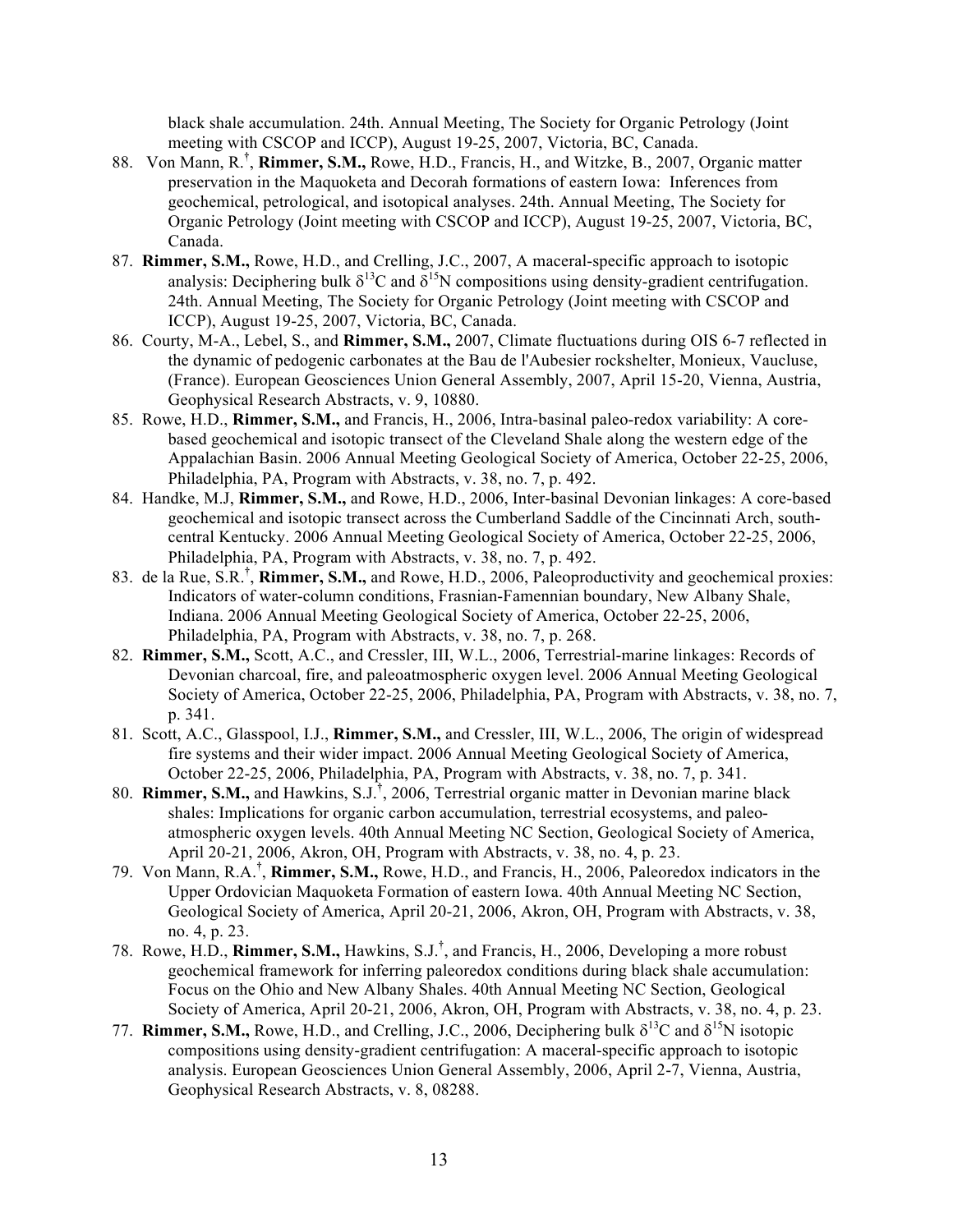- 76. **Rimmer, S.M.,** and Scott, A.C., 2006, Charcoal (inertinite) in Late Devonian marine black shales: Implications for terrestrial and marine systems and for paleo-atmospheric composition. European Geosciences Union General Assembly, 2006, April 2-7, Vienna, Austria, Geophysical Research Abstracts, v. 8, 07972.
- 75. Yoksoulian, L.E.**†** , Moecher, D.M., and **Rimmer, S.M.,** 2006, From the bottom to the top: Preliminary report on the origin and conditions of kimberlite ascent and emplacement - Focus on diamond survivability (Elliot County Kimberlite, KY). 55th Annual Meeting SE Section, Geological Society of America, March 23-24, 2006, Knoxville, TN, Program with Abstracts, v. 38, no. 3, p. 73.
- 74. Cooper, J.R.**†** , Whittington, A.G., **Rimmer, S.M.,** and Crelling, J.C., 2005, Contrasting signatures of coal metamorphism due to dike and sill intrusion: An example from the Raton Basin, CO and NM. 2005 Annual Meeting Geological Society of America, October 16-19, 2005, Salt Lake City, Program with Abstracts, v. 37, no. 7, p. 83.
- 73. **Rimmer, S.M.,** Rowe, H.D., Mastalerz, M.D., and Hower, J.C., 2005, The effects of contact metamorphism on the elemental and isotopic composition of coal: An example from the Illinois Basin. 22nd. Annual Meeting, The Society for Organic Petrology, September 11-14, 2005, Louisville, KY, Program and Abstracts, p. 93-95.
- 72. Sun, T.**†** , Carmo, A.M., Rowe, H.D., and **Rimmer, S.M.,** 2005, C and N excursions and burial of organic matter in the Late Devonian central Appalachian Basin. 22nd. Annual Meeting, The Society for Organic Petrology, September 11-14, 2005, Louisville, KY, Program and Abstracts, p. 105-107.
- 71. Cooper, J.R.**†** , Whittington, A.G., **Rimmer, S.M.,** and Crelling, J.C., 2005, Coal metamorphism as a result of igneous intrusion in the Raton Basin, CO/NM: A preliminary report based on isotopic, petrographic and vitrinite reflectance data. 22nd. Annual Meeting, The Society for Organic Petrology, September 11-14, 2005, Louisville, KY, Program and Abstracts, p. 31-33.
- 70. Hawkins, S.J.**†** , and **Rimmer, S.M.,** 2005, The role of charcoalified terrestrial organic matter in the accumulation of Devonian-Mississippian shales of the Appalachian Basin. 22nd. Annual Meeting, The Society for Organic Petrology, September 11-14, 2005, Louisville, KY, Program and Abstracts, p. 57-59.
- 69. de la Rue, S.R.**†** , **Rimmer, S.M.,** and Rowe, H.D., 2005. Quantitative assessment of particulate organic matter and geochemical changes in the Upper Devonian New Albany Shale source rock (Indiana). 22nd. Annual Meeting, The Society for Organic Petrology, September 11-14, 2005, Louisville, KY, Program and Abstracts, p. 37-38 (Best student poster award).
- 68. Maharaj, S.**†** , Yoksoulian, L.E.**†** , Von Mann, R.A.**†** , Overfield, B.L.**†** , Black, B.L.**†** , Floyd, J.**†** , Rowe, H.D., and **Rimmer, S.M.,** 2005. Role of maceral composition on  $\delta^{13}$ C and  $\delta^{15}$ N: Implications for chemostratigraphic studies. 22nd. Annual Meeting, The Society for Organic Petrology, September 11-14, 2005, Louisville, KY, Program and Abstracts, p. 75-77.
- 67. **Rimmer, S.M.,** Carmo, A.M., Hawkins, S.J.**†** , and Rowe, H.D., 2005, Evaluating the relative contributions of marine and terrestrial organic matter to Devonian-Mississippian black shales. Earth System Processes 2, August 8-11, 2005, Calgary, Canada. GSA Specialty Meetings, Abstracts with Programs, n. 1, p. 56.
- 66. Carmo, A.M., and **Rimmer, S.M.,** 2005, Molecular evidence of photic-zone euxinic conditions during deposition of Devonian black shales of the Appalachian Basin. Earth System Processes 2, August 8-11, 2005, Calgary, Canada. GSA Specialty Meetings, Abstracts with Programs, n. 1, p. 45.
- 65. Von Mann, R.A.**†** , Andrews, W.M., Jr., Galvin, R.**†** , Brown, D.**†** , **Rimmer, S.M.,** and Rowe, H., 2005, Developing the paleoenvironmental record from Big Bone Lick, KY: Mineralogical, geochemical, and isotopic constraints. 38th Annual Meeting NC Section, Geological Society of America, May 19-20, 2005, Minneapolis, MN, Abstracts with Programs, v. 37, n. 5, p. 14.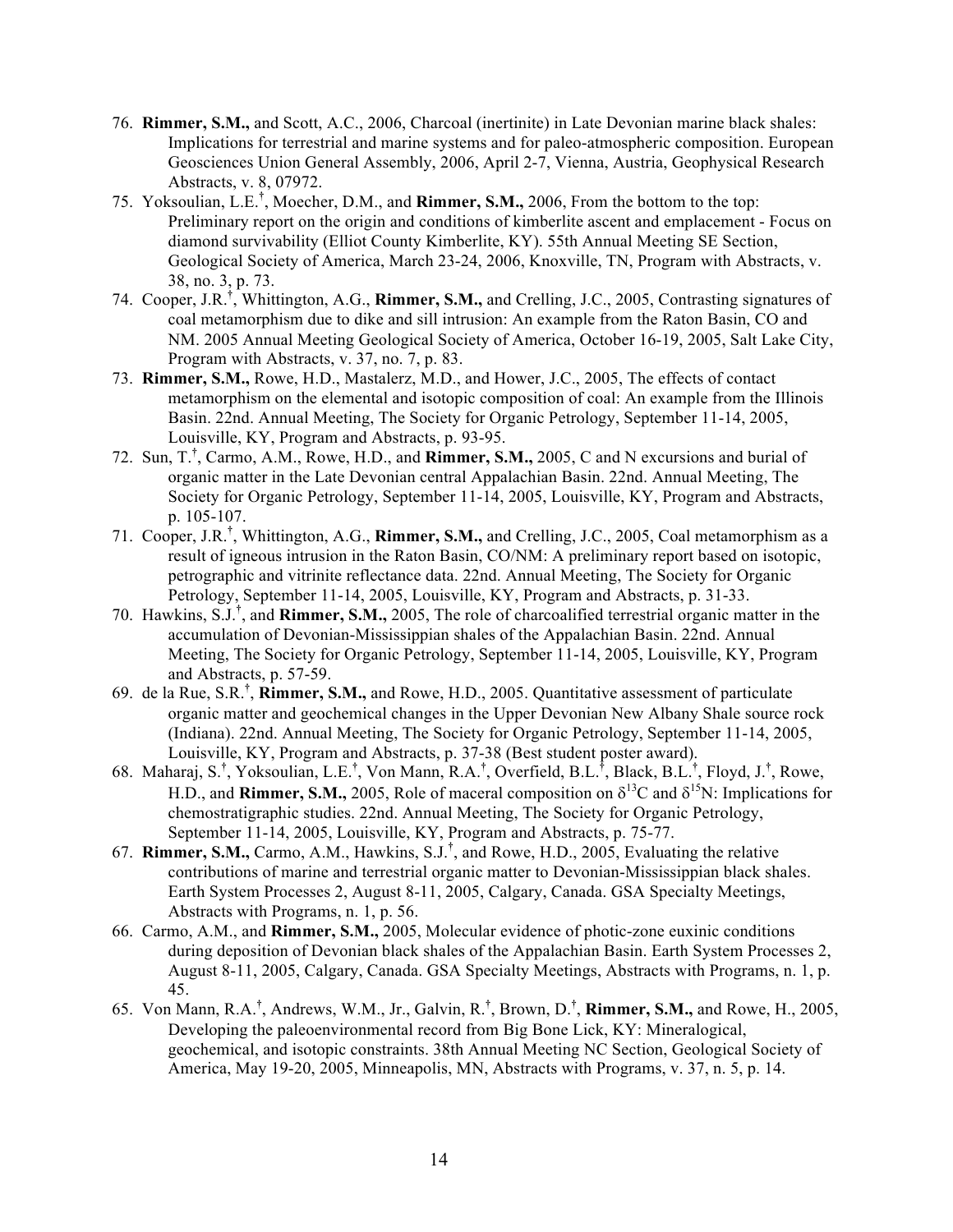- 64. **Rimmer, S.M.,** 2004, Terrestrial organic matter: An under-appreciated component of Late Devonian-Early Mississippian marine black shales? 2004 Annual Meeting Geological Society of America, November 7-10, 2004, Denver, CO, Abstracts with Programs, v. 36, n. 5, p. 292.
- 63. Carmo, A.M., and **Rimmer, S.M.,** 2004, Molecular characterization of organic matter in Devonian-Mississippian black shales of the Appalachian Basin using pyrolysis-gas chromatography/ion trap mass spectrometry. 2004 Annual Meeting Geological Society of America, November 7-10, 2004, Denver, CO, Abstracts with Programs, v. 36, n. 5, p. 170.
- 62. **Rimmer, S.M.,** 2004, Geochemical paloeredox indicators: What can they tell us about Devonian-Mississippian black shales? In: Devonian Black Shales of the Eastern U.S., New Insights into Sedimentology and Stratigraphy from the Subsurface and Outcrops in the Illinois and Appalachian Basins, Schieber, J., and Lazar, R. (Eds.), 2004 Annual Field Conference, Great Lakes Section, SEPM, New Albany, IN, September 24-25, 2004, p. 79. (Invited talk).
- 61. Toth, K.**†** , and **Rimmer, S.M.,** 2004, The role of clay mineral surface area in organic carbon accumulation in black shales. Joint NE-SE Sectional Mtg., Geological Society of America, March 25-27, 2004, Abstracts with Programs Vol. 36, No. 2.
- 60. Rowe, H.D., **Rimmer, S.M.,** and Carmo, A.M., 2003, Redox conditions, depositional styles, and carbon preservation in black shale sequences: A Devonian-age case from the Illinois Basin. 2003 Annual Meeting Geological Society of America, November 2-5, 2003, Seattle, WA, Program with Abstracts, v. 35, no. 6, p. 392.
- 59. **Rimmer, S.M.,** Goodnight, S.A.**†** , Crelling, J.C., Rowe, H.D., and Carmo, A.M., 2003, Deciphering bulk  $\delta^{13}C_{org}$  and  $\delta^{15}N_{org}$  in Devonian-Mississippian black shales. 2003 Annual Meeting Geological Society of America, November 2-5, 2003, Seattle, WA, Program with Abstracts, v. 35, no. 6, p. 392.
- 58. Stewart, A.K.† , Massey, M.† , Padgett, P.L.† , **Rimmer, S.M.,** and Hower, J.C., 2003, Influence of a basic intrusion on the vitrinite reflectance and chemistry of the Springfield (No. 5) Coal, Harrisburg, Illinois. 20th. Annual Meeting, The Society for Organic Petrology, September 21-24, 2003, Washington, D.C., Abstracts and Program.
- 57. Goodnight, S.A.**†** , **Rimmer, S.M.,** Crelling, J.C., Huggett, W.W., and Atudorei, V., 2003, Using density gradient centrifugation to assess stable isotope variability in Devonian-Mississippian marine black shales. 37th Annual Meeting SC Section - 52nd Annual Meeting SE Section, Geological Society of America, March, 2003, Memphis, TN, Program with Abstracts, v. 35, no. 1, p. 19.
- 56. Goodnight, S.A.**†** , **Rimmer, S.M.,** Crelling, J.C., Huggett, W.W., and Atudorei, V., 2002, Carbon isotope variability in kerogen from Devonian-Mississippian marine black shales. 2002 Annual Meeting Geological Society of America, October 27-30, 2002, Denver, CO, Program with Abstracts, v. 34, no. 6, p. 134.
- 55. **Rimmer, S.M.,** 2002, Stratigraphic variability in trace-element paleoredox indicators in Devonian-Mississippian marine black shales, central Kentucky. 2002 Annual Meeting Geological Society of America, October 27-30, 2002, Denver, CO, Program with Abstracts, v. 34, no. 6, p. 442.
- 54. Shultz, M.**†** , Klein, J.**†** , McKenzie, F.M.**†** , Hower, J.C., **Rimmer, S.M.,** and Popp, J.T., 2002, Paradise (and Herrin) lost: Marginal depositional settings of the Herrin and Paradise Coals, Western Kentucky Coalfield. 2002 Annual Meeting Geological Society of America, October 27-30, 2002, Denver, CO, Program with Abstracts. v. 34, no. 6, p. 211.
- 53. Shultz, M.**†** , Klein, J.**†** , McKenzie, F.M.**†** , **Rimmer, S.M.,** Hower, J.C., and Popp, J.T., 2002, On the Road to Paradise: Depositional setting of the Herrin and Paradise Coals, Western Kentucky Coalfield. Pittsburgh Coal Conference, September 23-27, 2002, Pittsburgh, PA, Paper 47-1.
- 52. Hawkins, S.**†** , and **Rimmer, S.M.,** 2002, Pyrite framboid size and size distribution in marine black shales: A case study from the Devonian-Mississippian of central Kentucky.  $51<sup>st</sup>$  Annual Meeting SE Section - 36<sup>th</sup> Annual Meeting NC Section, Geological Society of America, April 3-5, 2002, Lexington, KY, Program with Abstracts.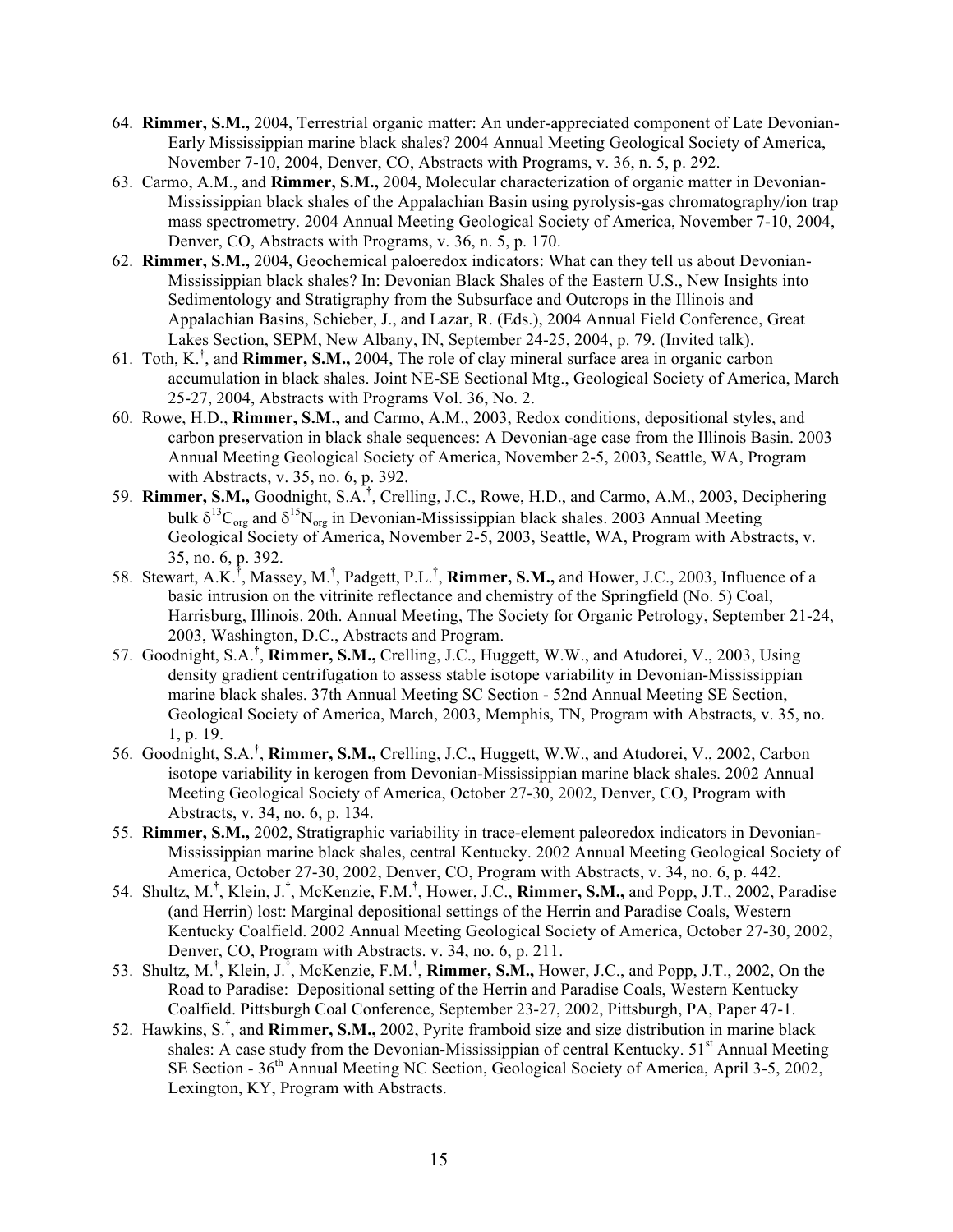- 51. **Rimmer, S.M.,** Thompson, J.A.**†** , Goodnight, S.**†** , and Hawkins, S.**†** , 2001, Organic matter accumulation in Devonian-Mississippian black shales, east-central Kentucky, 2001 Annual Meeting Geological Society of America, November 2001, Boston, MA, Program with Abstracts, v. 33, p. 37.
- 50. Hawkins, S.† , and **Rimmer, S.M.,** 2001, Pyrite framboid size and size distribution: Indicators of anoxia during deposition of Devonian-Mississippian black shales. 18th. Annual Meeting, The Society for Organic Petrology, March 3-6, 2002, Houston, TX, Abstracts and Program, v. 18, p. 52-54.
- 49. **Rimmer, S.M.,** Thompson, J.A.**†** , Robl, T., Goodnight, S.**†** , and Hawkins, S.**†** , 2001, Controls on organic matter in Devonian-Mississippian marine black shales, east-central Kentucky: Preservation vs. productivity, 18th. Annual Meeting, The Society for Organic Petrology, March 3-6, 2002, Houston, TX, Abstracts and Program, v. 18, p. 104-106.
- 48. **Rimmer, S.M.,** 2000, Geochemical and organic petrographic variations in Devonian-Mississippian marine black shales of east-central Kentucky as indicators of paleoenvironmental conditions: 17th. Annual Meeting, The Society for Organic Petrology, September 17-20, 2000, Bloomington, IN, Abstracts and Program, v. 17, p. 65-69.
- 47. Toles, C.A.**†** , and **Rimmer, S.M.,** 1996, A review of activated carbons from coal and coal macerals using phosphoric acid: 13th Annual Meeting, The Society for Organic Petrology, September 15- 19, 1996, Carbondale, IL, Abstracts and Program, v. 13, p. 47.
- 46. Padgett, P.L.**†** , **Rimmer, S.M.,** Eble, C.F., Ferm, J.C., Hower, J.C., Mastalerz, M., and Thompson, M., 1996, Petrology of the Lower Block coal in southwestern Indiana: Implications for the depositional environment: 13th Annual Meeting, The Society for Organic Petrology, September 15-19, 1996, Carbondale, IL, Abstracts and Program, v. 13, p. 19-21 (Best student paper award).
- 45. Padgett, P.L.**†** , **Rimmer, S.M.,** Ferm, J.C., Hower, J.C., Eble, C.F., Thompson, M. and Mastalerz, M., 1996, Sulfur distribution in the Lower Block coal (southwestern Indiana): Implications about the depositional environment: 1996 Annual Meeting, Geological Society of America, October 28-31, 1996, Abstracts with Programs.
- 44. Toles, C.**†** , and **Rimmer, S.M.,** 1995, Production of activated carbons from hvA vitrinites, hvA inertinites, and a gymnospermous lignite: 1995 Annual Meeting, Geological Society of America, November 6-9, 1995, Abstracts with Programs, v. 27, no. 6, p. A-139.
- 43. Toles, C.**†** , and **Rimmer, S.M.,** 1994, Comparison between activated carbons produced from eastern Kentucky liptinite-rich coals: 11th. Annual Meeting, The Society for Organic Petrology, Sept. 25- 30, 1994, Jackson, WY, Abstracts, v. 11, p. 107-110.
- 42. Thompson, J.A.**†** , and **Rimmer, S.M.,** 1994, Fine-scale variation in the distribution of organic matter in Devonian black shale: 11th. Annual Meeting, The Society for Organic Petrology, Sept. 25-30, 1994, Jackson, WY, Abstracts, v. 11, p. 105-106.
- 41. Toles, C.**†** , **Rimmer, S.M.,** Derbyshire, F., and Jagtoyen, M.**†** , 1994, Production of activated carbons from a vitrain concentrate from the Stockton coal (an hvA bituminous coal): American Chemical Society, Fuel Division Preprints, v. 39, p. 596-597.
- 40. Toles, C.**†** , **Rimmer, S.M.,** Derbyshire, F., and Jagtoyen, M.**†** , 1994, Production of activated carbons from a liptinite-rich sample of Breckinridge cannel coal: 1994 International Conference on Carbon, July 3-8, 1994, Granada, Spain, Extended Abstracts and Programme, p. 292-293.
- 39. Hower, J.C., Taulbee, D.N., **Rimmer, S.M.,** and Morrell, L.G.**†** , 1994, Petrographic and geochemical anatomy of lithotypes from the Blue Gem coal bed, southeastern Kentucky: American Chemical Society, Fuel Division Preprints, v. 39.
- 38. **Rimmer, S.M.,** 1993, Effects of overpressuring on organic maturation and vitrinite reflectance: 10th. Annual Meeting, The Society for Organic Petrology, October 9-13, 1993, Norman, OK, Abstracts and Program, v. 10, p. 40.
- 37. Vogler, P.D.**†** , and **Rimmer, S.M.,** 1993, Analysis of megascopic (lithotype) and microscopic (maceral) variations in the Pond Creek coal seam, eastern Kentucky: 10th. Annual Meeting, The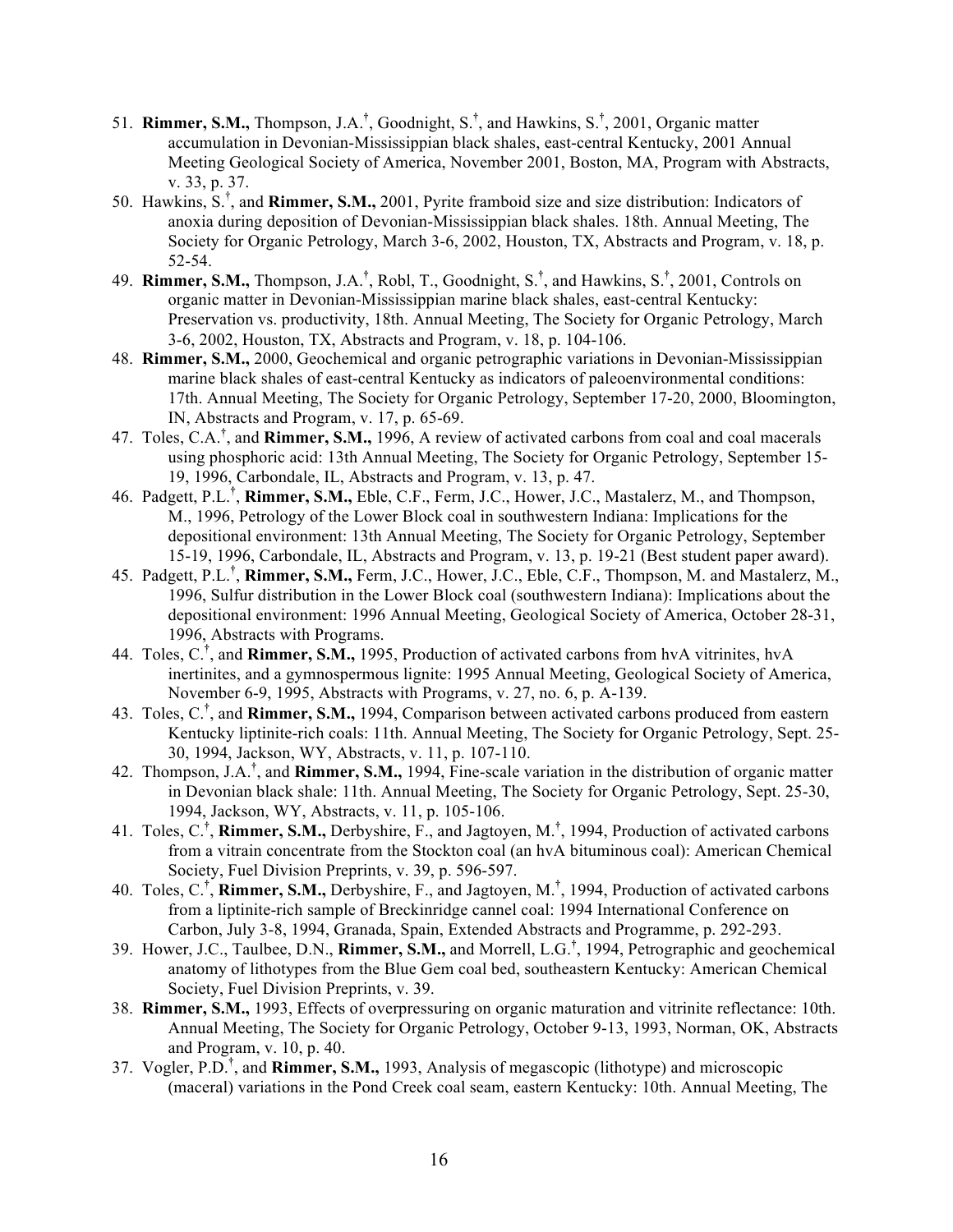Society for Organic Petrology, October 9-13, 1993, Norman, OK, Abstracts and Program, v. 10, p. 24.

- 36. Hutton, A.C., Graham, U.M., and **Rimmer, S.M.,** 1992, Organic petrography of retorted oil shale residues: Eastern Oil Shale Symposium, Abstracts, November 18-20, 1992, Lexington, KY.
- 35. Thompson, J.A.**†** , **Rimmer, S.M.,** and Robl, T.L., 1992, Organic petrographic and trace element distributions in the Cleveland and Huron Members of the Ohio Shale in east-central Kentucky: 9th. Annual Meeting, The Society for Organic Petrology, Abstracts and Program, July 24-25, 1992, State College, PA, p. 65.
- 34. Tang, Y.**†** , **Rimmer, S.M.,** and Ferm, J.C., 1992, Lithology, petrography, and geochemistry of the Fire Clay coal, eastern Kentucky: Implications concerning the peat-forming environment: 1992 Annual Meeting Geological Society of America, Program with Abstracts, v. 24, no. 7, p. A164.
- 33. **Rimmer, S.M.,** 1991, Vitrinite reflectance as an indicator of organic maturation: An overview. (Abstract). Organic Geochemistry, v. 17, no. 2, p. 265.
- 32. **Rimmer, S.M.,** Thwaites, M.W., Jagtoyen, M.**†** , Stencil, J., McEnaney, B., and Derbyshire, F.J., 1991, Optical Microscopy of Coal-Derived Activated Carbons: Preliminary Results: 8th. Annual Meeting, The Society for Organic Petrology, Abstracts and Program, September 30 - October 1, 1991, Lexington, KY.
- 31. Derbyshire, F.J., Jagtoyen, M.**†** , McEnaney, B., **Rimmer, S.M.,** Stencil, J.M., and Thwaites, M.W., 1991, Adsorbent carbons from coals by chemical activation: Proceedings, 1991 International Conference on Coal Science, Newcastle-Upon-Tyne, England (Extended Abstract).
- 30. Thompson, J.A.**†** , **Rimmer, S.M.,** and Robl, T.L., 1991, Organic facies in Devonian shales of central Kentucky: Preliminary results: Eastern Oil Shale Symposium, Abstracts, November 13-15, 1991, Lexington, KY, p. 64.
- 29. Rubel, A.M., **Rimmer, S.M.,** Keogh, R., Robl, T.L., Carter, S.D., and Derbyshire, F.J., 1991, Characteristics of processed shales affecting oil yield loss to coke: Eastern Oil Shale Symposium, Abstracts, November 13-15, 1991, Lexington, KY, p. 47.
- 28. Derbyshire, F.J., Jagtoyen, M.**†** , McEnaney, B., **Rimmer, S.M.,** Stencil, J.M., and Thwaites, M.W., 1991, Activated carbon preparation by reaction of subbituminous coal with phosphoric acid: 20th. Biennial Carbon Conference, Proceedings, 23-28 June, 1991, Santa Barbara, CA, p. 52-53 (Extended Abstract).
- 27. Taulbee, D.N., Hower, J.C., **Rimmer, S.M.,** and Morrell, L.G.**†** , 1991, Trace element partitioning as a function of maceral type in a sample of the low-ash Blue Gem coal bed of eastern Kentucky: American Chemical Society, Fuel Chemistry Division.
- 26. Hower, J.C., Eble, C.F., Andrews, W.M., Jr.**†** , and **Rimmer, S.M.,** 1991, Compositional characteristics of the Fire Clay coal bed in a portion of eastern Kentucky: American Association of Petroleum Geologists Bulletin, v. 75, p. 1384.
- 25. **Rimmer, S.M.,** Robl, T., and Barron, L., 1990, Organic petrography of Mississippian-Devonian shales in east-central Kentucky: Eastern Oil Shale Symposium, Abstracts, November 6-8, 1990, Lexington, KY, p. 25.
- 24. Rubel, A., **Rimmer, S.M.,** Keogh, R., Robl, T.L., Carter, S.D., and Derbyshire, F.J., 1990, Effect of process solids on secondary reactions during oil shale retorting: Eastern Oil Shale Symposium, Abstracts, November 6-8, 1990, Lexington, KY, p. 40.
- 23. **Rimmer, S.M.,** Cantrell, D.C.**†** , and Gooding, P.J., 1990, Rock-Eval pyrolysis and vitrinite reflectance trends in the Ohio Shale, eastern Kentucky: 7th. Annual Meeting, The Society for Organic Petrology, Abstracts and Program, September 1990, Calgary.
- 22. Taulbee, D.N., Hower, J.C., and **Rimmer, S.M.,** 1990, DGC Separation of non-demineralized coals: Preliminary studies: American Chemical Society, Great Lakes Regional Meeting, May 31-June 2, 1990, Dekalb, IL.
- 21. **Rimmer, S.M.,** Cantrell, D.J.**†** , and Gooding, P.J, 1989, Organic geochemistry, petrography, and maturation trends of the Ohio Shales in eastern Kentucky. Eastern Oil Shale Symposium, Abstracts, November 15-17, 1989, Lexington, KY, p. 35.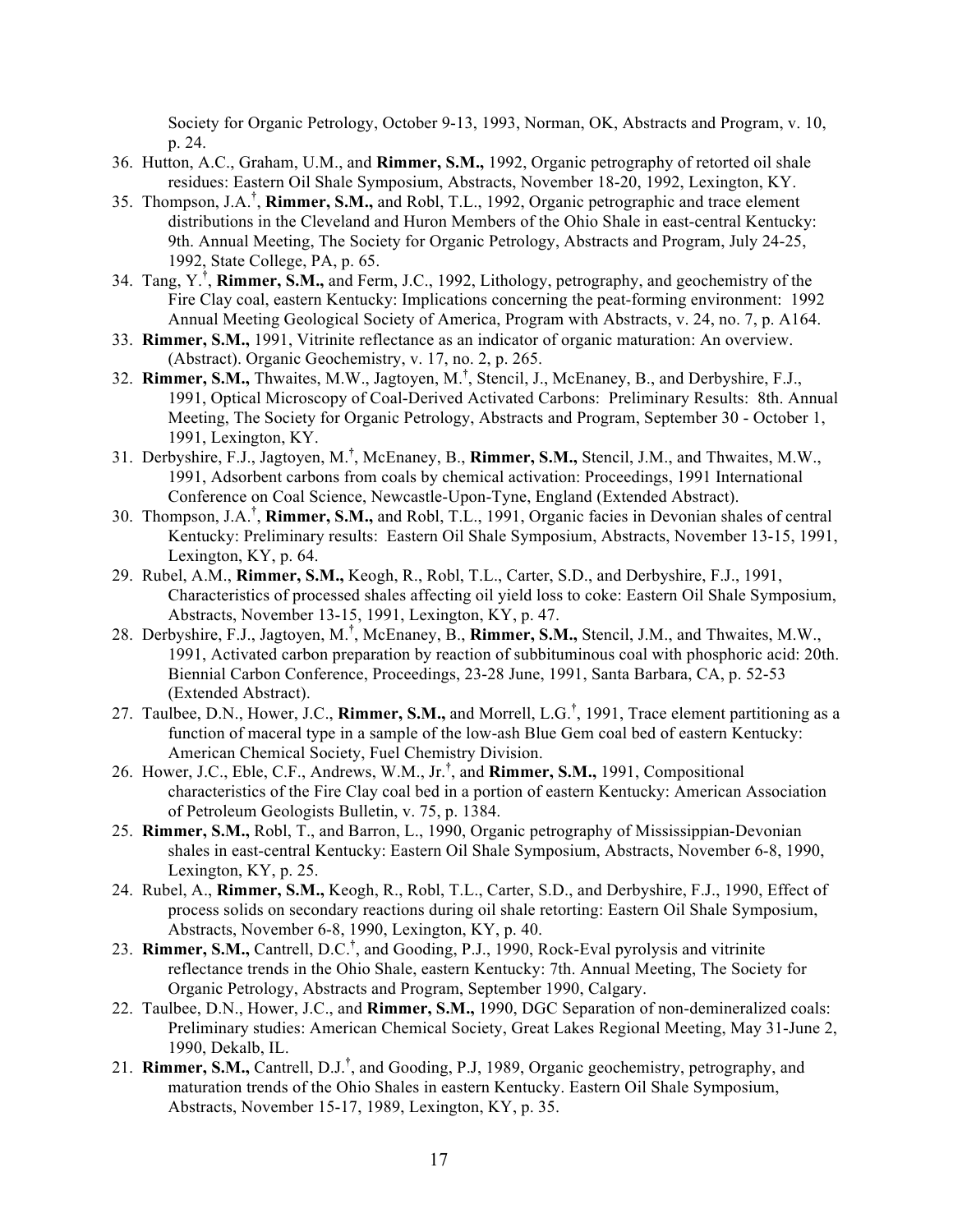- 20. Hatt, R.M.**†** , and **Rimmer, S. M.,** 1989, Sampling and examination of deposits from coal-fired boilers: Joint Power Generation Conference, A.S.M.E., October 22-26th, 1989, Dallas, TX. (Invited Paper).
- 19. Hower, J.C., **Rimmer, S.M.,** Williams, D.A., and Beard, J.G., 1989, Coal rank trends in the western Kentucky coalfield and relationship to hydrocarbon occurrence: S.E.P.M., Rocky Mountain Section Meeting, AAPG-SEPM-EMD, October 1-4, 1989, Albuquerque, NM.
- 18. Hatt, R.M.**†** , and **Rimmer, S.M.,** 1989, A classification of coal-fired boiler deposits: in "Symposium on Ash Deposition," 197th. Annual Meeting, American Chemical Society, Division of Fuel Chemistry, April 9-14, 1989, Dallas, TX. (Invited paper).
- 17. **Rimmer, S.M**., and Hower, J.C., 1988, Coalification patterns in Pennsylvanian coals, eastern Kentucky coalfield and adjacent areas: 100th. Annual Meeting, Geological Society of America, Program with Abstracts, v. 20, no. 7, p. 168-169.
- 16. **Rimmer, S.M.,** 1988, Vitrinite reflectance as an indicator of organic maturation An overview: in "Prediction of Hydrocarbon Reservoir Potential from Paleotemperature and Petrographic Data" The Society for Organic Petrology - American Association of Stratigraphic Palynologists (TSOP-AASP) Joint Symposium, Program and Abstracts, November 9, 1988, Houston, TX, p. 4-5. (Invited Paper).
- 15. Hower, J.C., Bland, A.E., and **Rimmer, S.M.,** 1988, Geochemistry of the Blue Gem coal bed, Knox County, eastern Kentucky coal field: 22nd. Meeting North-Central Section Geological Society of America, Program with Abstracts v. 20, no. 5, p. 350. (Invited Paper).
- 14. **Rimmer, S.M.,** and Cantrell, D.J.**†** , 1988, Thermal maturation of the Ohio shale, eastern Kentucky: Kentucky Oil and Gas Association, Annual Meeting, Abstracts, p. 18.
- 13. **Rimmer, S.M.,** and Cantrell, D.J.**†** , 1988, Organic maturation of the Cleveland Member of the Ohio shale (eastern Kentucky): Eastern Oil Shale Symposium, Abstracts, November 30-December 2, 1988, Lexington, KY, p. 24.
- 12. Hower, J.C., and **Rimmer, S.M.,** 1988, Coal rank trends in the eastern Kentucky coalfield and adjacent areas: 5th. Annual Meeting, The Society for Organic Petrology, Abstracts and Program, November 7-8, 1988, Houston, TX, p. 11.
- 11. Kruge, M.A., Crelling, J.C., and **Rimmer, S.M.,** 1988, Organic geochemical and petrographic analysis of pure macerals from the Ohio shale: Eastern Oil Shale Symposium, Abstracts, November 30-December 2, 1988, Lexington, KY, p. 25.
- 10. **Rimmer, S.M.,** Crelling, J.C., and Landis, C.R.**†** , 1987, Fluorescence analysis of sporinite in the Lower Kittanning seam: Influence of rank and depositional environment: 4th. Annual Meeting, The Society for Organic Petrology, September 30 - October 3, 1987, San Francisco, CA, p. 43.
- 9. Moore, T.A.**†** , Flores, R.M., Ferm, J.C., and **Rimmer, S.M.,** 1986, Effects of paleoflooding on Tertiary peat swamp, Powder River Basin, Montana: Rocky Mountain Section, Geological Society of America, Program with Abstracts, v. 18, no. 5, p. 397.
- 8. **Rimmer, S.M.,** and Davis, A., 1986, A relationship between depositional environment and ash fusion characteristics: 20th. Meeting North-Central Section Geological Society of America, Program with Abstracts, v. 18, no. 4, p. 321. (Invited Paper).
- 7. **Rimmer, S.M.,** and Davis, A., 1985, Geologic controls on the maceral composition of the Lower Kittanning seam: 2nd. Annual Meeting, The Society for Organic Petrology, November 7-9, Houston, TX.
- 6. **Rimmer, S.M.,** Moore, T.A.**†** , Esterle, J. S.**†** , and Hower, J.C., 1985, Geologic controls on sulfur content of the Blue Gem coal seam, southeastern Kentucky: 98th. Annual Meeting Geological Society of America, Program with Abstracts, v. 17, no. 7.
- 5. **Rimmer, S.M.,** and Davis, A., 1984, Variability in coal petrography and mineralogy in the Lower Kittanning coal, western Pennsylvania: Southeast/North-Central Section Meeting, Geological Society of America, v. 16, no. 3, p. 191.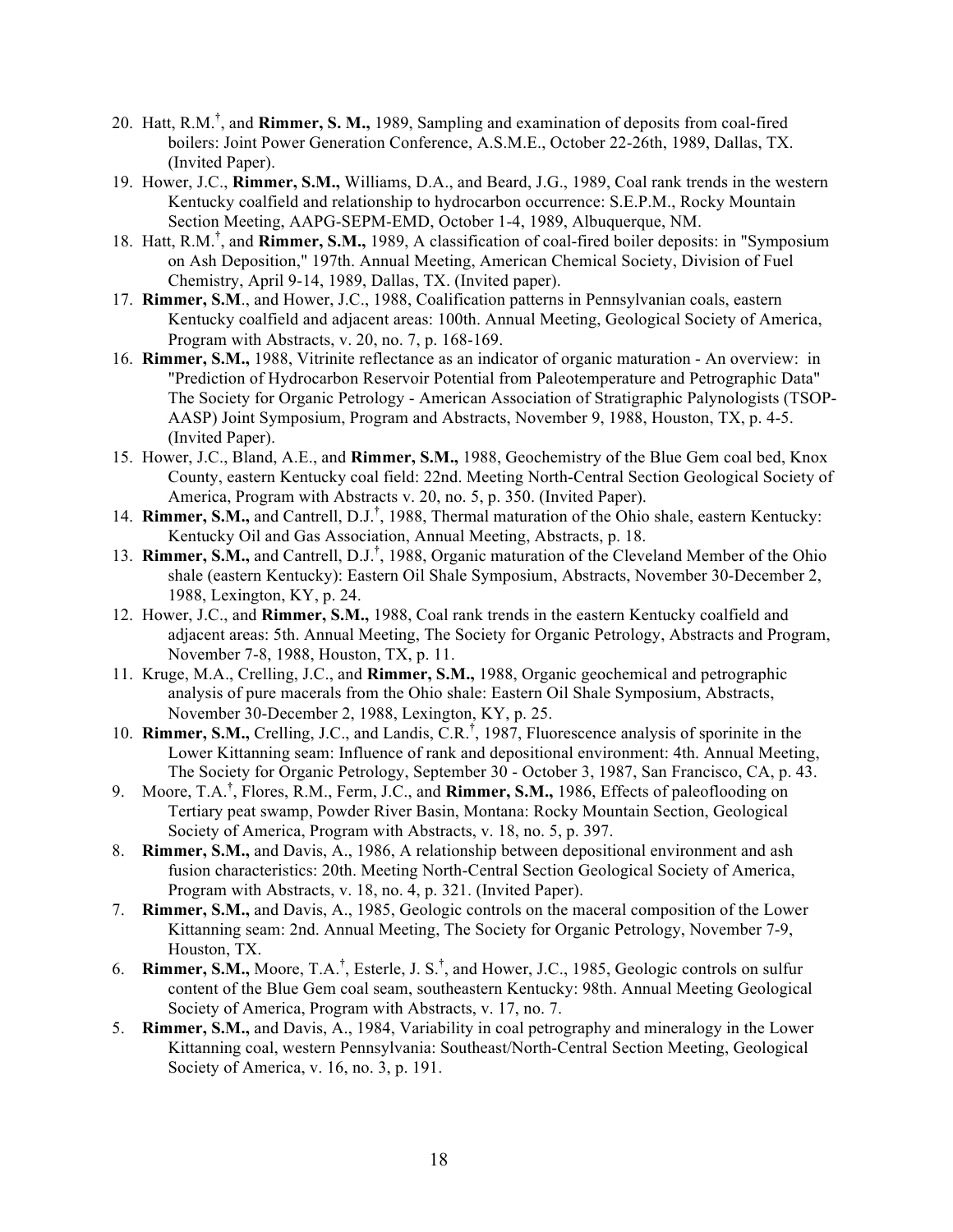- 4. **Rimmer, S.M.,** and Davis, A., 1983, Influence of environments of deposition on the inorganic composition of coals: American Chemical Society Annual Meeting, Preprints, v. 29, no. 4, p. 9- 13.
- 3. Davis, A., **Rimmer, S.M.,** Russell, S.J., and Yeakel, J.D., 1981, Some observations on the origin of common minerals in coals and their relationship to the organic petrology: 94th. Annual Meeting, Geological Society of America, Program with Abstracts, v. 13, no. 7, p. 436. (Invited Paper).
- 2. Stepusin, **S.M. (Rimmer)** and Eberl, D.D., 1978, Vertical variations in the mineralogical and chemical composition of the underclay of the Herrin (No. 6) coal in southwestern Illinois: 27th. Annual Clay Minerals Conference, Program and Abstracts, p. 46.
- 1. Hood, W.C., and Stepusin, **S.M. (Rimmer),** 1974, Manganese content of some southern Illinois shales and its relation to acid mine drainage problems: 23rd. Annual Clay Minerals Conference, Program and Abstracts, p. 35.

# **RESEARCH SEMINARS (INVITED) AND ORAL PRESENTATIONS AT MEETINGS (Since 2000)**

- *Rate matters – the effects of rapid heating on organic matter by dikes and sills* The Society for Organic Petrology (Joint meeting with ICCP and AASP), Houston, TX, September 2016.
- *The impact of rapid heating by intrusion of the geochemistry and petrography of coals and organic-rich shales in the Illinois Basin* - 2014 Annual Meeting Geological Society of America, Vancouver, BC, Canada, October 2014.
- *The influence of maceral composition on oxidative hydrothermal dissolution (OHD) processing of coal –* 38th International Technical Conference on Clean Coal and Fuel Systems, Clearwater, FL, June 2013.
- *The effect of heating rate on organic maturation: Contact metamorphism versus burial maturation* 2009 Annual Meeting Geological Society of America, Portland, OR, October 2009.
- *Intrusion Confusion: Does contact metamorphism of coal produce different maturation relationships than burial maturation?* - International Conference on Coal and Organic Petrology, 25th. Annual Meeting, The Society for Organic Petrology (Joint meeting with ICCP), Oviedo, Spain, September 2008.
- *Fossil charcoal in Devonian marine shales: An indicator of expanding terrestrial ecosystems, fire, and atmospheric change -* Department of Geology, Southern Illinois University at Carbondale, IL, April 2008.
- *Organic matter preservation in Devonian-Mississippian marine black shales of central Kentucky (U.S.A)-* American Association of Petroleum Geologists, Eastern Section, Lexington, KY, September 2007 (Invited).
- A maceral-specific approach to isotopic analysis: Deciphering bulk  $\delta^{l3}C$  and  $\delta^{l5}N$  compositions using *density-gradient centrifugation -* The Society for Organic Petrology (Joint meeting with CSCOP and ICCP), Victoria, BC, Canada, August 2007.
- *Fossil charcoal in Devonian marine shales: An indicator of expanding terrestrial ecosystems, fire, and atmospheric change -*

Department of Earth and Planetary Sciences, University of Tennessee, TN, October 2006. Department of Earth Sciences, Eastern Kentucky University, KY, November 2006.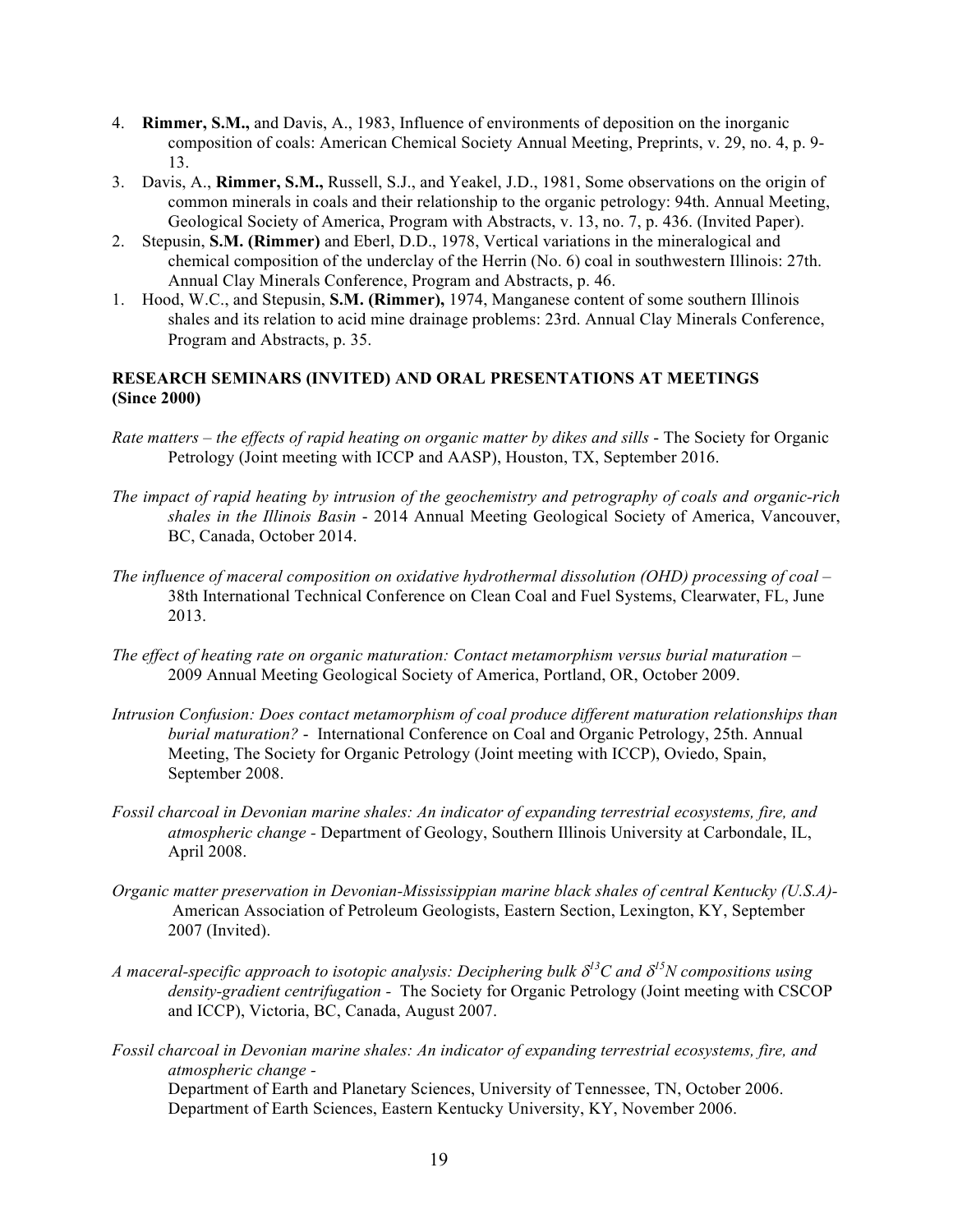Department of Earth and Environmental Sciences, University of Kentucky, KY, November 2006.

- *Terrestrial-marine linkages: Records of Devonian charcoal, fire, and paleoatmospheric oxygen level -* Geological Society of America Annual Meeting, Philadelphia, PA, October 2006.
- *Charcoal (inertinite) in Late Devonian marine black shales: Implications for terrestrial and marine systems and for paleo-atmospheric composition* - European Geosciences Union General Assembly, Vienna, Austria, April 2006.
- *Terrestrial organic matter in Devonian marine black shales: Implications for organic carbon accumulation, terrestrial ecosystems, and paleo-atmospheric oxygen levels* - Annual Meeting North-Central Section, Geological Society of America, Akron, OH, April 2006.
- *The effects of contact metamorphism on the elemental and isotopic composition of coal: An example from the Illinois Basin -* The Society for Organic Petrology, Annual Meeting, Louisville, KY, September 2005.
- *Deciphering the isotopic composition of organic matter: A maceral-specific approach -* Kentucky Geological Survey, Lexington, KY, April 2005.
- *Geochemical paleoredox indicators: What can they tell us about Devonian-Mississippian black shales?* 2004 Annual Field Conference, Great Lakes Section, SEPM, New Albany, IN, September 2004 (Invited).
- *Organic carbon accumulation in Devonian black shales: Muddying the waters of a stratified, anoxic basin model -* Department of Geology, Southern Illinois University, IL, November 2003.
- *Organic carbon accumulation in the Devonian Appalachian Basin: Defining the relative importance of higher plants in organic accumulation in marine black shales* - Department of Geology, University of Cincinnati, OH, February 2003.
- *Stratigraphic variability in trace-element paleoredox indicators in Devonian-Mississippian marine black shales, central Kentucky -* Geological Society of America Annual Meeting, Denver, CO, October 2002.
- *Organic carbon accumulation in the Devonian Appalachian Basin: Muddying the waters of a stratified, anoxic basin model* - Department of Geological Sciences, University of Kentucky, KY, September 2002.
- *What controls organic carbon accumulation in Devonian black shales?* Department of Geological Sciences, Northwestern University, IL, April 2002.
- *Controls on organic matter in Devonian-Mississippian marine black shales, east-central Kentucky: Preservation vs. productivity* - The Society for Organic Petrology Annual Meeting, Houston, TX, March 2002.
- *Organic matter accumulation in Devonian-Mississippian black shales, east-central Kentucky* Geological Society of America Annual Meeting, Boston, MA, November 2001.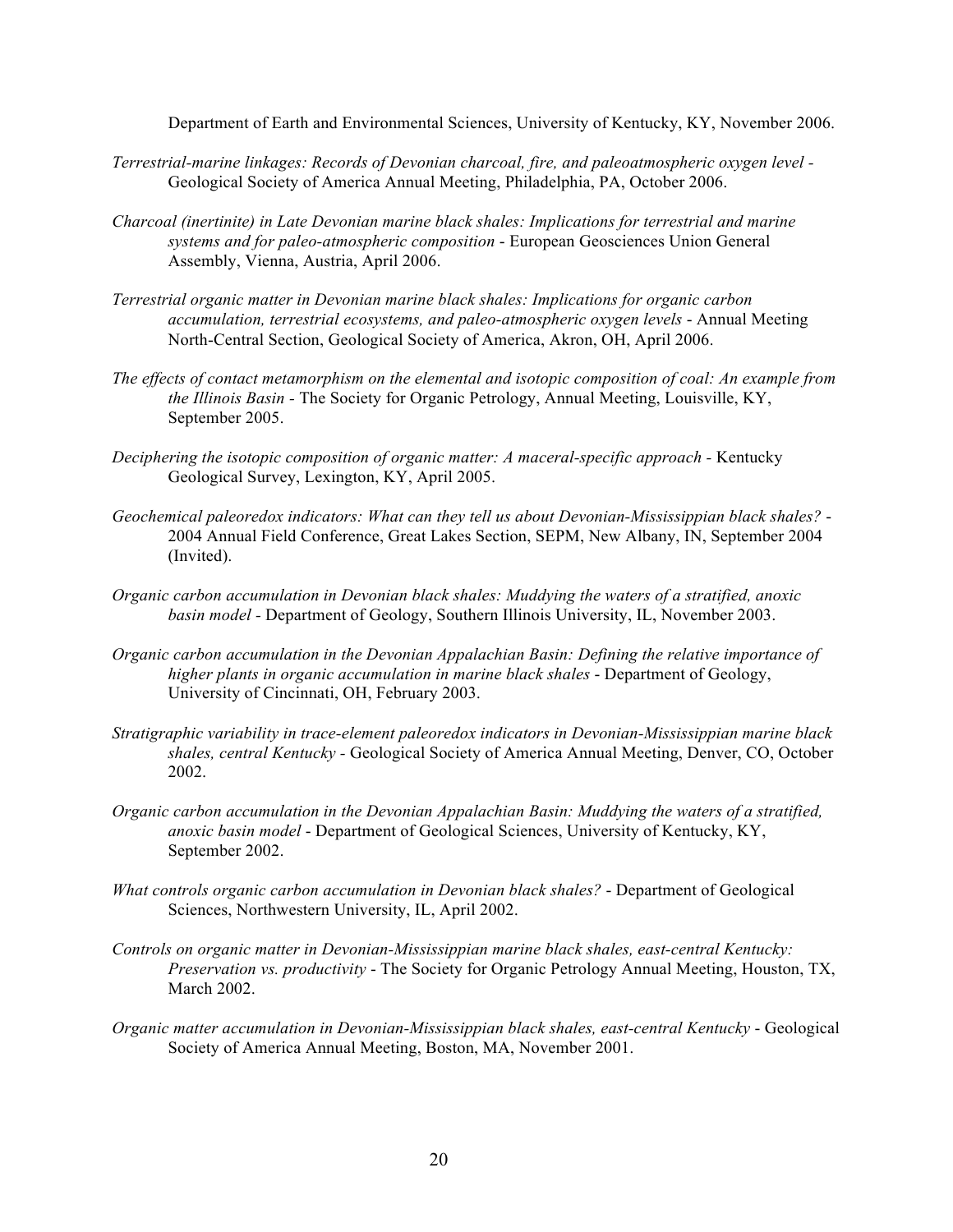*Geochemical and organic petrographic variations in Devonian-Mississippian marine black shales of east-central Kentucky as indicators of paleoenvironmental conditions* - The Society for Organic Petrology Annual Meeting, Bloomington, IN, September 2000.

## **SHORT COURSE LECTURES**

*"Introduction to Coal Geology".* Organized 3-day short course, held at Southern Illinois University, Carbondale, IL, July 16-18, 2012. Presented 5 of the 15 lectures, and laboratory sessions. *Lectures by SMR: "Introduction, concept of rank and coal quality." "Inorganics in coal and their origins." "Environments of peat formation" "Coal mining geology and coal quality" "Coal sampling strategies" Lab sessions on hand sample identification, sample preparation, maceral analysis, vitrinite reflectance analysis, and coke petrography.*

- *"Coal Geology and Trace Elements*" presented at "Environmentally Important Elements in Coal" University of Kentucky, Lexington, KY, March 7-11, 1994.
- *"Practical Applications of Quantitative Fluorescence Microscopy*" presented at "Workshop on Fluorescence Microscopy" Sponsored by The Society for Organic Petrology, Carbondale, IL, November 1989.
- *"Mineral Matter in Coal"* presented at "Chemistry of Coal Utilization: A Short Course" IMMR/OISTL, University of Kentucky, Lexington, KY, July 1984.
- *"X-ray Diffraction and its Application to Coal"* presented at "Analytical Methods for Coal" Exxon Research and Engineering Co., Baytown, TX, July 1981.

# **PROFESSIONAL ACTIVITIES**

## **a). Professional Affiliations:**

Registered Professional Geologist (No. 2060), State of Kentucky (since 1993) Geological Society of America (GSA) The Society for Organic Petrology (TSOP) Association for Women Geoscientists (AWG)

# **b). Professional Service:**

The Society for Organic Petrology (TSOP): President (1991-1992), President-Elect (1990-1991), Vice-President (1989-1990) Treasurer/Secretary (1986-1989) Nominating Committee (1985, 1993, 2004) (Chair in 1993) Best Student Paper Committee - Annual Meeting (2000, 2016) Castaño Honorary Membership Award Committee (2013-2015) Geological Society of America: Coal Geology Division, Past Chair (2012-2013), Chair (2011-2012); 1st Vice Chair (2010-2011), 2nd Vice Chair (2009-2010), Secretary (1987-1990) Joint Technical Program Committee (Annual Meeting) (2010, 2011) Technical Program Committee, Joint NC-SE Sectional Meeting, Lexington, KY (2002) Campus Representative (1989-1993) Best Paper Committee - Coal Geology Division - Annual Meeting (1989)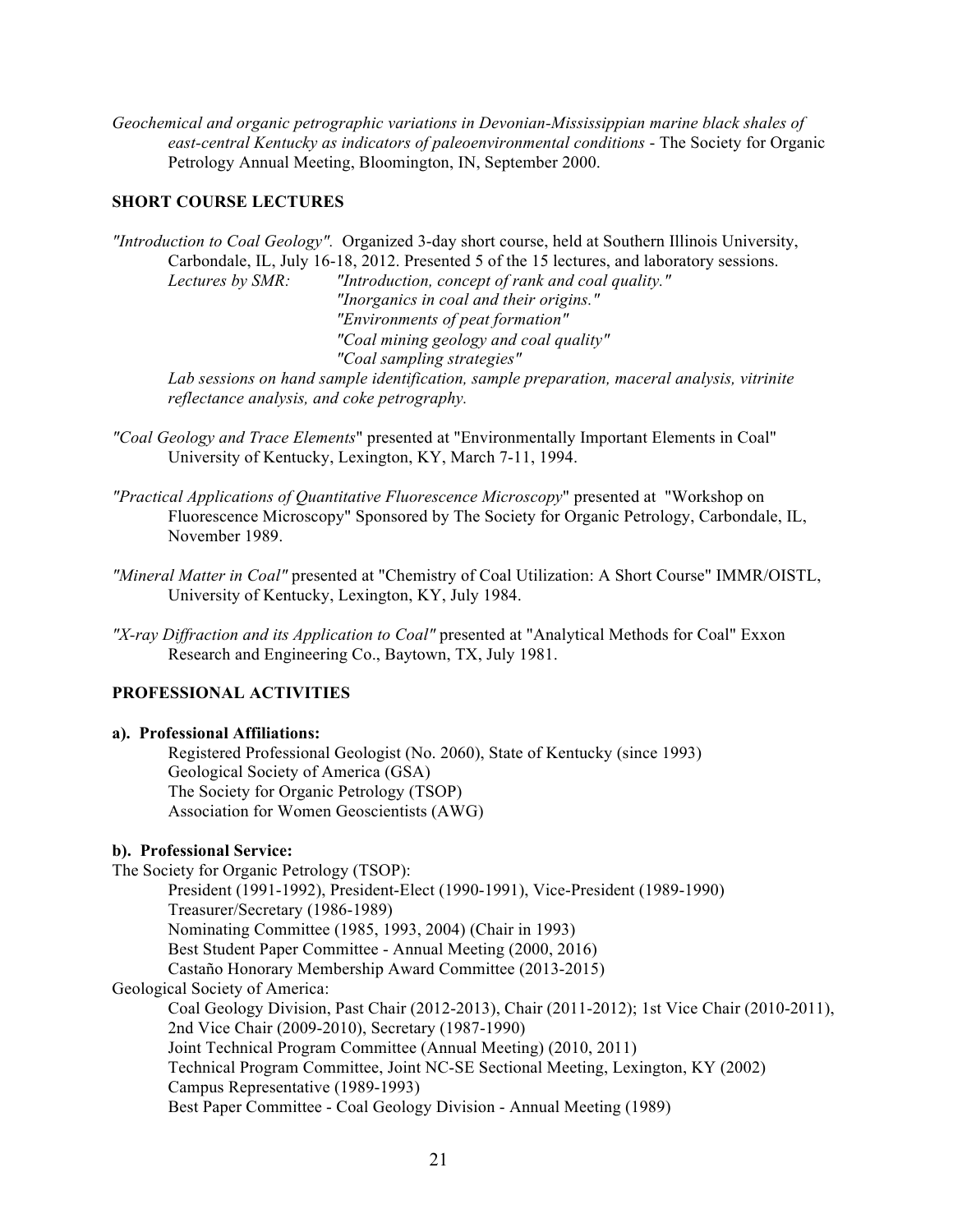Medlin Award Selection Committee Chair (2011) Cady Award Selection Committee Chair (2013) Association for Women Geoscientists (AWG): Selection committee for Outstanding Educator Award (2015-2016) Session convener/meeting organizer: Organizer and presenter, Geology Break-out Sessions, Educational Summit for High School Science Teachers (IBHE-funded), (September 2017), Touch of Nature Environmental Center, Makanda, IL. Organizer, Ohio Valley Organic Petrographers Annual Meeting, Carbondale, IL (April 11, 2017) Session Co-Chair (with Petra David) "Organic Petrology Applied to Climate and Environmental Studies" International Conference on Coal and Organic Petrology, 25th. Annual Meeting, The Society for Organic Petrology (Joint meeting with ICCP), Oviedo, Spain (2008). Convener (with Harry Rowe, University of Kentucky) "Multi-proxy Investigations of Black Shales: What Can They Tell Us?" 40th Annual North-Central GSA Meeting, Akron, OH (2006) Co-leader Field Trip (with Joe Hannibal and Douglas Dunn, Cleveland Museum of Natural History; Robert Carr, Ohio University; Philip Banks, Case Western Reserve University), "Classic Cleveland Shale Localities in the Cleveland, Ohio Area," 40th Annual North-Central GSA Meeting, Akron, OH (2006) Organizing Committee, 22nd Annual Meeting, The Society for Organic Petrology, Louisville, KY (2005) Session chair "Petroleum and Source Rocks," 22nd Annual Meeting, The Society for Organic Petrology, Louisville, KY (2005) Convener (with Lavern Stasiuk, Geological Survey of Canada) "Geochemistry, Diagenesis, and Diapirism of Mudrocks" Technical Session, Annual Meeting, American Association of Petroleum Geologists, Calgary, Canada (2005) Convener (with Rich Schultz, Elmhurst College) "Chemostratigraphy: An Emphasis on Metal-Rich Black Shale Deposits" Theme Session, Annual Meeting, Geological Society of America, Denver, CO (2002) Convener (with Maria Mastalerz, Indiana Geological Survey), "Black Shales - Old Problems,

New Solutions, I and II" Theme Sessions, Joint NC-SE GSA Sectional Meeting, Lexington, KY (2002)

Co-host (with Jim Hower, Center for Applied Energy, UK), 8th. Annual Meeting of The Society for Organic Petrology (TSOP), Lexington, KY (1991)

Fluorescence Microscopy Workshop (with Jack Crelling, David Bensley, and Charlie Landis, Southern Illinois University), The Society for Organic Petrology, Carbondale, IL (1989)

Co-host (with Jim Hower, Center for Applied Energy, UK), 3rd. Annual Meeting of The Society for Organic Petrology (TSOP), Lexington, KY (1986)

#### **c). Editorial/Review Service:**

International Journal of Coal Geology, Editorial Board (1991-1994, 2018 to present) Topical Editor, Solid Earth (2010-2016)

- Co-Editor (with R. Schultz, Elmhurst College) "Geochemistry of Organic-Rich Shales: New Perspectives," Chemical Geology, Special Issue, Vol. 206, 2004
- Co-Editor (with J. Hower, CAER Univ. Kentucky) Organic Geochemistry, Proceedings of the 8th TSOP Meeting, Lexington, KY, 1991; Vol. 20, No. 2, 1993
- Co-Editor (with J. Hower, CAER Univ. Kentucky) Organic Geochemistry, Proceeding of the 3rd TSOP Meeting, Lexington, KY, 1986; Vol. 12, No. 4, 1988

Manuscript reviewer:

Arabian Journal of Geosciences

Australian Journal of Earth Sciences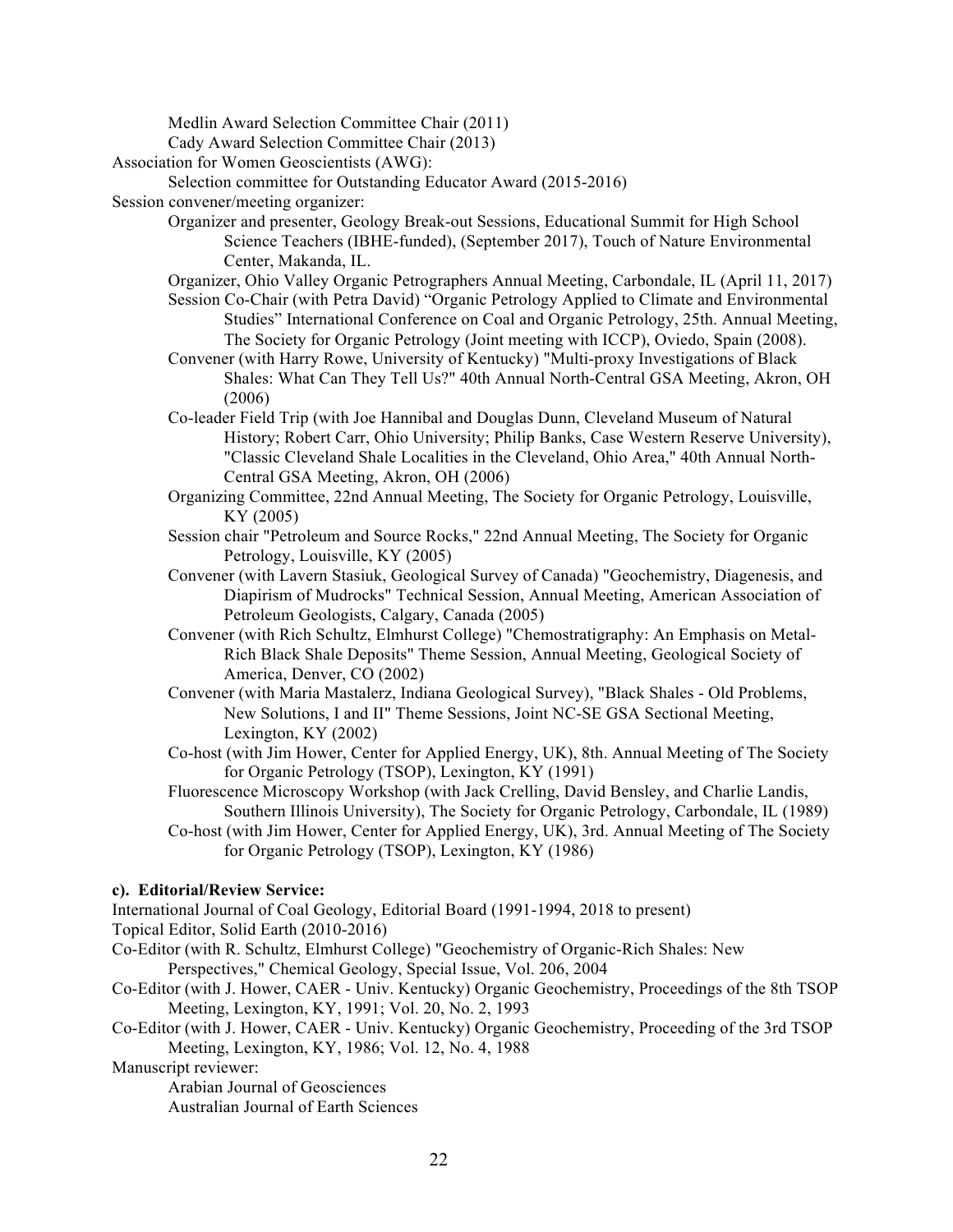Chemical Geology Earth and Planetary Science Letters Fuel Geochimica et Cosmochimica Acta Geochemical Transactions Geology International Journal of Coal Geology Journal of African Earth Sciences Journal of Geophysical Research Journal of Marine and Petroleum Geology Nature Geoscience Organic Geochemistry Palaeogeography, Palaeoclimatology, and Palaeoecology Sedimentary Geology Society of Economic Paleontologists and Mineralogists Spectrochimica Acta Part A: Molecular and Biomolecular Spectroscopy

### Proposal reviewer:

NSF - National Science Foundation NSERC - Natural Sciences and Engineering Research Council of Canada ACS-PRF - Petroleum Research Fund, American Chemical Society U.S. Civilian Research and Development Foundation United States Geological Survey

# **THESES AND DISSERTATIONS DIRECTED**

## *SOUTHERN ILLINOIS UNIVERSITY CARBONDALE:*

Kailey Zalucha Seaman, M.S., in progress, TBA. (B.S., SIU).

- Zain Abdi, Ph.D., in progress, Organic Petrology and Geochemistry of the Bakken Formation, Williston Basin, North Dakota. (B.S., M.S., University of Texas at Arlington).
- Jacob Dyson, M.S., in progress, Chemostratigraphy, Geochemistry, and Petrography of the Anna Shale and Pyrite Suns of the Illinois Basin. (B.S., SIU).
- Dakota Lindsey, M.S., 2018, Geochemistry of Artificially Matured Anna Shale: Implications for the Use of Redox-sensitive Geochemical Proxies in Mature Organic-rich Black Shales. (B.S., Colorado Mesa University). Current Position: Ph.D. student, SIU.
- Amberly Tobin, M.S., 2016, OHD Processing of Coal Waste Materials. (B.S., SIU). Current Position: M.S. Student, Public Health Laboratory Sciences (PHLS) program, SIU School of Medicine, Springfield, IL.
- Jesse Sanders, M.S., 2015, Controls on Organic Carbon Accumulation in the Devonian-Mississippian Black Shales of Central Kentucky, Appalachian Basin (B.A., UCLA). Current Position: Geologist, KLA Mining, KY.
- Severin Presswood, M.S., 2015, Geochemical and Petrographic Alteration of Rapidly Heated Coals from the Herrin (No. 6) Coal Seam, Illinois Basin. (B.S., SIU). Current Position: Geologist, Arcadis, Novi, MI.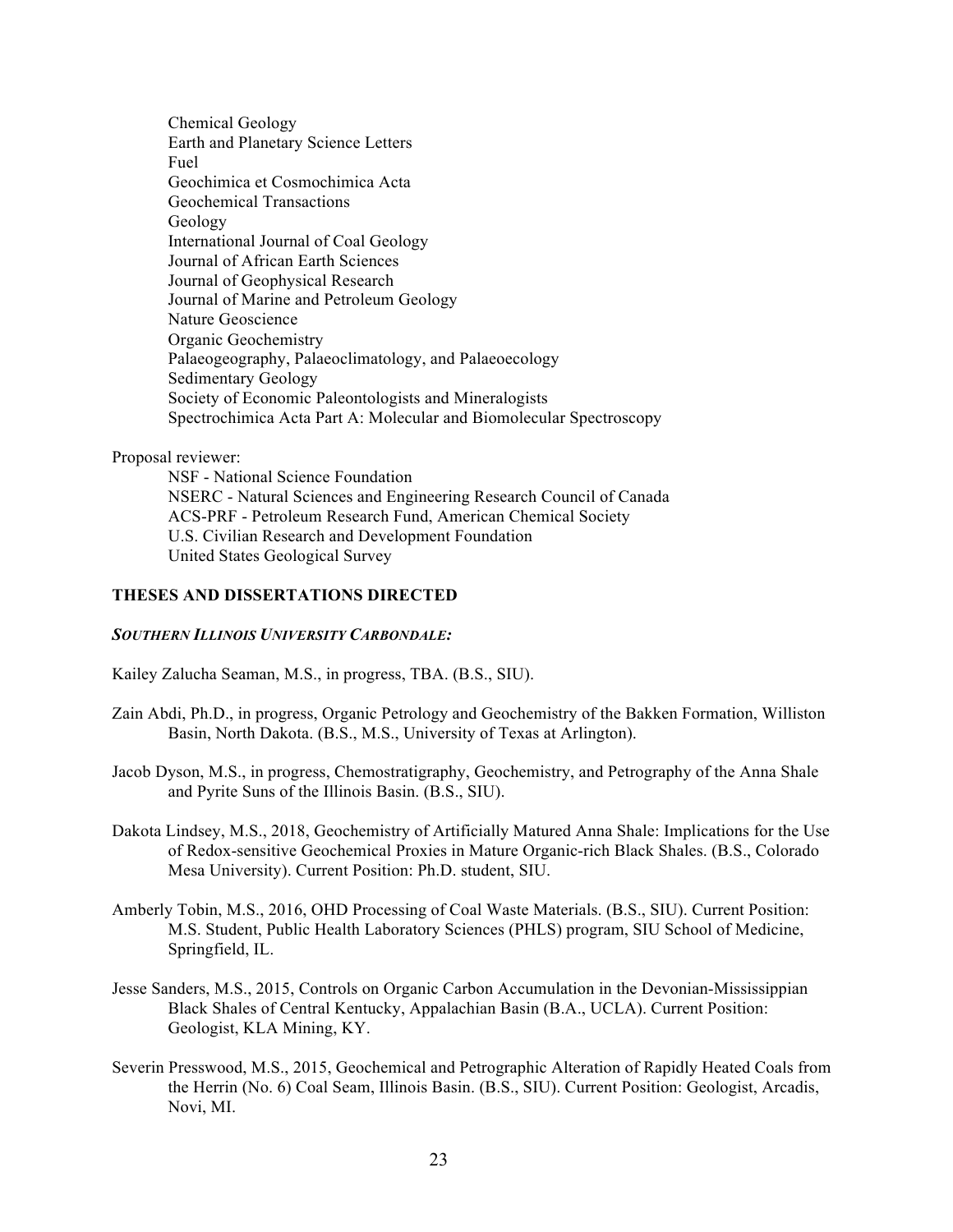- Vishnu Srinivasaraghavan, M.S., 2015, Influence of Coal Maceral Composition on OHD (Oxidative Hydrothermal Dissolution) Processing of Illinois Basin Coals. (B.S., Purdue University). Current Position: Geologist, Illinois Department of Natural Resources, Springfield, IL.
- Mohammad Wahid Rahman, Ph.D. Environmental Resources and Policy, 2014, Geochemistry of Thermally Altered Coals and Organic-rich Shales: The Impact of Rapid Heating on Physical and Chemical Properties of Organic Matter. (M.S., Auburn; M.S., B.S., Dhaka). Current Position: Senior Geochemist, Pioneer Natural Resource, Irving, TX.
- Lucas Hagemann, M.S., 2013, Pyrite Framboid Size as a Redox Indicator in Devonian-Mississippian Black Shales (B.S., Missouri State). Current Position: Geologist, Chesapeake Energy, Oklahoma City, OK.
- Seare G. Ocubalidet, M.S., 2013, Geochemistry of the New Albany Shale, West-Central Kentucky, Illinois Basin (B.S., Asmara, Eritrea). Current Position: Organic Petrographer, Core Labs, Houston, TX.
- Margaret McPherson Sanders, M.S., 2012, Petrography, Geochemistry, and Isotopic Composition of Antarctic Coals. (B.S., UCLA). Current position: Post-doc, University of Kentucky, Lexington, KY.

## *UNIVERSITY OF KENTUCKY:*

- Rachael Von Mann Nipp, M.S., 2010, Influence of Primary Productivity on Organic Matter Preservation in the Middle Ordovician Decorah Formation and the Late Ordovician Maquoketa Group of Eastern Iowa. (B.S., Kentucky). Current Position: Geologist, ExxonMobil, Houston TX.
- Lois Yoksoulian, Ph.D., 2010, Effects of Contact Metamorphism on Coal Geochemistry and Petrology: Implications for the Release of <sup>13</sup>C-depleted Methane. (B.S., Wyoming; M.S., Kentucky). Current Position: Physical Sciences Editor, University of Illinois at Urbana-Champaign, Champaign, IL.
- Lehne Slater, M.S., 2009, Petrography of Ancient Organic Matter in Kerogen Weathering Profiles. (B.S., Furman). Current Position: Geologist, Chesapeake Energy, Oklahoma City, OK.
- Brian Scott, M.S., 2009, C/P Ratios in Devonian-Mississippian Marine Black Shales. (Co-advised with H. Rowe). (B.S., Kentucky). Current Position: Geologist, Chesapeake Energy, Oklahoma City, OK.
- Lois Yoksoulian, M.S., 2006, Geochemical Investigation of the Diamond-barren Kimberlites of Elliot County, Kentucky, U.S.A: Application to Diamond Survivability During Kimberlite Ascent. (Coadvised with D. Moecher). (B.S., Wyoming). Current Position: Physical Sciences Editor, University of Illinois at Urbana-Champaign, Champaign, IL.
- Sarah Hawkins, M.S., 2006, Fossil Charcoal in Devonian-Mississippian Shales: Implications for the Expansion of Land Plants, Paleo-atmospheric Oxygen Levels, and Organic-rich Black Shale Accumulation. (B.S., Kentucky). Current Position: Geologist, USGS, Denver, CO.
- Kristin Toth, M.S., 2004, The Role of Clay-Mineral Surface Area in the Accumulation of Organic Carbon in Marine Shales. (B.S., Kentucky). Current Position: Geologist, Amec, Louisville, KY.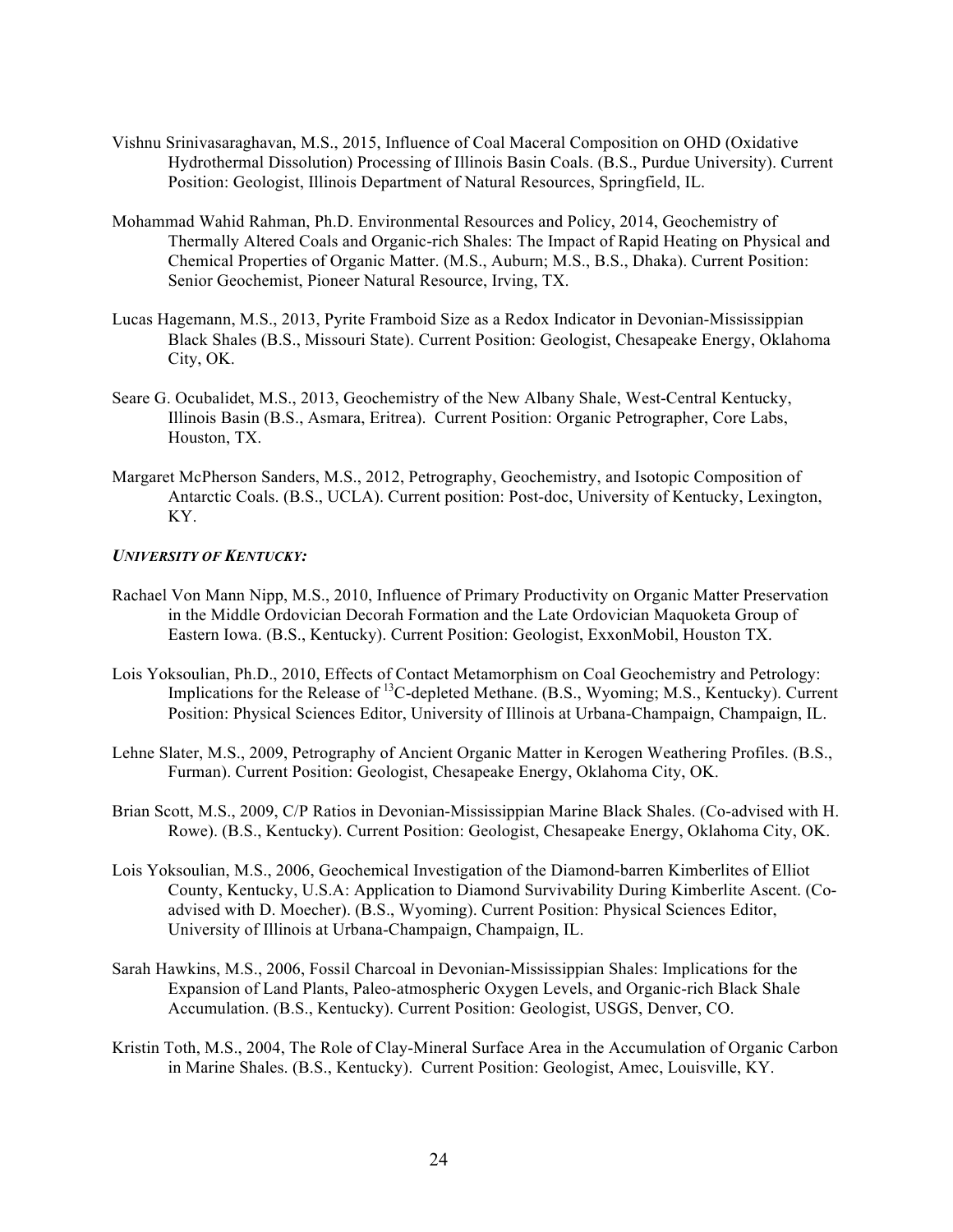- Shane Goodnight, M.S., 2004,  $\delta^{13}C_{org}$  and  $\delta^{15}N_{org}$  Variability in Devonian-Mississippian Black Shales. (B.S., Western Kentucky). Current Position: Geologist, Shield Environmental, Lexington, KY.
- Jennifer Thompson, M.S., 2004, Assessing Organic Matter Type in Upper Devonian-Lower Mississippian Black Shales: A Case Study from the Central Appalachian Basin. (B.S., Smith). Current Position: Department of Natural Resources, Kentucky Environmental and Public Protection Cabinet, Frankfort, KY.
- Penny Padgett, M.S., 1997, Sulfur Variability and Petrology of the Lower Block Coal (Pennsylvanian) in Southwestern Indiana. (B.S., Indiana). Current Position: Coal Geology Consultant, IN.
- Chris Toles, Ph.D., 1995, Production of Activated Carbons from Coal and Coal Maceral Concentrates Using Phosphoric Acid. (B.S., Illinois State; M.S., Missouri – Columbia). Current Position: Hewlett-Packard, San Diego, CA.
- Daniel Vogler, M.S., 1994, Depositional Model of the Pond Creek Seam, Eastern Kentucky, Based on Detailed Megascopic and Microscopic Analysis. (B.S., Kentucky). Current Position: U.S. Army Corps of Engineers, Jacksonville, FL.

# **AWARDS TO GRADUATE STUDENTS ASSOCIATED WITH MY RESEARCH LAB**

- 2018 Kuo Li, Spackman Award, The Society for Organic Petrology (Graduate Student Research Award).
- 2018 Jacob Dyson, Geological Society of America Energy Geology Division, Antoinette Lierman Medlin Scholarship (Research Award).
- 2017 Dakota Lindsey, Sigma Xi Grants-in-Aid of Research.
- 2017 Dakota Lindsey, Spackman Award, The Society for Organic Petrology (Graduate Student Research Award).
- 2017 Kuo Li, Geological Society of America Energy Geology Division, Antoinette Lierman Medlin Scholarship (Research Award).
- 2016 Qiang Wei, Spackman Award, The Society for Organic Petrology (Graduate Student Research Award).
- 2016 Qiang Wei, Geological Society of America Energy Geology Division, Antoinette Lierman Medlin Scholarship (Research Award).
- 2015 Amberly Tobin, Spackman Award, The Society for Organic Petrology (Graduate Student Research Award).
- 2015 Severin Presswood, Geological Society of America Coal Division, Antoinette Lierman Medlin Scholarship (Research Award).
- 2014 Vishnu Srinivasaraghavan, Geological Society of America Coal Division, Best Poster, 2013 National GSA meeting in Denver.
- 2012 Lois Yoksoulian, Geological Society of America Coal Division, Best Oral Presentation, 2011 National GSA meeting in Minneapolis.
- 2012 Mohammad Wahid Rahman, Geological Society of America Coal Division, Best Poster, 2011 National GSA meeting in Minneapolis.
- 2012 Mohammad Wahid Rahman, Geological Society of America Coal Division, Antoinette Lierman Medlin Scholarship (Research Award).
- 2011 Mohammad Wahid Rahman, Spackman Award, The Society for Organic Petrology (Graduate Student Research Award).
- 2009 Margaret McPherson, Spackman Award, The Society for Organic Petrology (Graduate Student Research Award).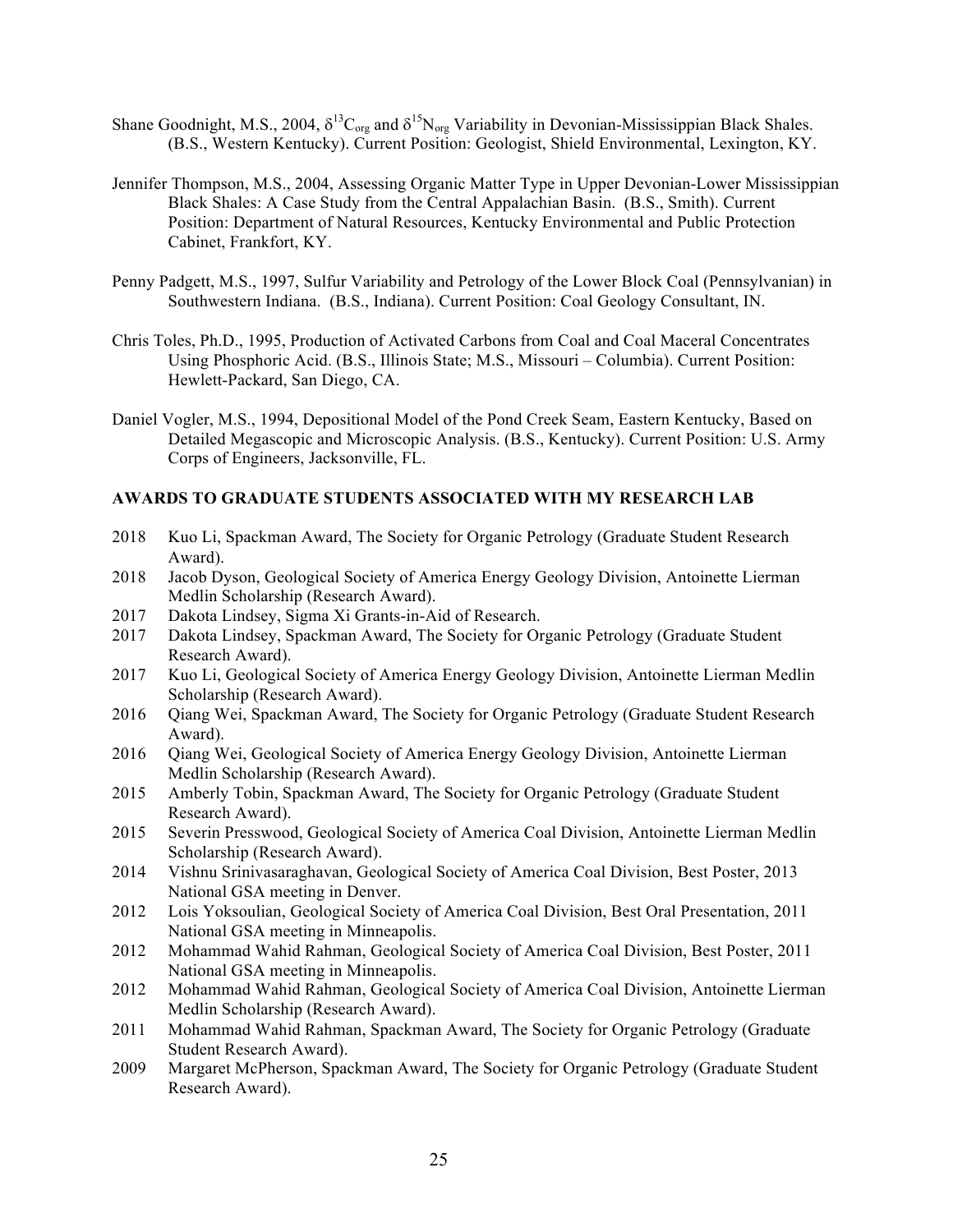- 2009 Margaret McPherson, Geological Society of America Coal Division, Antoinette Lierman Medlin Scholarship (Research Award).
- 2009 Mohammad Wahid Rahman, Geological Society of America Coal Division, Antoinette Lierman Medlin Scholarship (Field Award).
- 2009 Lois Yoksoulian, Geological Society of America Coal Division, Antoinette Lierman Medlin Scholarship (Research Award).
- 2008 Lois Yoksoulian, Geological Society of America Coal Division, Antoinette Lierman Medlin Scholarship (Field Study Award).
- 2008 Lois Yoksoulian, Geological Society of America Southeastern Section Student Grant.
- 2007 Lois Yoksoulian, Eastern Section AAPG, Best Student Poster Award Second Place, Student Expo, Annual Meeting, Lexington, KY.
- 2007 Sarah Hawkins, The Society for Organic Petrology, Best Student Paper Award, Annual Meeting, Victoria, British Columbia.
- 2007 Lois Yoksoulian, The Society for Organic Petrology, Best Student Poster Award, Annual Meeting, Victoria, British Columbia.
- 2007 Lois Yoksoulian, Spackman Award, The Society for Organic Petrology (Graduate Student Research Award).
- 2006 Rachael Von Mann, Spackman Award, The Society for Organic Petrology (Graduate Student Research Award).
- 2006 Rachael Von Mann, Geological Society of America, Research Grant.
- 2006 Rachael Von Mann, American Association of Petroleum Geologists Grants-in-Aid.
- 2005 Sarah Hawkins, Spackman Award, The Society for Organic Petrology (Graduate Student Research Award).
- 2005 Sarah de la Rue (Louisiana State University), The Society for Organic Petrology, Best Student Poster Award, Annual Meeting, Louisville, KY.
- 1996 Penny Padgett, The Society of Organic Petrology, Best Student Presentation, Annual Meeting, Carbondale, IL.
- 1995 Penny Padgett, Geological Society of America Coal Division, Antoinette Lierman Medlin Research Scholarship.
- 1995 Penny Padgett, Geological Society of America, Research Grant.
- 1989 Rod Hatt, American Chemical Society Annual Meeting, Division of Fuel Chemistry, R.A. Glenn Best Paper Award Honorable Mention, Dallas, TX.

### **OTHER GRADUATE STUDENT ADVISORY COMMITTEES**

#### *SOUTHERN ILLINOIS UNIVERSITY CARBONDALE:*

- Jake Crandall, Ph.D., in progress, Magmatic Intrusions into Sulfur-rich Sediments on the Colorado Plateau: An Analog for Mars Exploration. (Director: J. Filiberto).
- Margaret McPherson Sanders, Ph.D., 2017, The Application of Oxidative Hydrothermal Dissolution (OHD) to Organic-rich Shales (Director: K. Anderson).
- Andrea Meado, M.S., 2017, Crystallization history of gabbroic shergottite NWA 6963 as revealed by pyroxene zoning. (Director: J. Filiberto).
- Jeremy Breeden, M.S., 2017, Detrital Zircon Geochronology and Provenance of the Cretaceous McNairy and Owl Creek Formations, Southern Illinois (Director: S. Potter-McIntyre)
- Tom Fullingim, M.S., 2013, Investigating the Feasibility of Oxidative Hydrothermal Dissolution of Underground Coal Seams in the lllinois Basin (Director: K. Anderson).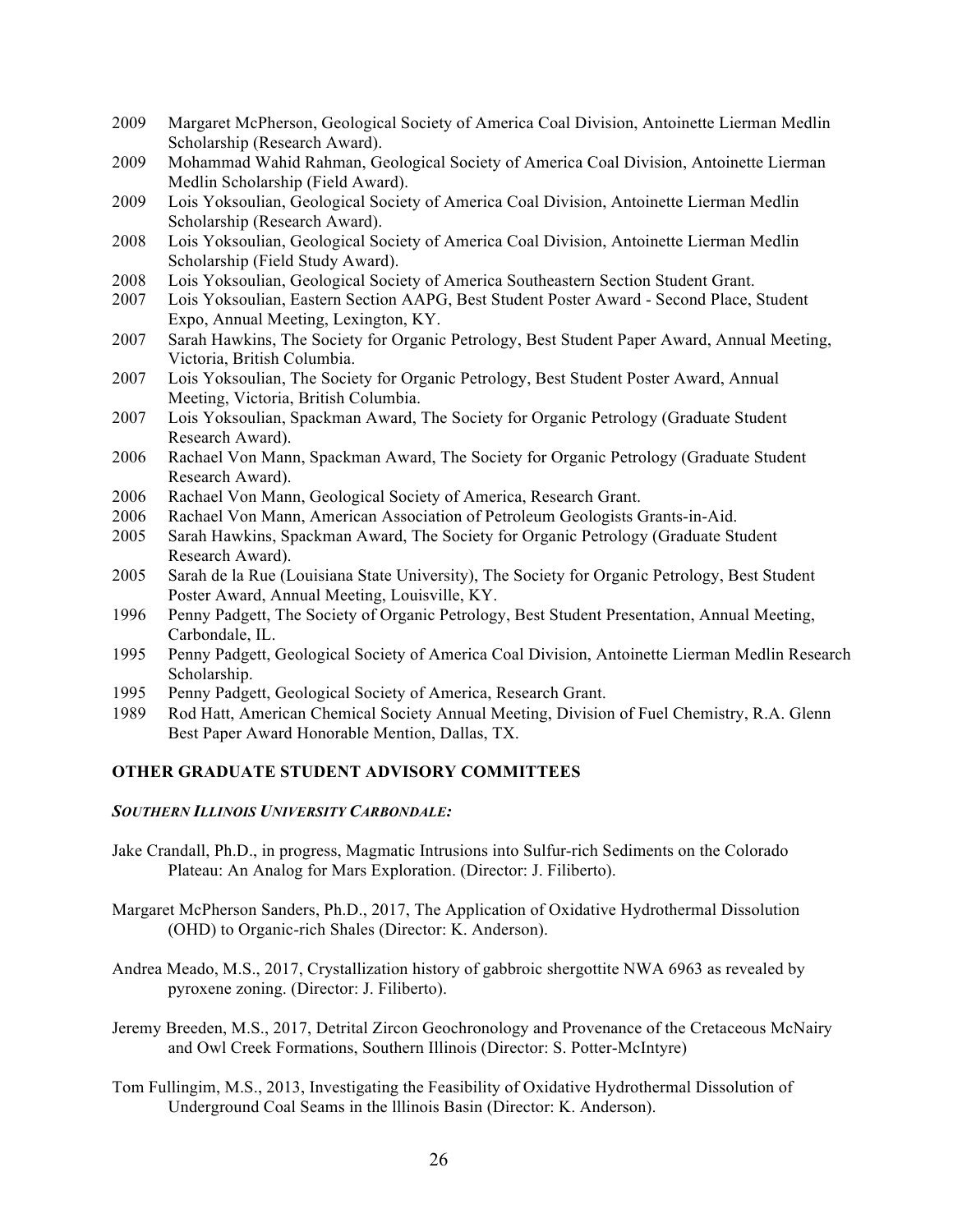- Rajesh Singh, M.S., 2011, An Evaluation of the Sequential Extraction Method for Quantifying Sulfur Fractions in Coals from the Illinois Basin (Director: L. Lefticariu).
- Sarah Friedman, M.S., 2011, XenoMag: A New Magnetic Model for the Lithospheric Mantle (Director: E. Ferré).
- Megan Carlson, M.S., 2010, Using MAZUS-MH to Model Flooding Patterns Associated with River Engineering on the Middle Mississippi River (Director: N. Pinter).
- Molly Patterson, M.S., 2010, Foraminifera Fauna Recovered from ANDRILL's (ANtarctica geological DRILLing program) Southern McMurdo Sound (SMS) Project (Director: S. Ishman).
- Michael Marsh, M.S., 2010, Magma Dynamics in the Karoo LIP: Investigations of Two Sills Using Rock Magnetism, Magnetic Fabric and Image Analysis (Director: E. Ferré).
- Luis Parra, M.S., 2010, Rediscovering Southeast Missouri Mississippi Valley-Type Pb-Zn Deposits: The Cobalt-Nickel Enriched Higdon Deposit, Madison and Perry Counties (Director: R. Fifarek).

### *UNIVERSITY OF KENTUCKY:*

- James Ward, Ph.D., 2008, The Mobility of Fecal Indictor Microorganisms Within a Karst Groundwater Basin in the Inner Bluegrass Region (Director: A. Fryar).
- Rachel Galvin, M.S., 2006, The Cambro-Ordovician Knox Group Aquifer in the Bluegrass Region of Central Kentucky: Geochemical and Isotopic Constraints (Director: H. Rowe).
- Tom Reed, M.S., 2006, Role of Suspended Sediment in Facilitating Pathogen Transport in Inner Bluegrass Karst Aquifers (Director: A. Fryar).
- Tao Sun, M.S., 2006, Deciphering the Role of Refractory Terrestrial Organic Input on Carbon Cycling in Late Devonian-Early Mississippian Marine Appalachian Basin: A Molecular and Isotopic Study (Director: A. Carmo).
- Sally Maharaj, M.S., 2006, Differentiating and Quantifying "New" Carbon on Reclaimed Coal Mine Sites using Thermogravimetry: Method Development and Field Validation. (Directors: C. Barton, Department of Forestry, and H. Rowe).

Thomas Becker, Ph.D., 2004, Distinguishing Provenance in Foreland Basins (Director: W. Thomas).

- Danita LaSage, Ph.D., 2004, Natural Attenuation along a First-order Stream Receiving Contaminated Ground-water Discharge (Director: A. Fryar).
- Todd McFarland, M.S., 2003, Characterizing Sediment Transport During Storm Flow Through an Inner Bluegrass Karst Aquifer (Director: A. Fryar).
- Abhijit Mukherjee, M.S., 2003, Identification of Natural Attenuation of Trichloroethene and Technetium along Little Bayou Creek by Tracer Tests (Director: A. Fryar).
- Christofer Sweat, M.S., 2000, The Role of Organic Carbon in Natural Attenuation of a Tricholoroethenecontaminated Aquifer System, Paducah, Kentucky (Director: A. Fryar).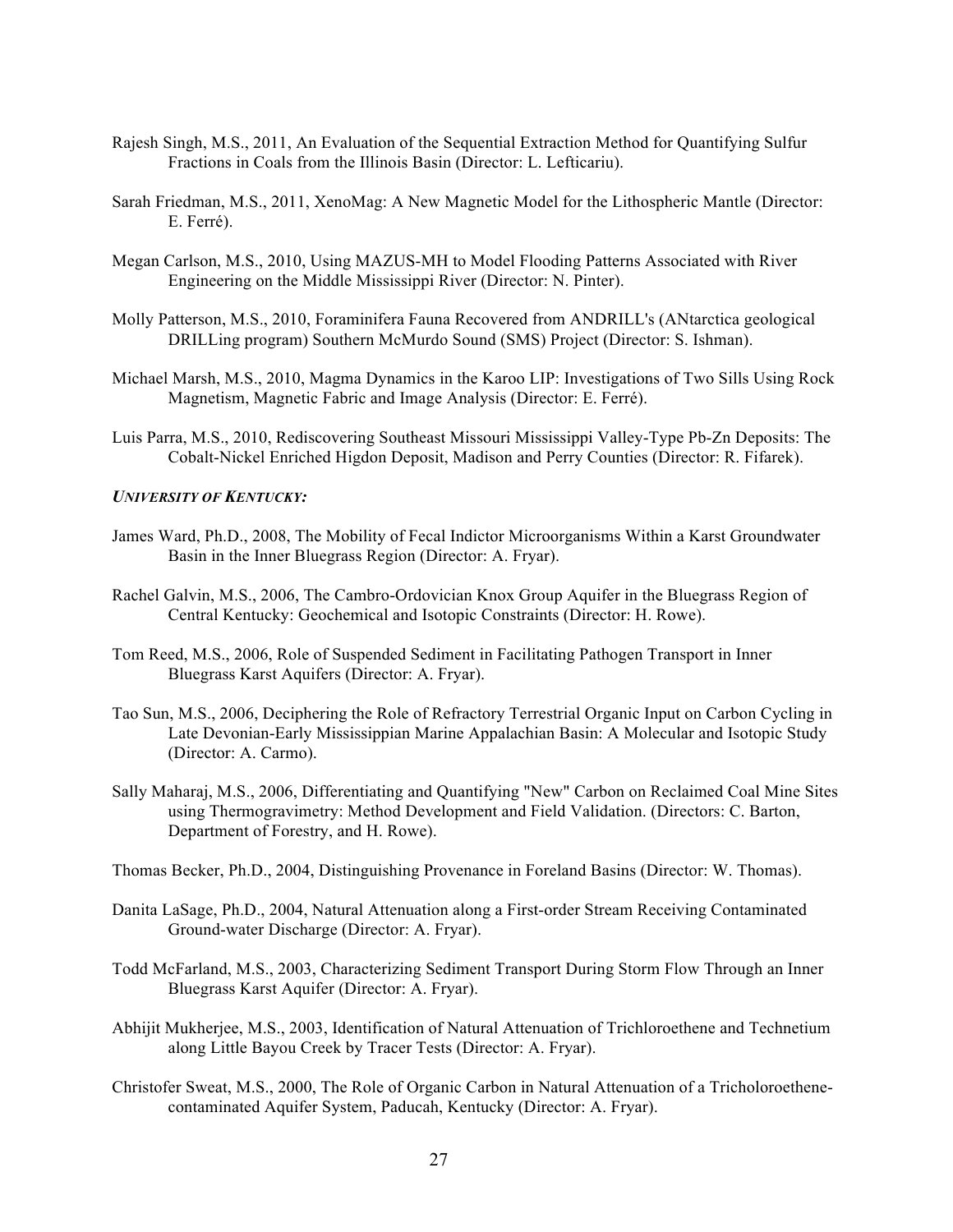- Elizabeth Haynes, M.S., 2000, Oxygen Isotope Composition of Carbonates, Silicates, and Oxides in Carbonatites: Constraints on Crystallization Temperatures of Carbonatite Magmas (Director: D. Moecher).
- Marit Jagtoyen, Ph.D., 1999, Synthesis of Activated Carbon by the Phosphoric Acid Activation of Wood (Director: F. Derbyshire, Department of Chemical Engineering).
- Stephen F. Barnett, Ph.D., 1995, The Portwood Member (Upper Middle Devonian) of the New Albany Shale of Central Kentucky: Nature and Origin (Director: F. Ettensohn).
- Darrell N. Taulbee, Ph.D., 1994, A Technique to Measure the Adsorption and Cracking of Hydrocarbons over Processed Oil Shale Substrates (Director: S. Smith, Department of Chemistry).
- Stephen F. Greb, Ph.D., 1992, Sedimentology of a Pennsylvanian Sandstone (Lower Breathitt Formation) from Bedding-plane Exposures at the Laurel River Dam Spillway, Whitley County, Kentucky (Director: J. Ferm).
- David R. Wunsch, Ph.D., 1992, Ground-water Geochemistry and its Relationship to the Flow System at an Unmined Site in the Eastern Kentucky Coalfield (Director: J. Thrailkill).
- Joan S. Esterle, Ph.D., 1990, Trends in Petrographic and Chemical Characteristics of Tropical Domed Peats in Indonesia and Malaysia as Analogies for Coal Formation (Director: J. Ferm).
- Donald R. Chesnut, Jr., Ph.D., 1988, Stratigraphic Analysis of the Carboniferous Rocks of the Central Appalachian basin (Co-Directors: N. Rast and F. Ettensohn).
- Jam'al M. Assad, M.S., 1988, Geology of the Upper Elkhorn No. 3 Coal in the Eastern Kentucky Coalfield (Director: J. Cobb).
- Timothy A. Moore, M.S., 1986, Characteristics of Coal Bed Splitting in the Anderson-Dietz Coal Seam (Paleocene), Powder River Basin, Montana (Director: J. Ferm).

#### **External Examiner:**

- D.G. Pretorius, M.S., 2015, Characterization and beneficiation of coal from the New Vaal colliery, Sasolburg-Vereeniging Coalfield, South Africa, through application of automated mineralogy. Department of Geology, University of Johannesburg, South Africa (Director: K.S. Viljoen).
- M.G. Smith, Ph.D., 1996, The Bakken Formation (Late Devonian-Early Mississippian): A Black Shale Source Rock in the Williston Basin, Department of Earth and Oceanic Sciences, University of British Columbia, Canada. (Director: M. Bustin).
- R.S. Shetty, Ph.D., 1995, Synthesis of Triaromatic Steroid Biomarker, Department of Chemistry, University of Kentucky, (Director: D. Watt).
- K.W. Sander, Ph.D., 1990, Movement of Atrazine, Cyanazine, and Simazine in Conventional and Conservation Tillage, Department of Agronomy, University of Kentucky.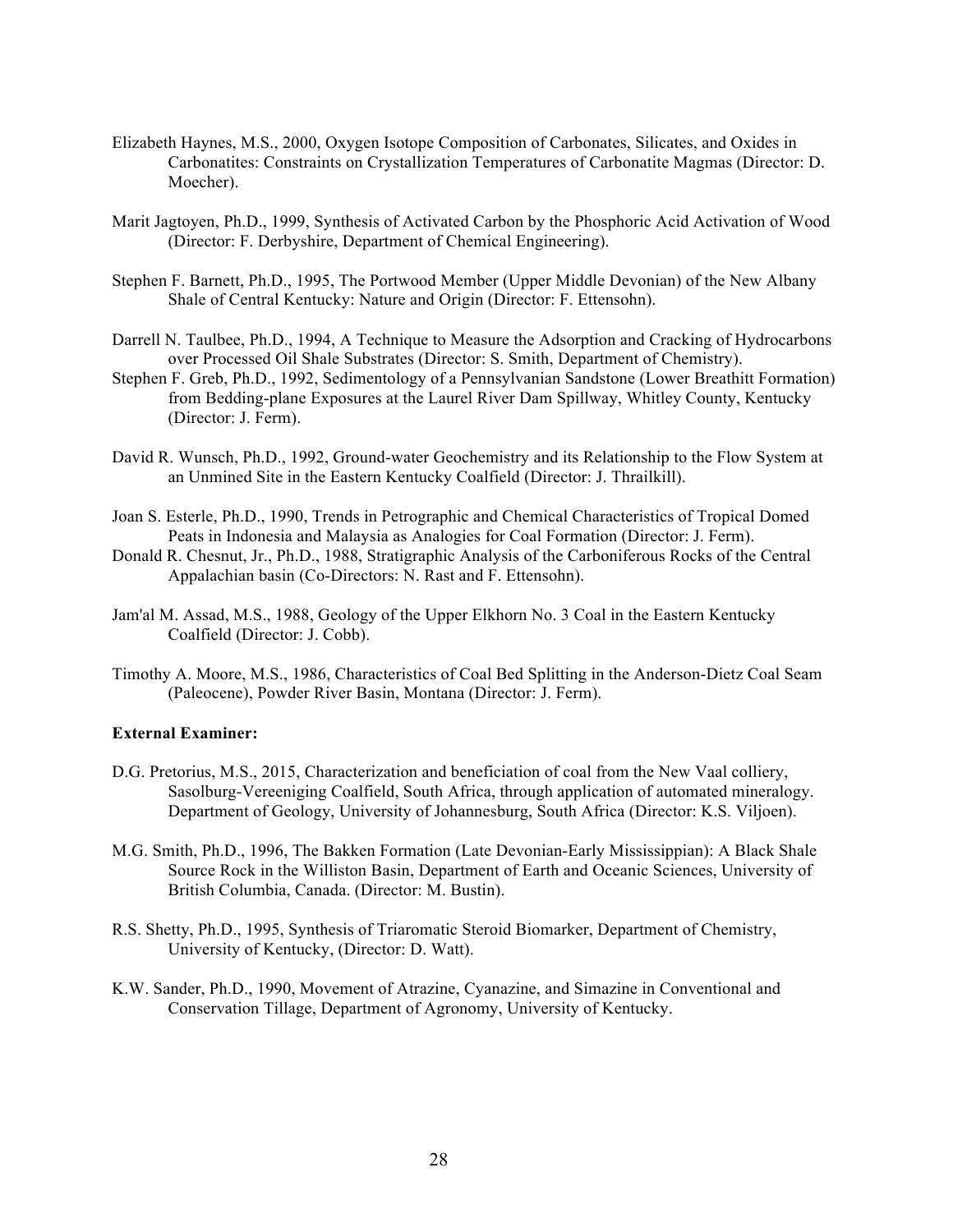#### **UNDERGRADUATE STUDENT RESEARCH**

#### *SOUTHERN ILLINOIS UNIVERSITY CARBONDALE*

Kailey Zalucha, B.S. Geology, 2017. Vitrinite Reflectance and Alginite Fluorescence in Devonian Shales, 2016-2017.

Catherine Dempsey, B.S. Geology, 2015, Intruded Coals of the Raton Basin, 2015.

Julie Driebergen, B.S. Geology, 2016, Web-based Coal Maceral Atlas: Updates and New Developments 2014.

Amberly Tobin, B.S. Geology, 2013, OHD Processing of Illinois Basin Coals, 2012-2013.

Jennifer Stephenson, B.S., Geology, 2011, Organic Petrology of Intruded Coals and Organic-rich Shales, 2009-2010.

#### *UNIVERSITY OF KENTUCKY*

- J.D. Stucker, B.S. Geology, 2008, University of Kentucky, Geochemistry of the Barnett Shale, summer 2008 (co-advised with H. Rowe).
- Bryan Louden, B.S. Geology, 2008, University of Kentucky, Geochemistry of the Marcellus Shale, New York, 2007-2008 (co-advised with H. Rowe).

Shannon Daugherty, B.S. Geology, 2007, University of Kentucky, Geochemistry of Devonian Shales.

- Rachael Von Mann, B.S. Geology, 2005, University of Kentucky, X-radiography and Geochemistry of Laminated and Bioturbated Devonian Black Shales, 2003-2005. Current position: Geologist, ExxonMobil, Houston TX.
- Rachael Von Mann, B.S. Geology, 2005, University of Kentucky, Geochemistry of Lake Sediment Cores from Big Bone Lick, KY, 2004. Current position: Geologist, ExxonMobil, Houston TX.
- Ben Otto, B.S. Geology, 2004, Northern Kentucky University, Organic Petrology and Geochemistry of the Cretaceous Pierre Shale, Summer 2004.
- Leah Barth, B.A. Anthropology, 2005, University of Kentucky, Organic Petrology of Devonian Black Shales. Summer 2003. Current position: High School Teacher, South Korea.
- Sarah Hawkins, B.S. Geology, 2002, University of Kentucky, Pyrite Framboid Size: A Paleoredox Indicator in Devonian-Mississippian Black Shales (2000 through 2002). M.S., 2006, University of Kentucky. Current position: Geologist, USGS, Denver CO.
- Andrea Hougham, B.S. Geology, 2001, University of Kentucky, Clay Mineralogy Techniques for Devonian Black Shales, Summer 2001. M.S. 2006, Graduate School of Oceanography, University of Rhode Island. Current position: Ph.D. candidate, University of South Carolina.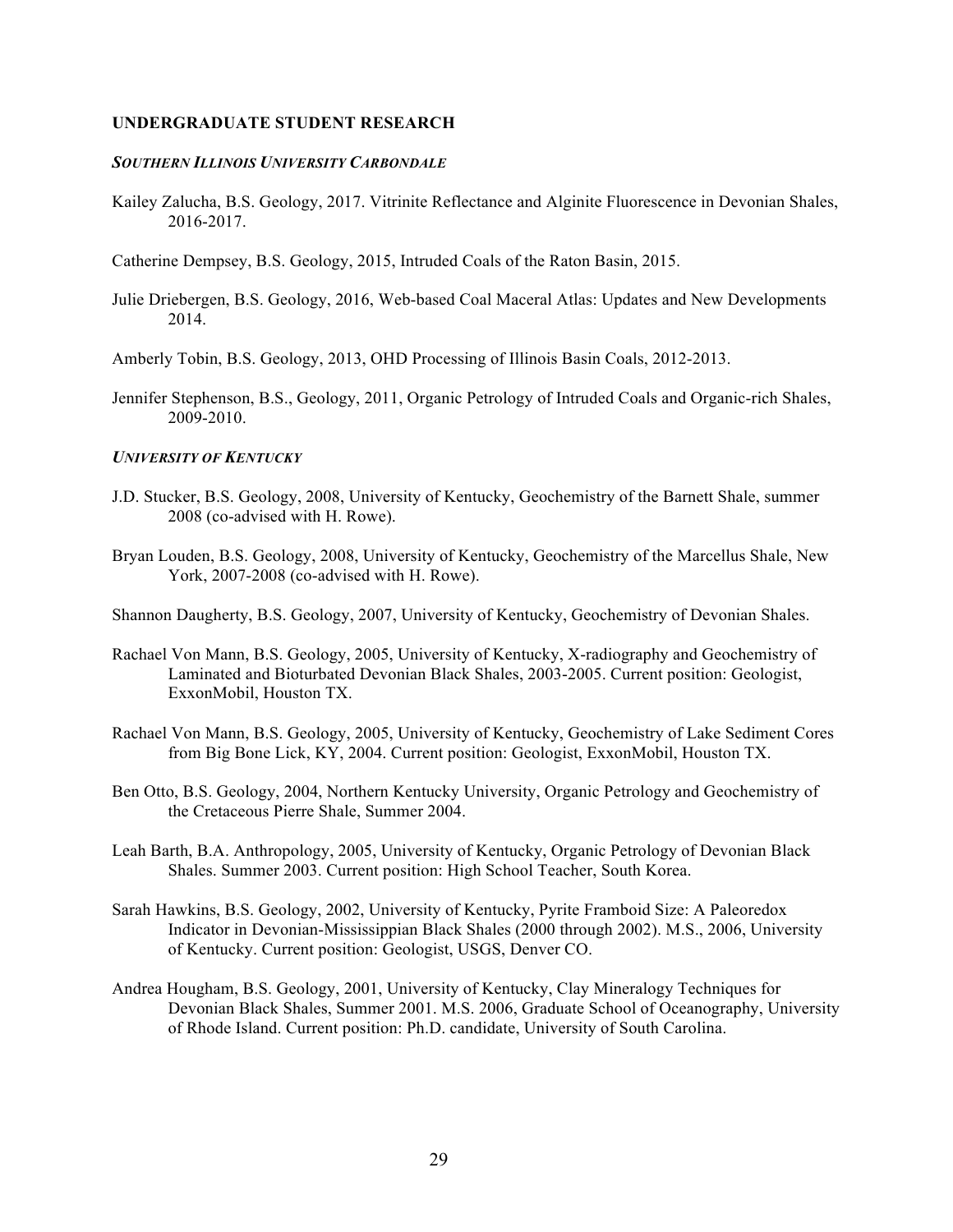### **OTHER STUDENTS/VISITORS ASSOCIATED WITH MY LAB**

### *SOUTHERN ILLINOIS UNIVERSITY CARBONDALE:*

- Kuo Li, Ph.D. candidate, China University of Mining and Technology, Beijing, China. Graphitization of Coals Associated with Igneous Intrusions. (Spring 2017 - Summer 2018). (Advisor: Q. Liu).
- Munira Raji, Ph.D. 2018, Durham University, United Kingdom. Kerogen Typing, Vitrinite Reflectance, and Density-gradient Centrifugation of the Kimmeridge Clay Formation (Fall 2015- Spring 2016). (Advisor: D. Gröcke).
- Qiang Wei, Ph.D. 2017, China University of Mining and Technology, Beijing, China. Density-gradient Centrifugation of Chinese Low-rank Coals: Trace-element/maceral Associations. (Fall 2015-Fall 2016). (Advisor: S. Dai).
- Vicky Hudspith, Post-doc, University of Illinois. Reflectance of Inertinites. Including Permian and modern charcoal (2013).

#### *UNIVERSITY OF KENTUCKY:*

- Jennifer Cooper, M.S. 2006, University of Missouri Columbia, Vitrinite Reflectance Analysis of Intruded Coals, Raton Basin (Spring and Summer 2005).
- Sally Maharaj, M.S. 2006, Petrographic Identification and Quantitative Analysis of Modern and Ancient Carbon in Coal-mine Sites (2005-2006).
- Donna Webb, B.A., 1998, Geochemistry of Devonian Shales (2006).
- Todd McFarland, M.S., 2003, Clay Mineral Separations and X-ray Diffraction Analysis (2001-2002).
- Christofer Sweat, M.S., 2000, Clay Mineral Separations and X-ray Diffraction Analysis (1998-1999).
- Elizabeth Haynes, M.S., 2000, X-ray Diffraction Analysis. Also, trained to provide instruction for other users (students and faculty) on the XRD unit (1996-1999).
- Marit Jagtoyen, Ph.D., 1999, Department of Chemical Engineering, Organic Petrography of Woods and Activated Carbons (1993-1995).

Donna Webb, B.A., 1998, Petrography and XRD of Kimberlite Samples (1998).

## **CLASSES TAUGHT IN RECENT YEARS**

### *SOUTHERN ILLINOIS UNIVERSITY CARBONDALE:*

- GEOL 111/112 Geology and the Environment (with lab)
- GEOL 220 The Dynamic Earth
- GEOL 420 Petroleum Geology (co-taught w/S. Potter-McIntyre)
- GEOL 440/524 Advanced Topics in Sedimentary Geology (Fracking in the Illinois Basin) (co-taught w/ S. Potter-McIntyre)
- GEOL 480/524 Coal Geology/Advanced Coal Geology
- GEOL 482 Organic Petrology (formerly Coal Petrology)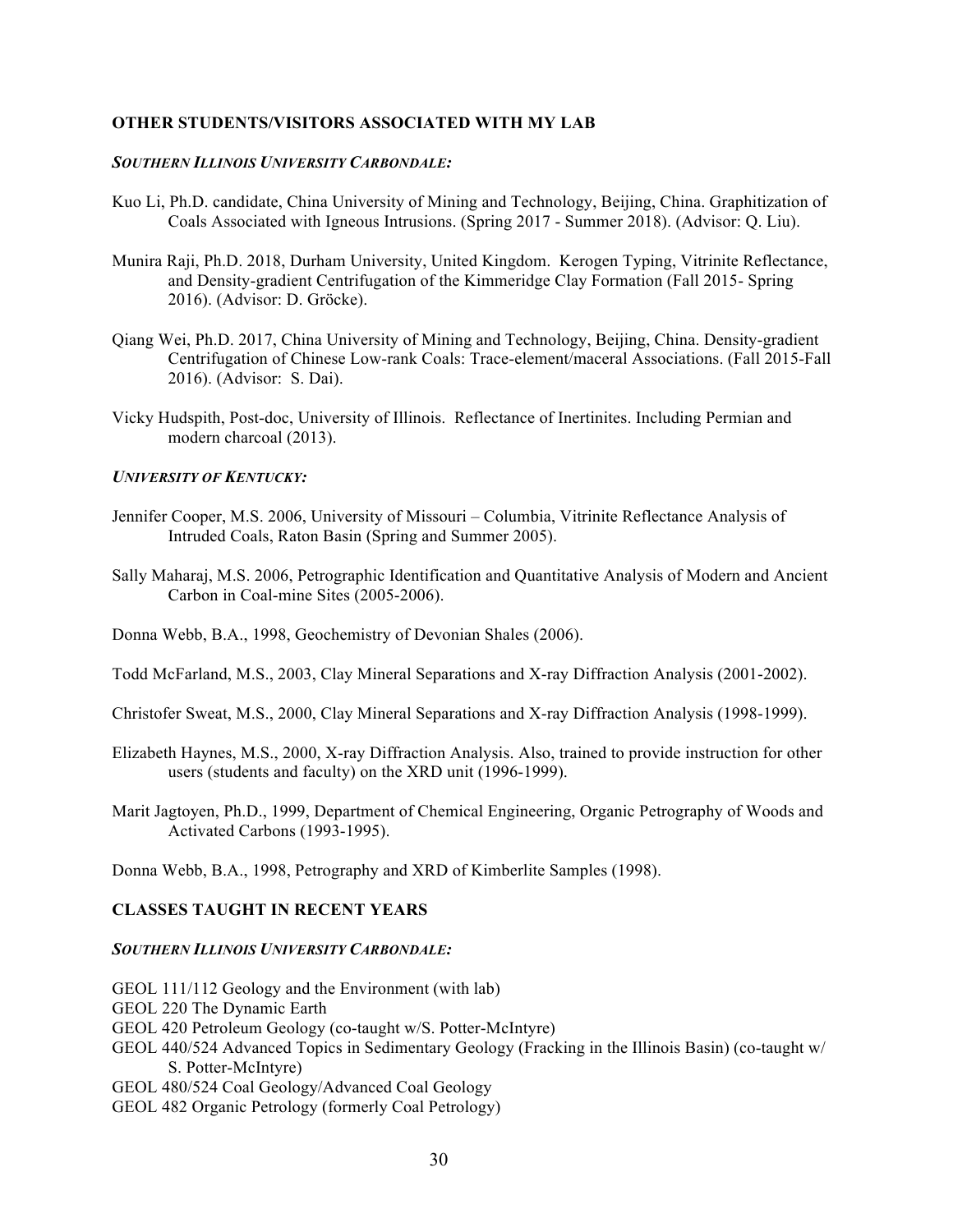GEOL 517 Advanced Topics in Geochemistry (Source-rock Petrology and Geochemistry) GEOL 582 Advanced Coal Petrology

### *UNIVERSITY OF KENTUCKY:*

GLY 480/645 Organic Petrology GLY 745 Advanced Organic Petrology GLY 782 Laboratory in X-ray Diffraction and Clay Mineral Identification GLY 511 Petroleum Geology GLY 110 Endangered Planet: Introduction to Environmental Geology

### **UNIVERSITY SERVICE**

### *SOUTHERN ILLINOIS UNIVERSITY CARBONDALE:*

## **Departmental:**

Search Committee, Lecturer (2018) Search Committee Chair, Researcher I Multihazard Mitigation Support Specialist (2018) Scholarship and Fellowship Committee (2013-2018) Search Committee, Economic Geology/Mineralogy Faculty Position (2016) Search Committee Chair, Stratigraphy and Sedimentology Faculty Position (2012) Search Committee, Igneous and Metamorphic Petrology Faculty Position (2011) Graduate Admissions Committee (2009-2010, 2012-2103) Graduate Program Coordinator (2010-2012) Science Fair Judge (2011-2012) Web Site Redesign and Maintenance (2009-present)

## **College/University:**

University-level Scholar Excellence Award Selection Committee, Chair (2018) Graduate Council (2016-2019), Chair Program Review Committee (2016-2019) Graduate Council Executive Expanded Committee (2016-2019) Research Misconduct Investigation Panel (2016) Promotion and Tenure Committee, College of Science (2015-2017) Search Committee, College of Sciences Dean (2013-2014) Graduate Council Executive Expanded Committee, ex officio (2012-2013) Graduate Council, ex officio (2012-2013) Research Committee of the Graduate Council, ex officio (2012-2013) Tuition on Grants Committee (ad hoc) (2012-2013) Testing Accounts Committee (ad hoc) (2012-2013) McLafferty Taskforce (2012-2013) Interdisciplinary Research Taskforce (2012-2013) Research Advisory Group, (2012-2013) Search Committee, Director of Undergraduate Research (2012) Search Committee, Director of Office of Sponsored Projects Administration (OSPA) (2011) Search Committee, Director of the Coal Extraction and Utilization Research Center (2011) Research Lens, Strategic Planning Committee (2011) Enhancement of Proposal and Award Administration Procedures Committee, Chair (2011-2012) College-level Outstanding Scholar Award Selection Committee (2009-2011)

## *UNIVERSITY OF KENTUCKY:*

# **Departmental:**

Personnel and Budget Committee (2000-2008)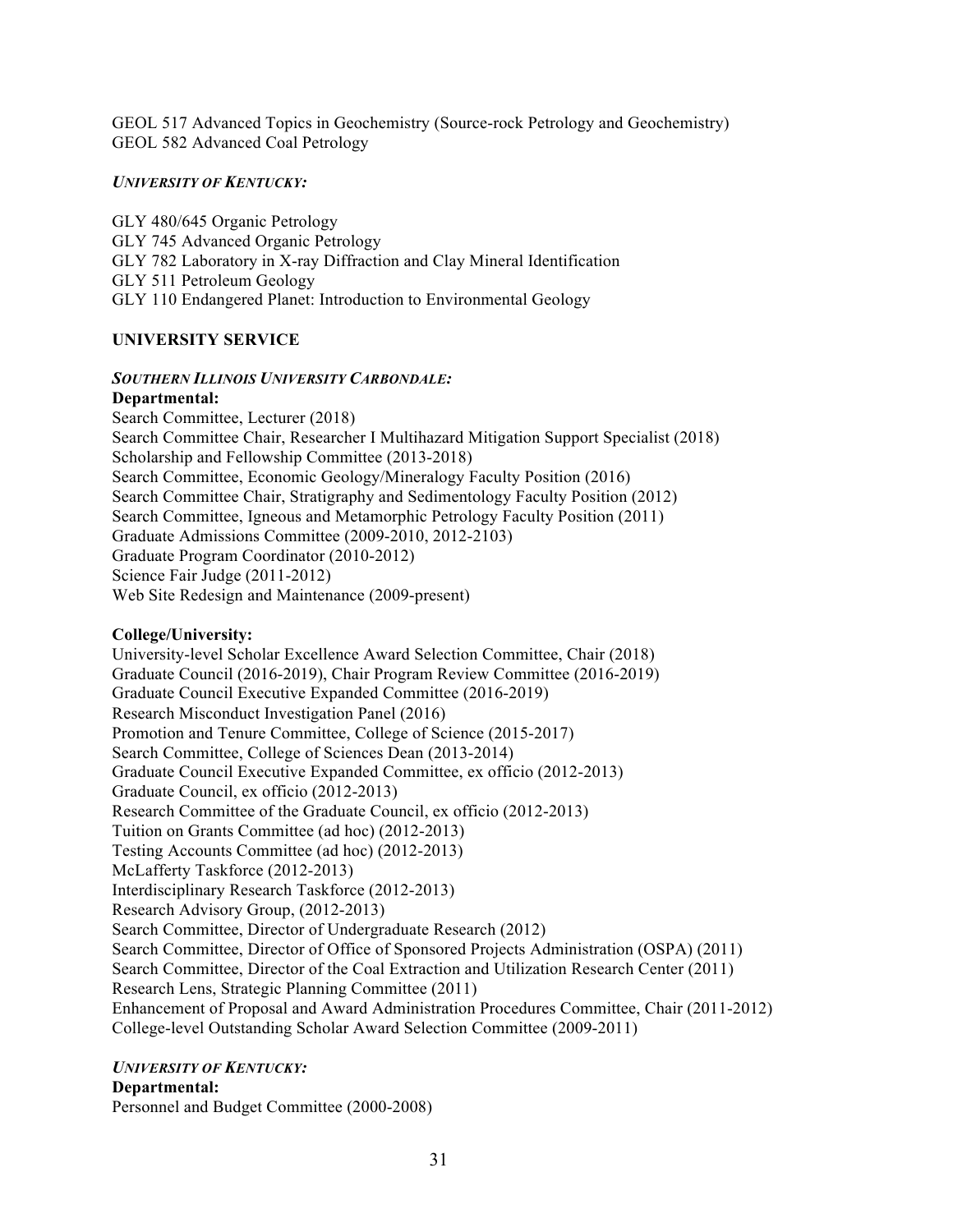Executive Committee (1992-1993, 1995-1996) Ad-hoc Strategic Planning Committee (1997-1998) Graduate Committee (2001-2008) Undergraduate Committee (1998-2002) Undergraduate Curriculum Committee (1995-1996) Research and External Funding Committee (1995-1996) Awards Committee (1989, 1993, 2007-2008) Responsibility for Class Scheduling (1989)

Search Committee Chair, Applied Seismology Faculty Position (2000-2001) Search Committee Chair, Department Chair (2001) Search Committee Chair, Geophysics Faculty Position (1999-2000) Search Committee, Department Chair, External Search (1989-1990)

Web Site Design and Maintenance (2001-2008) Supervision of X-ray Diffraction Lab (1987-2008) Ad-hoc Space Committee (2005) Resources and Safety Committee (2001-2004) Department Space Allocation Committee (1995-1996)

## **College/University:**

### *Graduate Education:*

Graduate Council Committee on Fellowships and Traineeships (2000-2003, 2005-2006) Graduate School Presidential Fellowship Panel (2006) Graduate Council (1992-1993, 2001-2002) Graduate School Dissertation Year Fellowship Panel, Chair (2003) Graduate School Multi-Year Fellowship and Academic Year Fellowship Selection Panels (2002)

## *Undergraduate Education:*

Arts and Sciences Council (1992-1993) Arts and Sciences Scholarship Committee (1992); Chair (1993) Committee on Large Lecture Courses in the Mathematical and Natural Sciences, College of Arts and Sciences (2002) Environmental Studies Committee, College of Arts and Sciences (1993-1999) Undergraduate Awards Committee, Department of Chemistry (1994) First Year Focus Workshop (1994) Science Education Initiative Committee, College of Arts and Sciences (1992-1993) University Studies Committee (1990-1991) Area A Curriculum Committee, College of Arts and Sciences (1989-1990) Exceptions (Special Admissions) Committee (1990)

## *Unit Reviews:*

Review Committee Chair, Program in Archaeology, Arts and Sciences (2005) Review Committee, Kentucky Geological Survey (2004) Review Committee, College of Education (1999-2000) Review Committee, Department of Chemistry, Arts and Sciences (1990)

## *Search Committees:*

Search Committee, Assistant Dean for Administration and Finance, Arts and Sciences (2005) Search Committee Chair, University Registrar (1996)